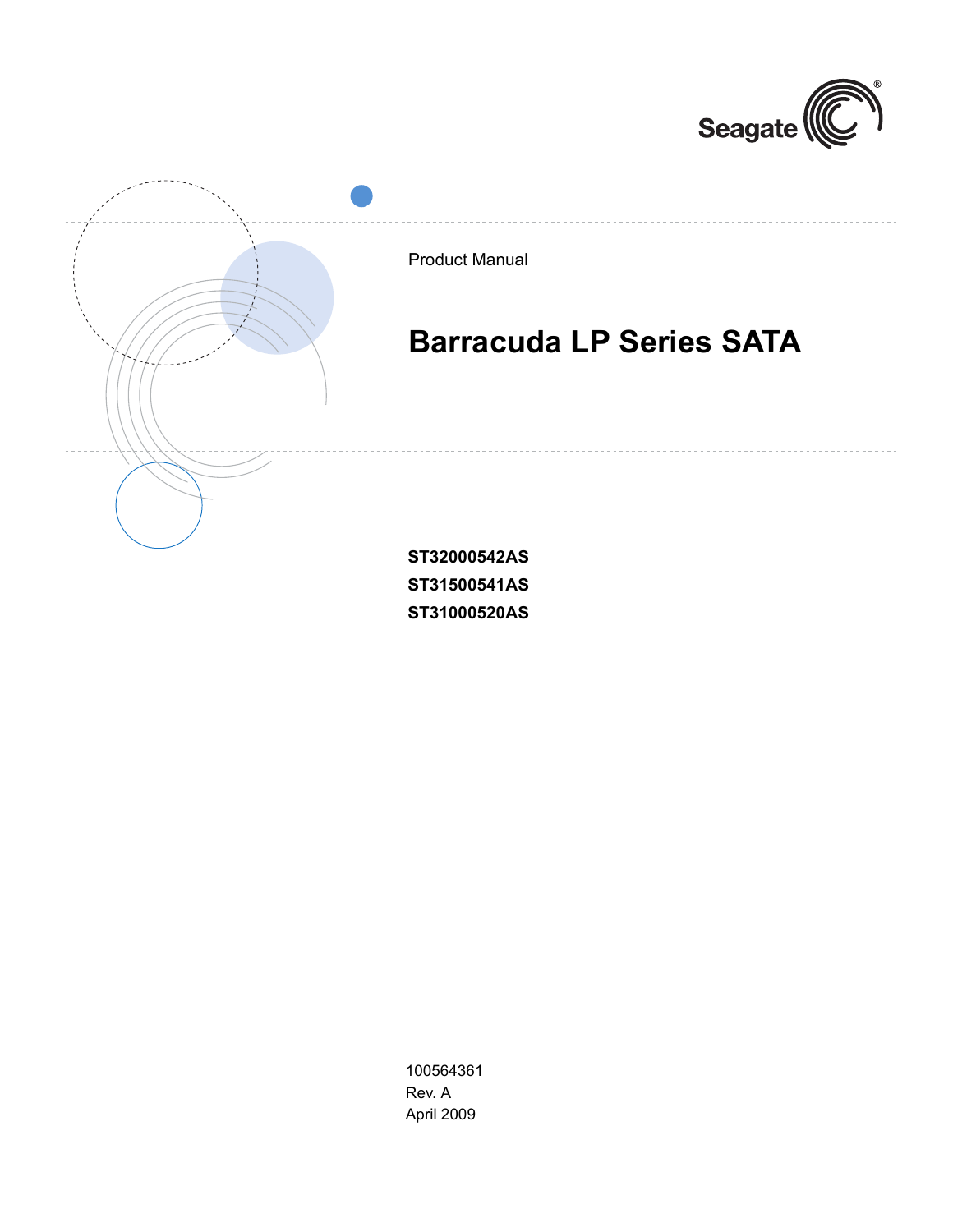# **Revision history**

**Revision Date Sheets affected or comments** Rev. A 04/16/09 Initial release.

Copyright © 2009 Seagate Technology LLC. All rights reserved. Printed in U.S.A.

Publication number: 100564361, Rev. A April 2009

Seagate, Seagate Technology and the Wave logo are registered trademarks of Seagate Technology LLC in the United States and/or other countries. Barracuda LP Series, SeaTools and SeaTDD are either trademarks or registered trademarks of Seagate Technology LLC or one of its affiliated companies in the United States and/or other countries. All other trademarks or registered trademarks are the property of their respective owners.

When referring to hard drive capacity, one gigabyte, or GB, equals one billion bytes and one terabyte, or TB, equals one trillion bytes. Your computer's operating system may use a different standard of measurement and report a lower capacity. In addition, some of the listed capacity is used for formatting and other functions, and thus will not be available for data storage. Seagate reserves the right to change, without notice, product offerings or specifications.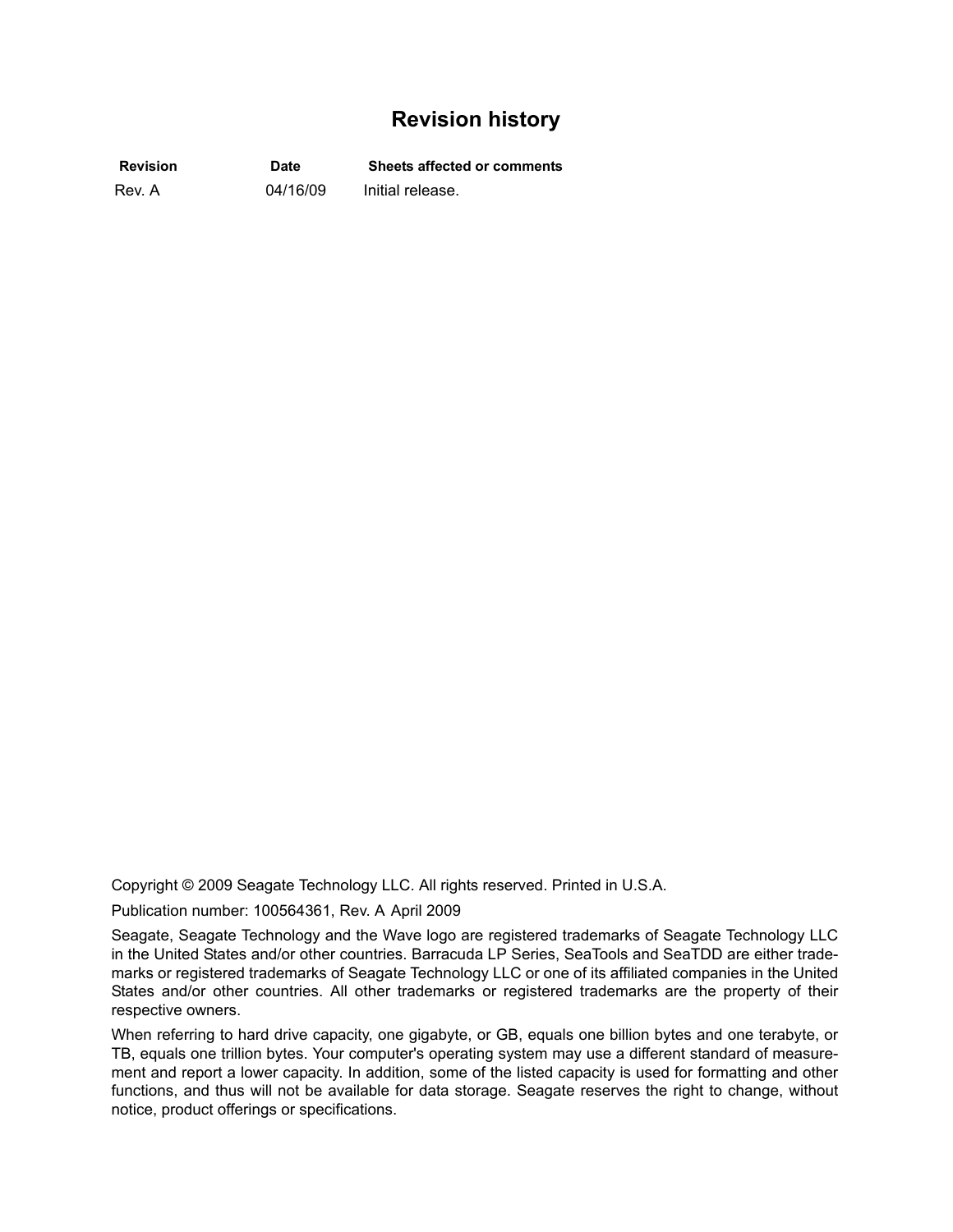| 1.0 |      |                                                                                  |
|-----|------|----------------------------------------------------------------------------------|
|     | 1.1  |                                                                                  |
| 2.0 |      |                                                                                  |
|     | 2.1  |                                                                                  |
|     |      | 2.1.1                                                                            |
|     | 2.2  |                                                                                  |
|     | 2.3  |                                                                                  |
|     | 2.4  |                                                                                  |
|     | 2.5  |                                                                                  |
|     | 2.6  |                                                                                  |
|     | 2.7  |                                                                                  |
|     |      | 2.7.1                                                                            |
|     |      | 2.7.2                                                                            |
|     |      | 2.7.3                                                                            |
|     |      | 2.7.4                                                                            |
|     | 2.8  |                                                                                  |
|     |      | 2.8.1                                                                            |
|     |      | 2.8.2                                                                            |
|     |      | 2.8.3                                                                            |
|     |      | 2.8.4                                                                            |
|     |      | 2.8.5                                                                            |
|     |      | 2.8.6                                                                            |
|     | 2.9  |                                                                                  |
|     |      | 2.9.1                                                                            |
|     | 2.10 |                                                                                  |
|     | 2.11 |                                                                                  |
|     |      | 2.11.1<br>Annualized Failure Rate (AFR) and Mean Time Between Failures (MTBF) 15 |
|     | 2.12 |                                                                                  |
|     |      | 2.12.1                                                                           |
|     |      | 2.12.2                                                                           |
|     |      | 2.12.3                                                                           |
|     | 2.13 |                                                                                  |
|     |      | European Union Restriction of Hazardous Substances (RoHS) Directive 17<br>2.13.1 |
|     |      | China Restriction of Hazardous Substances (RoHS) Directive  17<br>2.13.2         |
|     | 2.14 |                                                                                  |
| 3.0 |      |                                                                                  |
|     | 3.1  |                                                                                  |
|     | 3.2  |                                                                                  |
|     | 3.3  |                                                                                  |
|     | 3.4  |                                                                                  |
| 4.0 |      |                                                                                  |
|     | 4.1  |                                                                                  |
|     | 4.2  |                                                                                  |
|     | 4.3  |                                                                                  |
|     |      | 4.3.1                                                                            |
|     |      | 4.3.2                                                                            |
|     |      | 4.3.3                                                                            |
|     |      |                                                                                  |
| 5.0 |      |                                                                                  |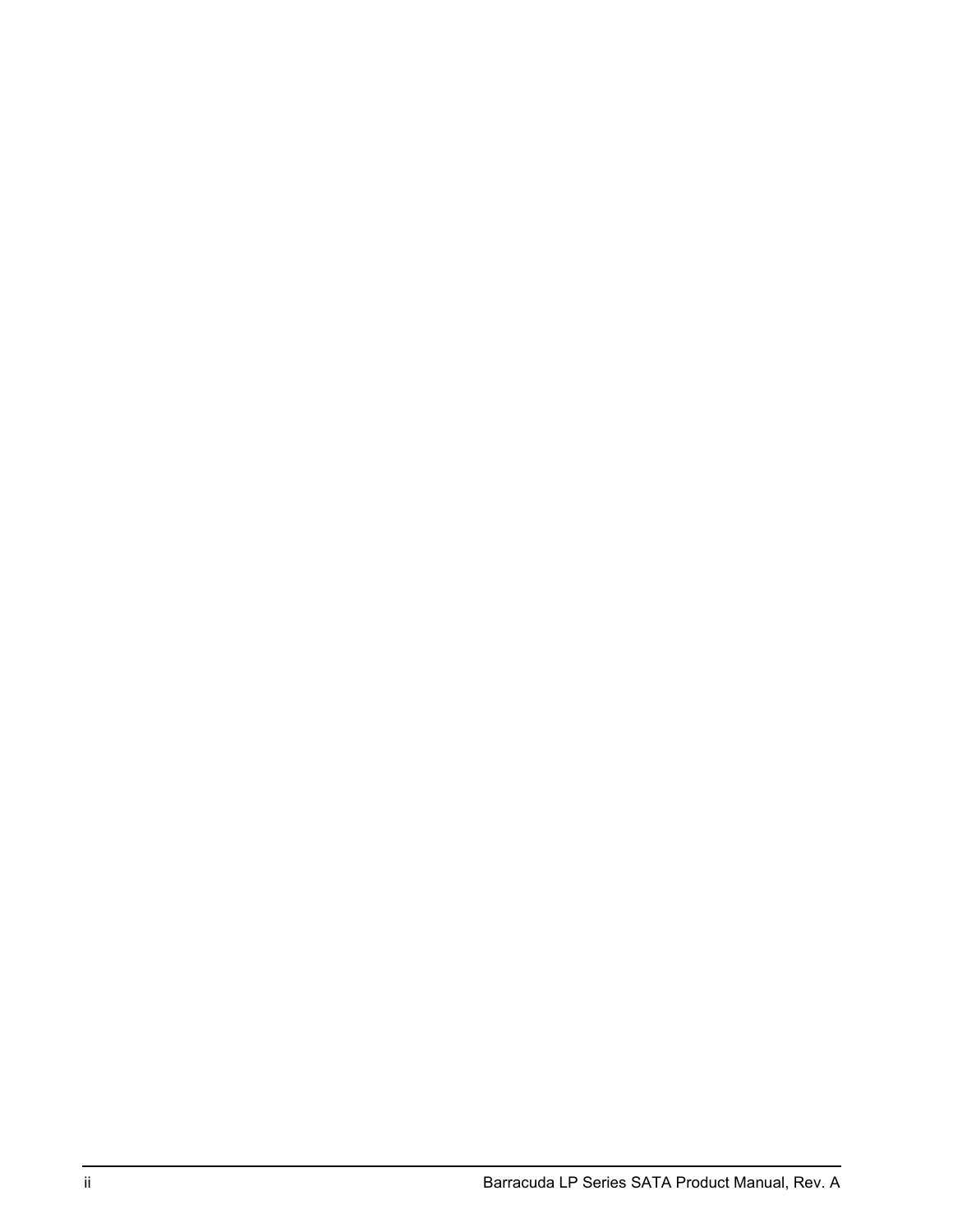# **List of Figures**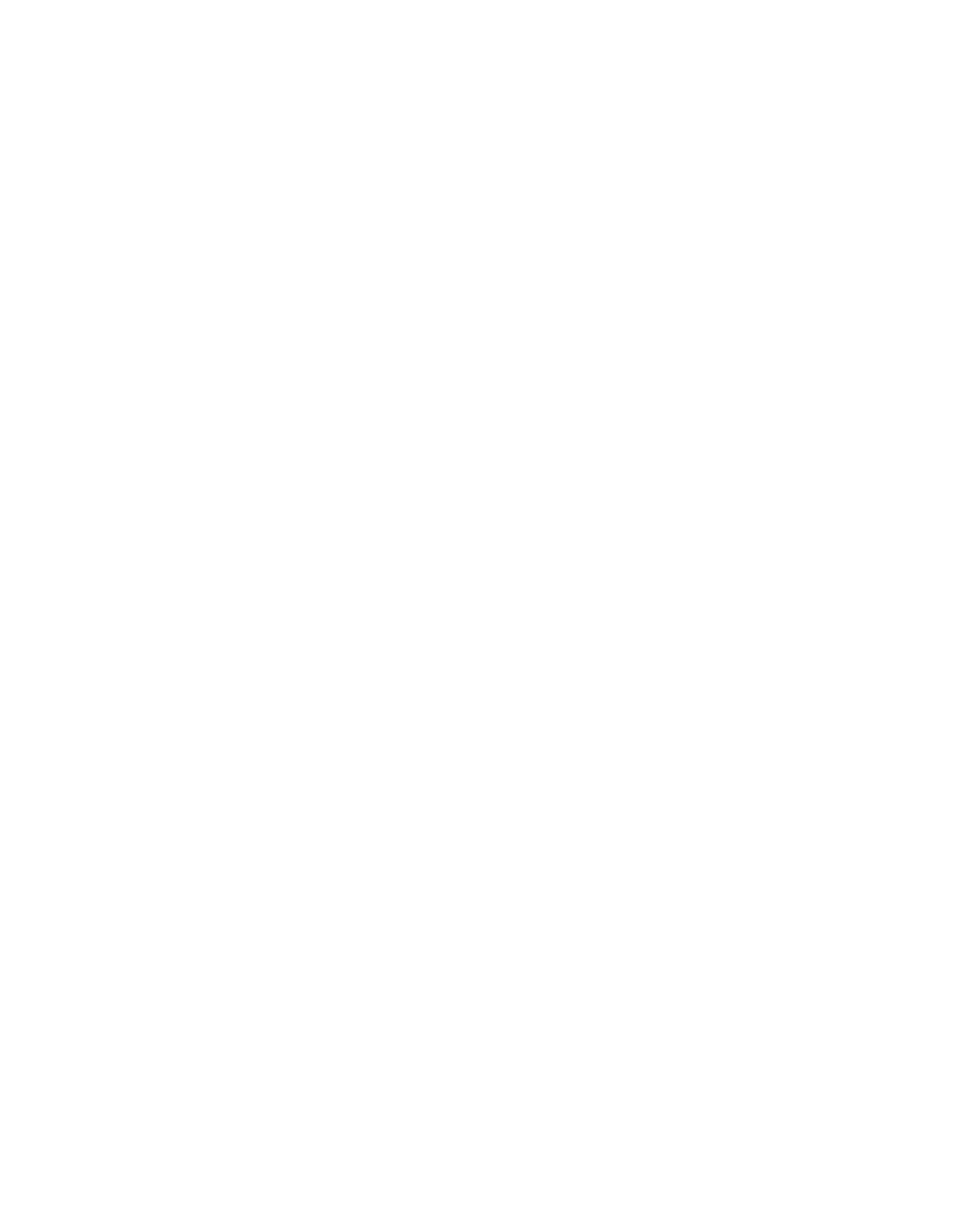# <span id="page-6-0"></span>**1.0 Introduction**

This manual describes the functional, mechanical and interface specifications for the following Seagate Barracuda® LP Series model drives:

ST32000542AS ST31500541AS ST31000520AS

<span id="page-6-5"></span>These drives provide the following key features:

- <span id="page-6-2"></span>• 5,900 RPM spindle speed.
- High instantaneous (burst) data-transfer rates (up to 300 Mbytes per second).
- <span id="page-6-6"></span><span id="page-6-3"></span><span id="page-6-1"></span>• Perpendicular recording, Tunneling Magnetoresistive (TMR) recording heads and EPRML technology, for increased areal density.
- <span id="page-6-4"></span>• State-of-the-art cache and on-the-fly error-correction algorithms.
- Native Command Queueing with command ordering to increase performance in demanding applications.
- Full-track multiple-sector transfer capability without local processor intervention.
- Quiet operation.
- Compliant with RoHS requirements in China and Europe.
- SeaTools diagnostic software performs a drive self-test that eliminates unnecessary drive returns.
- Support for S.M.A.R.T. drive monitoring and reporting.
- Supports latching SATA cables and connectors.
- Worldwide Name (WWN) capability uniquely identifies the drive.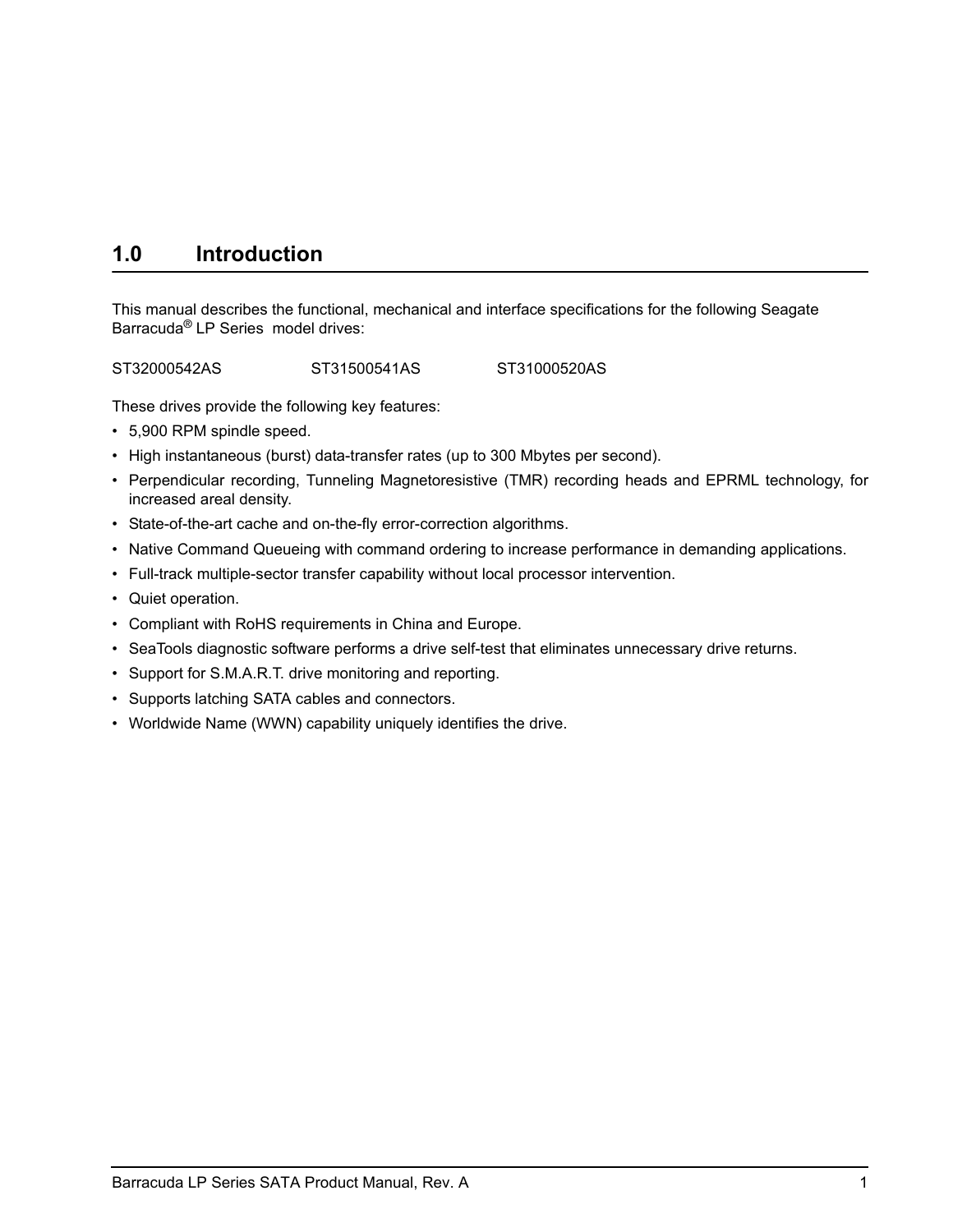## <span id="page-7-0"></span>**1.1 About the Serial ATA interface**

The Serial ATA interface provides several advantages over the traditional (parallel) ATA interface. The primary advantages include:

- Easy installation and configuration with true plug-and-play connectivity. It is not necessary to set any jumpers or other configuration options.
- Thinner and more flexible cabling for improved enclosure airflow and ease of installation.
- Scalability to higher performance levels.

In addition, Serial ATA makes the transition from parallel ATA easy by providing legacy software support. Serial ATA was designed to allow you to install a Serial ATA host adapter and Serial ATA disc drive in your current system and expect all of your existing applications to work as normal.

<span id="page-7-2"></span>The Serial ATA interface connects each disc drive in a point-to-point configuration with the Serial ATA host adapter. There is no master/slave relationship with Serial ATA devices like there is with parallel ATA. If two drives are attached on one Serial ATA host adapter, the host operating system views the two devices as if they were both "masters" on two separate ports. This essentially means both drives behave as if they are Device 0 (master) devices.

<span id="page-7-3"></span><span id="page-7-1"></span>**Note.** The host adapter may, optionally, emulate a master/slave environment to host software where two devices on separate Serial ATA ports are represented to host software as a Device 0 (master) and Device 1 (slave) accessed at the same set of host bus addresses. A host adapter that emulates a master/slave environment manages two sets of shadow registers. This is not a typical Serial ATA environment.

The Serial ATA host adapter and drive share the function of emulating parallel ATA device behavior to provide backward compatibility with existing host systems and software. The Command and Control Block registers, PIO and DMA data transfers, resets, and interrupts are all emulated.

The Serial ATA host adapter contains a set of registers that shadow the contents of the traditional device registers, referred to as the Shadow Register Block. All Serial ATA devices behave like Device 0 devices. For additional information about how Serial ATA emulates parallel ATA, refer to the "Serial ATA International Organization: Serial ATA Revision 2.6". The specification can be downloaded from www.sata-io.org.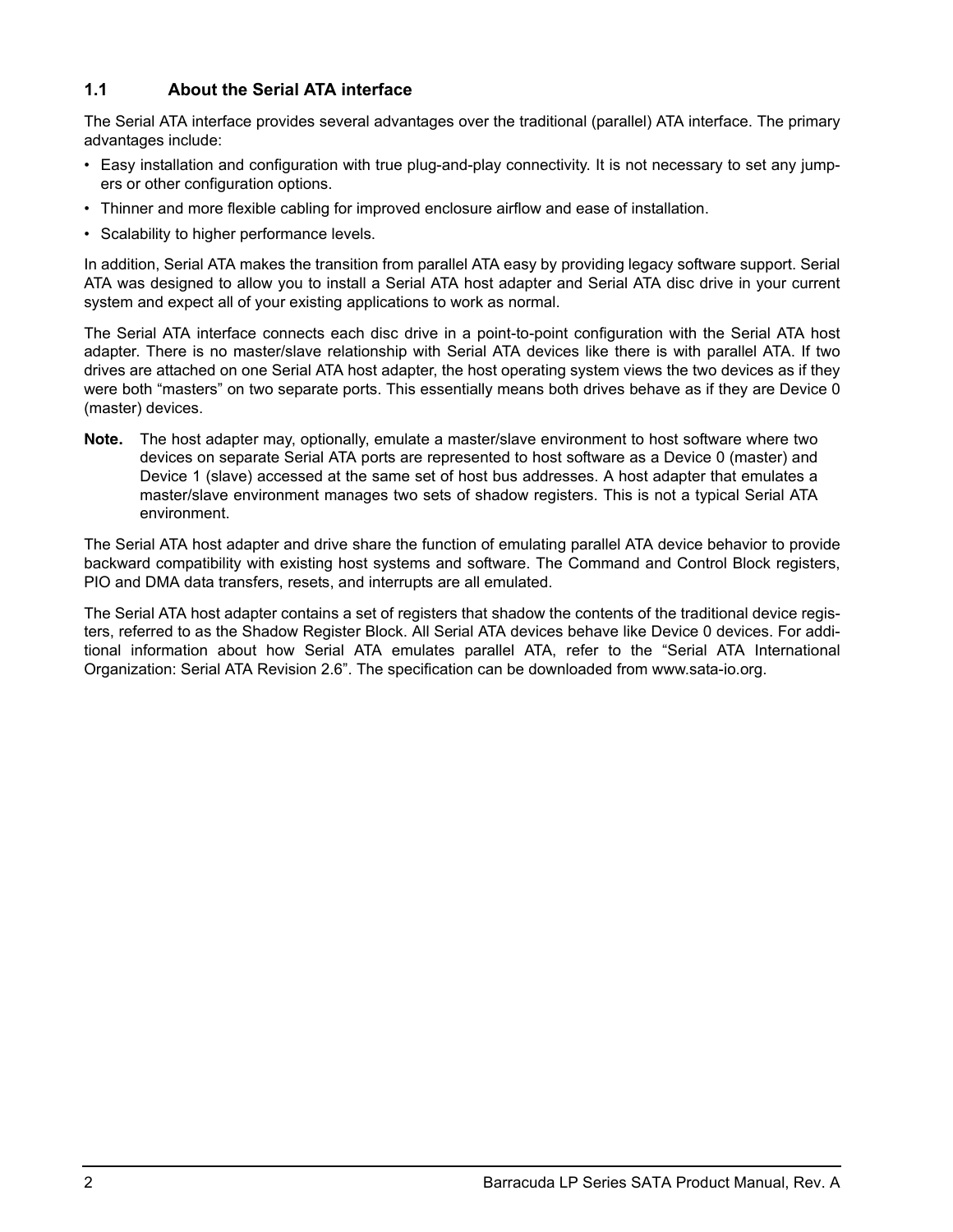# <span id="page-8-0"></span>**2.0 Drive specifications**

Unless otherwise noted, all specifications are measured under ambient conditions, at 25°C, and nominal power. For convenience, the phrases *the drive* and *this drive* are used throughout this manual to indicate the following drive models:

ST32000542AS ST31500541AS ST31000520AS

<span id="page-8-2"></span>Specification summary tables

<span id="page-8-1"></span>The specifications listed in the following tables are for quick reference. For details on specification measurement or definition, see the appropriate section of this manual.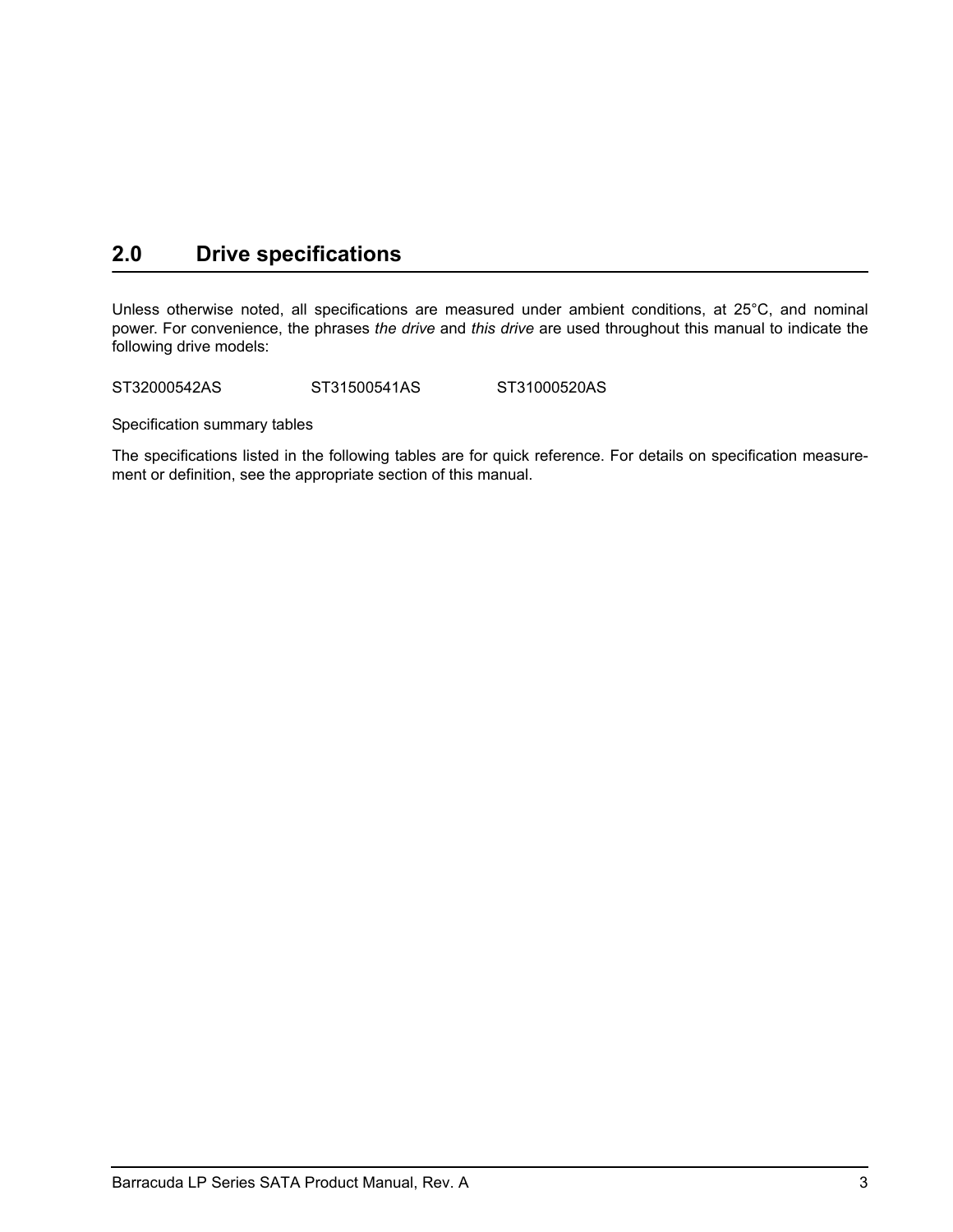# **Table 1: Drive specifications summary for 2000 and 1500 Gbyte models**

| <b>Drive specification</b>                            | ST32000542AS                                                      | ST31500541AS  | ST31000520AS          |
|-------------------------------------------------------|-------------------------------------------------------------------|---------------|-----------------------|
| Formatted capacity<br>(512 bytes/sector)*             | 2000 Gbytes                                                       | 1500 Gbytes   | 1000 Gbytes           |
| Guaranteed sectors                                    | 3,907,029,168                                                     | 2,930,277,168 | 1,953,525,168         |
| Heads                                                 | 8                                                                 |               | 4                     |
| Discs                                                 | 4                                                                 |               | $\overline{c}$        |
| Bytes per sector                                      | 512                                                               |               |                       |
| Default sectors per track                             | 63                                                                |               |                       |
| Default read/write heads                              | 16                                                                |               |                       |
| Default cylinders                                     | 16,383                                                            |               |                       |
| Recording density                                     | 1417 kbits/in max                                                 |               |                       |
| Track density                                         | 236 ktracks/in avg                                                |               |                       |
| Areal density                                         | 341.5 Gbits/in <sup>2</sup> avg                                   |               |                       |
| Spindle speed                                         | 5,900 RPM                                                         |               |                       |
| Internal data transfer rate                           | 1285 Mbits/sec max                                                |               |                       |
| Sustained data transfer rate OD                       | 95 Mbytes/sec max                                                 |               |                       |
| I/O data-transfer rate                                | 300 Mbytes/sec max                                                |               |                       |
| ATA data-transfer modes supported                     | PIO modes 0-4<br>Multiword DMA modes 0-2<br>Ultra DMA modes 0-6   |               |                       |
| Cache buffer                                          | 32 Mbytes                                                         |               |                       |
| Height (max)                                          | 26.1 mm (1.028 inches)                                            |               |                       |
| Width (max)                                           | 101.85 mm (4.010 inches)                                          |               |                       |
| Length (max)                                          | 146.99 mm (5.787 inches)                                          |               |                       |
| Weight (typical)                                      | 655 grams (1.444 lb.)                                             |               | 622 grams (1.371 lb.) |
| Average latency                                       | 5.1 msec                                                          |               |                       |
| Power-on to ready                                     | <13 sec typical                                                   |               | <8 sec typical        |
| Standby to ready                                      | <8 sec typical                                                    |               | <6 sec typical        |
| Track-to-track seek time                              | <1.0 msec typical read;<br><1.2 msec typical write                |               |                       |
| Average read                                          | <16.0 msec typical                                                |               |                       |
| Average write                                         | <16.0 msec typical                                                |               |                       |
| Startup current 12V (peak)                            | 2.8 amps                                                          |               | 2.0 amps              |
| Voltage tolerance (including noise)                   | $5V \pm 5%$<br>$12V \pm 10\%$                                     |               |                       |
| Operating temperature<br>(Drive Case temperature)     | $0^\circ$ to $60^\circ$ C                                         |               |                       |
| Nonoperating temperature (Ambient)                    | $-40^\circ$ to 70°C                                               |               |                       |
| Temperature gradient (max)                            | 20°C per hour max (operating)<br>30°C per hour max (nonoperating) |               |                       |
| Relative humidity                                     | 5% to 90% (operating)<br>5% to 95% (nonoperating)                 |               |                       |
| Relative humidity gradient                            | 30% per hour max                                                  |               |                       |
| Wet bulb temperature (max)                            | 37.7°C max (operating)<br>40.0°C max (nonoperating)               |               |                       |
| Altitude, operating                                   | -60.96 m to 3,048 m<br>$(-200$ ft. to 10,000+ ft.)                |               |                       |
| Altitude, nonoperating<br>(below mean sea level, max) | -60.96 m to 12,192 m<br>$(-200$ ft. to $40,000+$ ft.)             |               |                       |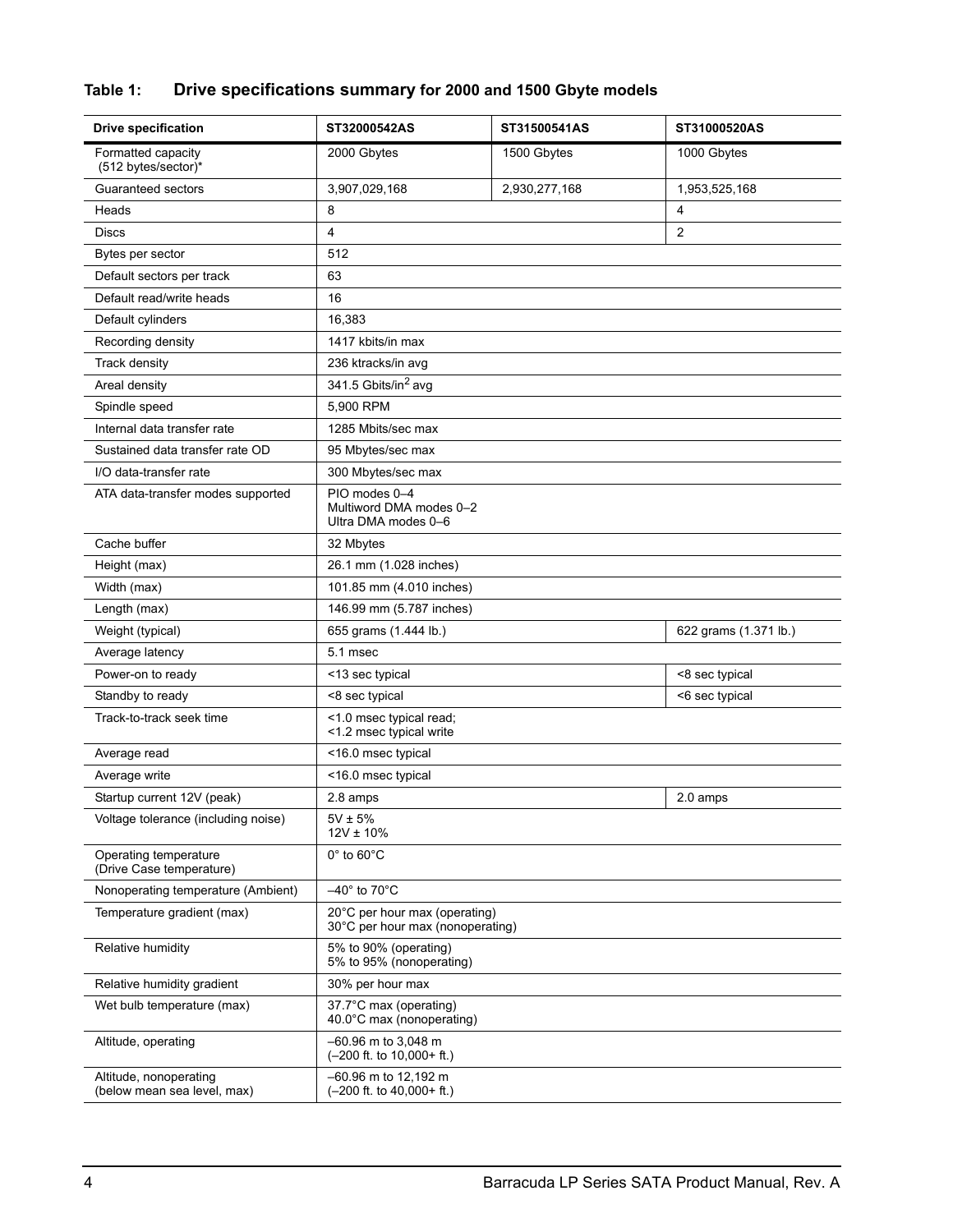| <b>Drive specification</b>                                                  | ST32000542AS                                                                                                                                                                                                                                                                                                                                                                                                 | ST31500541AS | ST31000520AS                           |
|-----------------------------------------------------------------------------|--------------------------------------------------------------------------------------------------------------------------------------------------------------------------------------------------------------------------------------------------------------------------------------------------------------------------------------------------------------------------------------------------------------|--------------|----------------------------------------|
| <b>Operational Shock</b>                                                    | 70 Gs at 2 msec max                                                                                                                                                                                                                                                                                                                                                                                          |              |                                        |
| Non-Operational Shock                                                       | 350 Gs at 2 msec max                                                                                                                                                                                                                                                                                                                                                                                         |              |                                        |
| Vibration, operating                                                        | 5-350 Hz: 0.50 Gs<br>350-500 Hz: 0.25 Gs                                                                                                                                                                                                                                                                                                                                                                     |              |                                        |
| Vibration, nonoperating                                                     | $5 - 350$ Hz: $5.0$ Gs<br>350-500 Hz: 2.0 Gs                                                                                                                                                                                                                                                                                                                                                                 |              |                                        |
| Drive acoustics, sound power                                                |                                                                                                                                                                                                                                                                                                                                                                                                              |              |                                        |
| Idle**                                                                      | 2.5 bels (typical)<br>$2.6$ bels (max)                                                                                                                                                                                                                                                                                                                                                                       |              | 1.9 bels (typical)<br>$2.1$ bels (max) |
| Seek Profile                                                                | 2.6 bels (typical)<br>$2.8$ bels (max)                                                                                                                                                                                                                                                                                                                                                                       |              | 2.0 bels (typical)<br>2.2 bels (max)   |
| Nonrecoverable read errors                                                  | 1 per $10^{14}$ bits read                                                                                                                                                                                                                                                                                                                                                                                    |              |                                        |
| Annualized Failure Rate (AFR)                                               | 0.32%                                                                                                                                                                                                                                                                                                                                                                                                        |              |                                        |
| Warranty                                                                    | To determine the warranty for a specific drive, use a web browser to access the following<br>web page: support.seagate.com/customer/warranty validation.jsp<br>From this page, click on the "Verify Your Warranty" link. You will be asked to provide the<br>drive serial number, model number (or part number) and country of purchase. The system<br>will display the warranty information for your drive. |              |                                        |
| Contact start-stop cycles                                                   | 50,000 at 25°C, 50% rel. humidity                                                                                                                                                                                                                                                                                                                                                                            |              |                                        |
| Supports Hotplug operation per the<br>Serial ATA Revision 2.5 specification | Yes                                                                                                                                                                                                                                                                                                                                                                                                          |              |                                        |

\*One Gbyte equals one billion bytes when referring to hard drive capacity. Accessible capacity may vary depending on operating environment and formatting.

\*\*During periods of drive idle, some offline activity may occur according to the S.M.A.R.T. specification, which may increase acoustic and power to operational levels*.*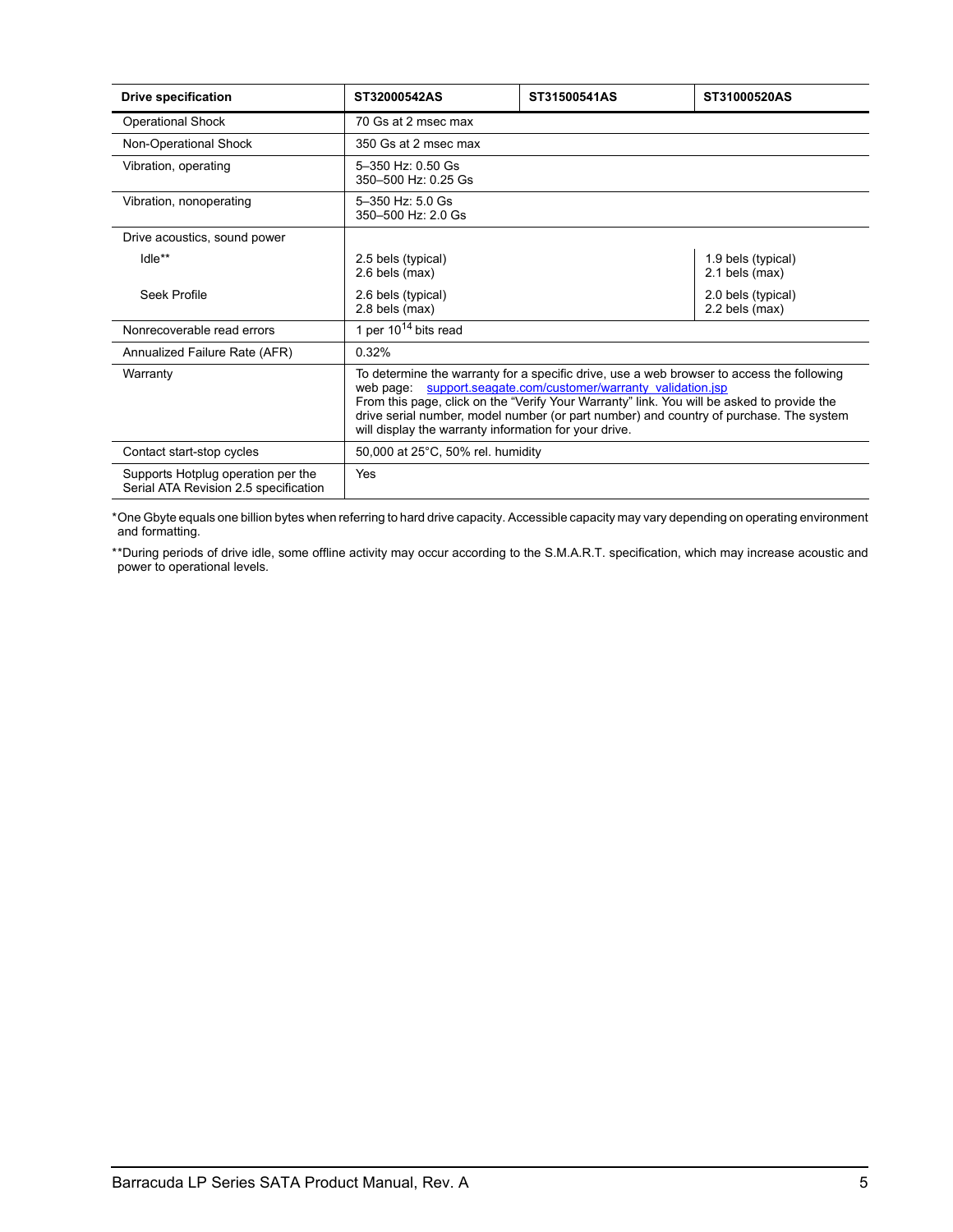## <span id="page-11-9"></span><span id="page-11-5"></span><span id="page-11-0"></span>**2.1 Formatted capacity**

| <b>Model</b> | <b>Formatted</b><br>capacity* | <b>Guaranteed</b><br>sectors | <b>Bytes per sector</b> |
|--------------|-------------------------------|------------------------------|-------------------------|
| ST32000542AS | 2000 Gbytes                   | 3,907,029,168                |                         |
| ST31500541AS | 1500 Gbytes                   | 2,930,277,168                | 512                     |
| ST31000520AS | 1000 Gbytes                   | 1,953,525,168                |                         |

\*One Gbyte equals one billion bytes when referring to hard drive capacity. Accessible capacity may vary depending on operating environment and formatting.

## <span id="page-11-16"></span><span id="page-11-1"></span>**2.1.1 LBA mode**

<span id="page-11-22"></span><span id="page-11-11"></span>When addressing these drives in LBA mode, all blocks (sectors) are consecutively numbered from 0 to  $n-1$ , where *n* is the number of guaranteed sectors as defined above*.*

See [Section 4.3.1, "Identify Device command"](#page-32-0) (words 60-61 and 100-103) for additional information about 48 bit addressing support of drives with capacities over 137 Gbytes.

#### <span id="page-11-23"></span><span id="page-11-17"></span><span id="page-11-10"></span><span id="page-11-7"></span><span id="page-11-2"></span>**2.2 Default logical geometry**

<span id="page-11-18"></span><span id="page-11-12"></span><span id="page-11-6"></span>

| <b>Cylinders</b> | <b>Read/write heads</b> | Sectors per track |
|------------------|-------------------------|-------------------|
| 16,383           | 16                      | 63                |

#### **LBA mode**

When addressing these drives in LBA mode, all blocks (sectors) are consecutively numbered from 0 to  $n-1$ , where *n* is the number of guaranteed sectors as defined above*.*

#### <span id="page-11-21"></span><span id="page-11-3"></span>**2.3 Recording and interface technology**

<span id="page-11-25"></span><span id="page-11-24"></span><span id="page-11-20"></span><span id="page-11-19"></span><span id="page-11-15"></span><span id="page-11-14"></span><span id="page-11-13"></span><span id="page-11-8"></span><span id="page-11-4"></span>

| Interface                                     | Serial ATA (SATA)               |
|-----------------------------------------------|---------------------------------|
| Recording method                              | Perpendicular                   |
| Recording density (kbits/inch max)            | 1417 kbits/in max               |
| Track density (ktracks/inch avg)              | 236 ktracks/in avg              |
| Areal density (Gbits/inch <sup>2</sup> avg)   | 341.5 Gbits/in <sup>2</sup> avg |
| Spindle speed (RPM)                           | $5.900 + 0.2\%$                 |
| Internal data transfer rate (Mbits/sec max)   | 1285 Mbits/sec max              |
| Sustained data transfer rate (Mbytes/sec max) | 95 Mbytes/sec max               |
| I/O data-transfer rate (Mbytes/sec max)       | 300 (Mbytes/sec max)            |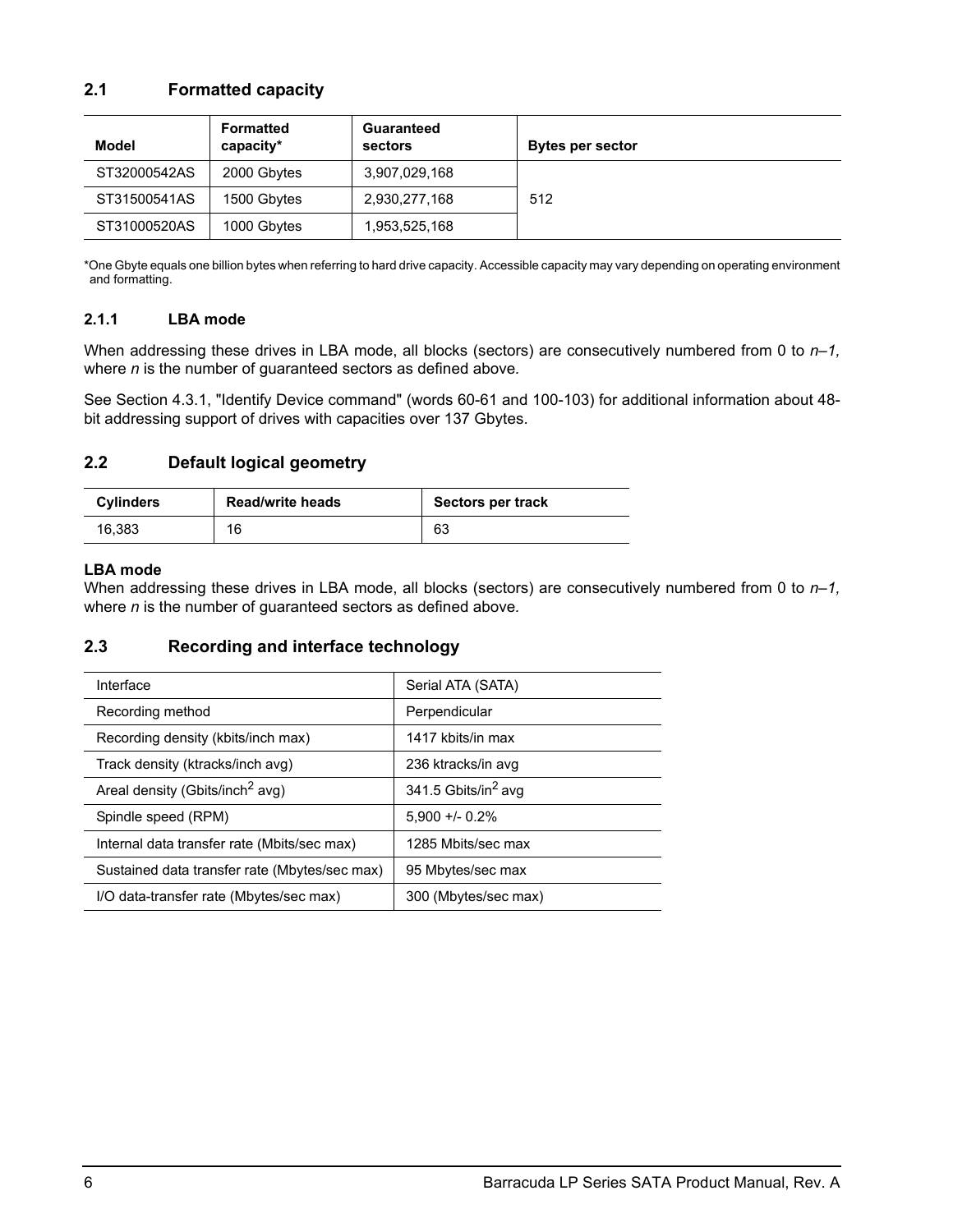### <span id="page-12-11"></span><span id="page-12-0"></span>**2.4 Physical characteristics**

<span id="page-12-21"></span><span id="page-12-9"></span><span id="page-12-7"></span>

|                       | ST32000542AS and ST31500541AS | ST31000520AS         |  |
|-----------------------|-------------------------------|----------------------|--|
| <b>Maximum height</b> | 26.1 mm (1.028 inches)        |                      |  |
| <b>Maximum width</b>  | 101.85 mm (4.010 inches)      |                      |  |
| <b>Maximum length</b> | 146.99 mm (5.787 inches)      |                      |  |
| <b>Typical weight</b> | 655 grams (1.444 lb.)         | 622 grams (1.371lb.) |  |
| <b>Cache buffer</b>   | 32 Mbytes (16,384 kbytes)     |                      |  |

### <span id="page-12-20"></span><span id="page-12-13"></span><span id="page-12-6"></span><span id="page-12-5"></span><span id="page-12-1"></span>**2.5 Access time**

<span id="page-12-17"></span><span id="page-12-10"></span><span id="page-12-3"></span>Access time measurements are taken with nominal power at 25°C ambient temperature. All times are measured using drive diagnostics. The specifications in the table below are defined as follows:

- <span id="page-12-19"></span><span id="page-12-14"></span><span id="page-12-8"></span>• Track-to-track access time is an average of all possible single-track seeks in both directions.
- <span id="page-12-4"></span>• Average access time is a true statistical random average of at least 5,000 measurements of seeks between random tracks, less overhead.

<span id="page-12-18"></span>

| <b>Typical access times (msec)</b> | Read   | Write  |
|------------------------------------|--------|--------|
| Track-to-track                     | <1.0   | < 1.2  |
| Average                            | < 16.0 | < 16.0 |

**Note.** These drives are designed to consistently meet the seek times represented in this manual. Physical seeks, regardless of mode (such as track-to-track and average), are expected to meet the noted values. However, due to the manner in which these drives are formatted, benchmark tests that include command overhead or measure logical seeks may produce results that vary from these specifications.

#### <span id="page-12-16"></span><span id="page-12-2"></span>**2.6 Start/stop times**

<span id="page-12-15"></span><span id="page-12-12"></span>

|                             | 2000 and 1500 GB models | 1000 GB models    |
|-----------------------------|-------------------------|-------------------|
| Power-on to Ready (sec)     | $<$ 13.0 (typical)      | $< 8.0$ (typical) |
| Standby to Ready (sec)      | <8.0 (typical)          | $< 6.0$ (typical) |
| Ready to spindle stop (sec) | $10$ (max)              |                   |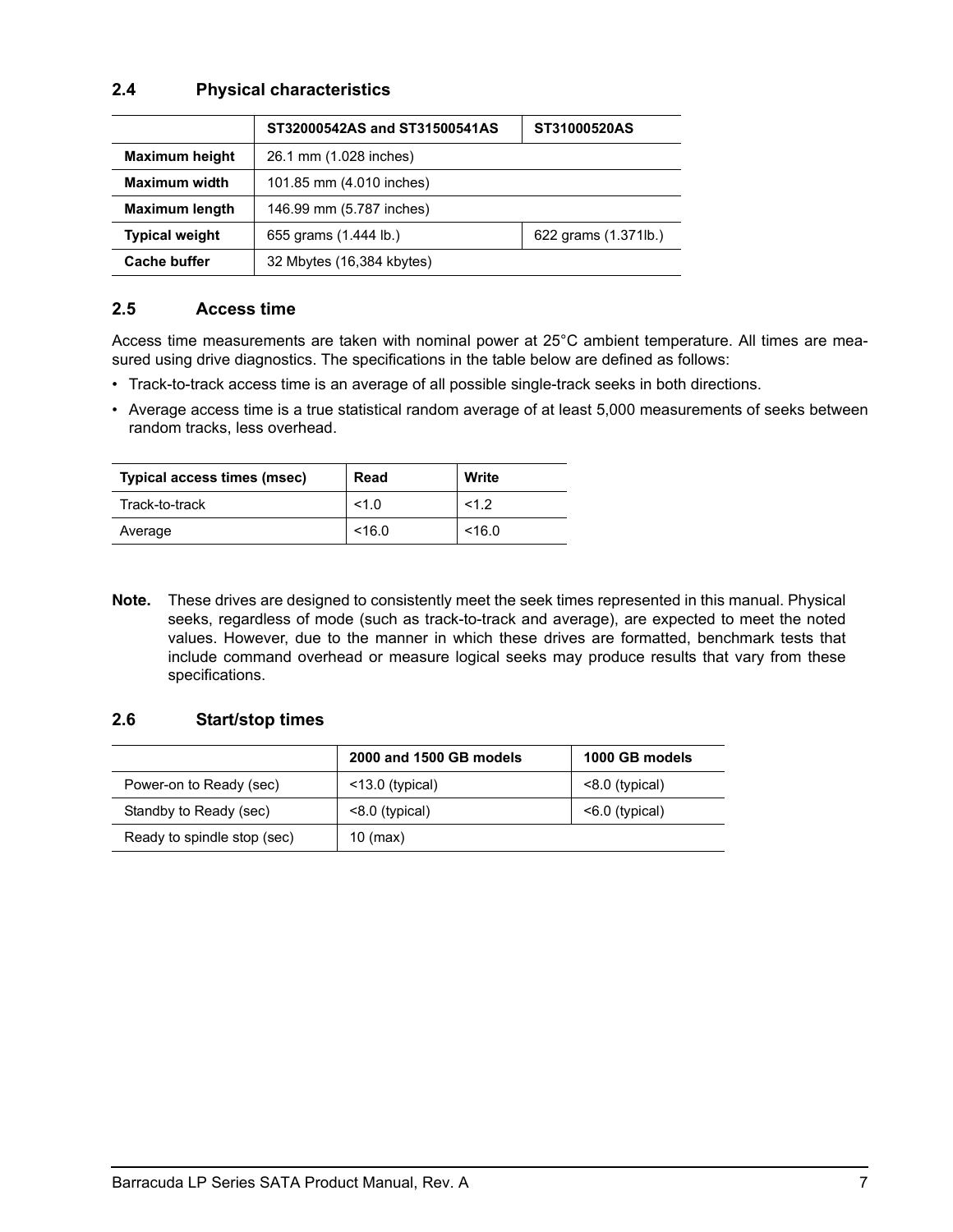## <span id="page-13-8"></span><span id="page-13-0"></span>**2.7 Power specifications**

<span id="page-13-3"></span>The drive receives DC power (+5V or +12V) through a native SATA power connector. See Figure [4](#page-25-3) on [page 20](#page-25-3).

### <span id="page-13-7"></span><span id="page-13-1"></span>**2.7.1 Power consumption**

Power requirements for the drives are listed in the table on page 9. Typical power measurements are based on an average of drives tested, under nominal conditions, using 5.0V and 12.0V input voltage at 25°C ambient temperature.

### **• Spinup power**

<span id="page-13-14"></span><span id="page-13-12"></span><span id="page-13-5"></span><span id="page-13-2"></span>Spinup power is measured from the time of power-on to the time that the drive spindle reaches operating speed.

#### **• Read/write power and current**

<span id="page-13-10"></span>Read/write power is measured with the heads on track, based on a 16-sector write followed by a 32-msec delay, then a 16-sector read followed by a 32-msec delay.

#### **• Operating power and current**

<span id="page-13-9"></span><span id="page-13-6"></span>Operating power is measured using 40 percent random seeks, 40 percent read/write mode (1 write for each 10 reads) and 20 percent drive idle mode.

#### **• Idle mode power**

<span id="page-13-11"></span><span id="page-13-4"></span>Idle mode power is measured with the drive up to speed, with servo electronics active and with the heads in a random track location.

#### **• Standby mode**

<span id="page-13-13"></span>During Standby mode, the drive accepts commands, but the drive is not spinning, and the servo and read/ write electronics are in power-down mode.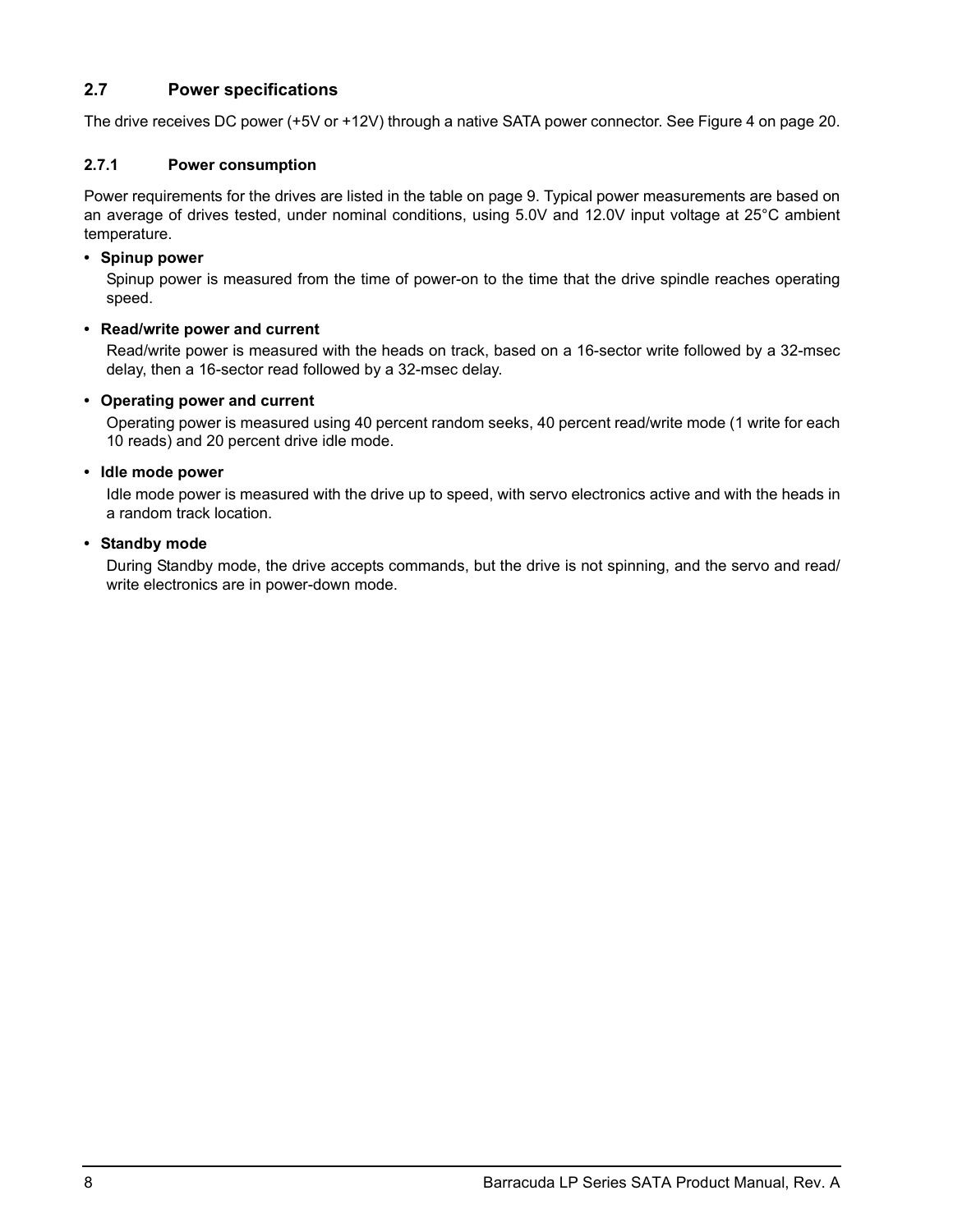### **Table 2: DC power requirements**

<span id="page-14-4"></span><span id="page-14-2"></span><span id="page-14-1"></span><span id="page-14-0"></span>

| Power dissipation (2TB and 1.5TB models) | Avg (watts $25^{\circ}$ C) | Avg 5V typ amps | Avg 12V typ amps |
|------------------------------------------|----------------------------|-----------------|------------------|
| Spinup                                   |                            |                 | $2.8$ (peak)     |
| Idle* +                                  | 5.50                       | 0.168           | 0.337            |
| Operating (average)                      | 6.80                       | 0.360           | 0.420            |
| Standby                                  | 0.500                      | 0.350           | 0.010            |
| Sleep                                    | 0.500                      | 0.350           | 0.010            |

<span id="page-14-5"></span><span id="page-14-3"></span>

| Power dissipation (1TB models) | Avg (watts $25^{\circ}$ C) | Avg 5V typ amps | Avg 12V typ amps |
|--------------------------------|----------------------------|-----------------|------------------|
| Spinup                         |                            |                 | $2.0$ (peak)     |
| Idle* +                        | 3.00                       | 0.218           | 0.216            |
| Operating (average)            | 5.70                       | 0.335           | 0.350            |
| Standby                        | 0.321                      | 0.225           | 0.096            |
| Sleep                          | 0.321                      | 0.225           | 0.096            |

\*During periods of drive idle, some offline activity may occur according to the S.M.A.R.T. specification, which may increase acoustic and power to operational levels.

†5W IDLE with DIPLM Enabled

**Note.** Drive supports PHY layer power management. When enabled, a power savings of ~300mw can be achieved in Idle, Standby and Sleep modes.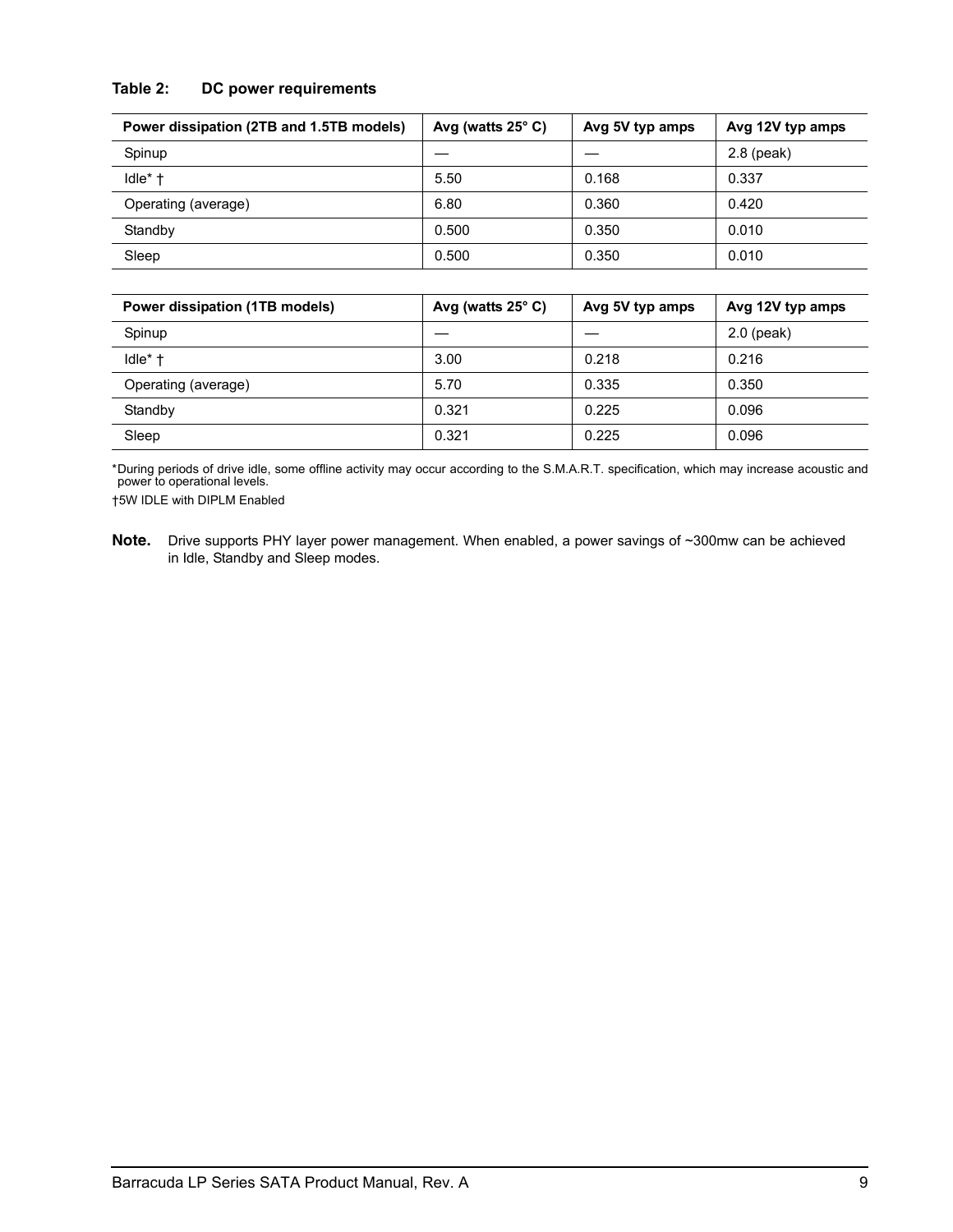

**2.7.1.1 Typical current profiles** 

**Figure 2. Typical 12V startup and operation current profile (2 disk typical)**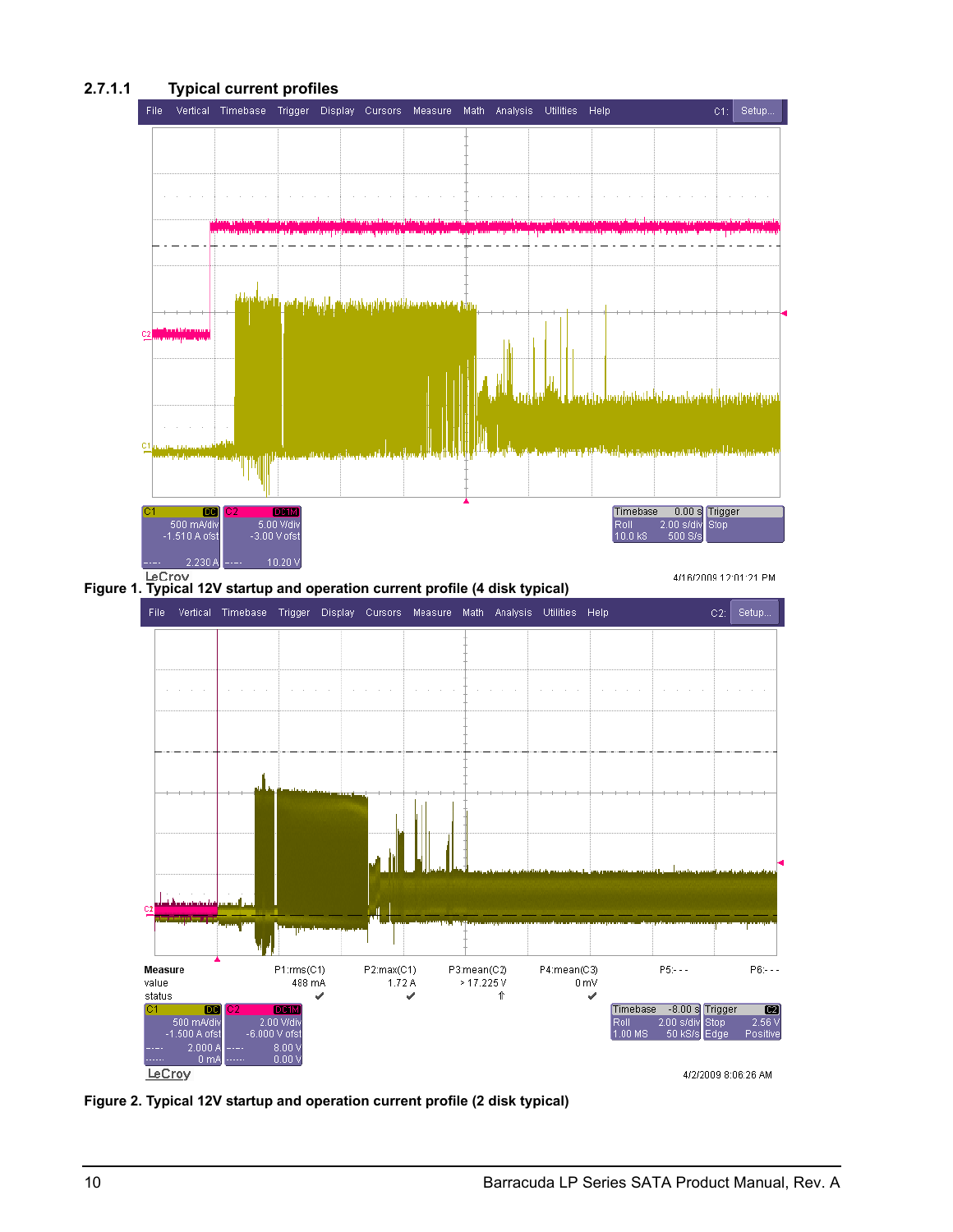### <span id="page-16-4"></span><span id="page-16-2"></span><span id="page-16-0"></span>**2.7.2 Conducted noise**

<span id="page-16-3"></span>Input noise ripple is measured at the host system power supply across an equivalent 80-ohm resistive load on the +12 volt line or an equivalent 15-ohm resistive load on the +5 volt line.

- Using 12-volt power, the drive is expected to operate with a maximum of 120 mV peak-to-peak square-wave injected noise at up to 10 MHz.
- Using 5-volt power, the drive is expected to operate with a maximum of 100 mV peak-to-peak square-wave injected noise at up to 10 MHz.
- <span id="page-16-5"></span>**Note.** Equivalent resistance is calculated by dividing the nominal voltage by the typical RMS read/write current.

#### <span id="page-16-6"></span><span id="page-16-1"></span>**2.7.3 Voltage tolerance**

Voltage tolerance (including noise):

 5V +10% / -7.5% 12V +10% / -7.5%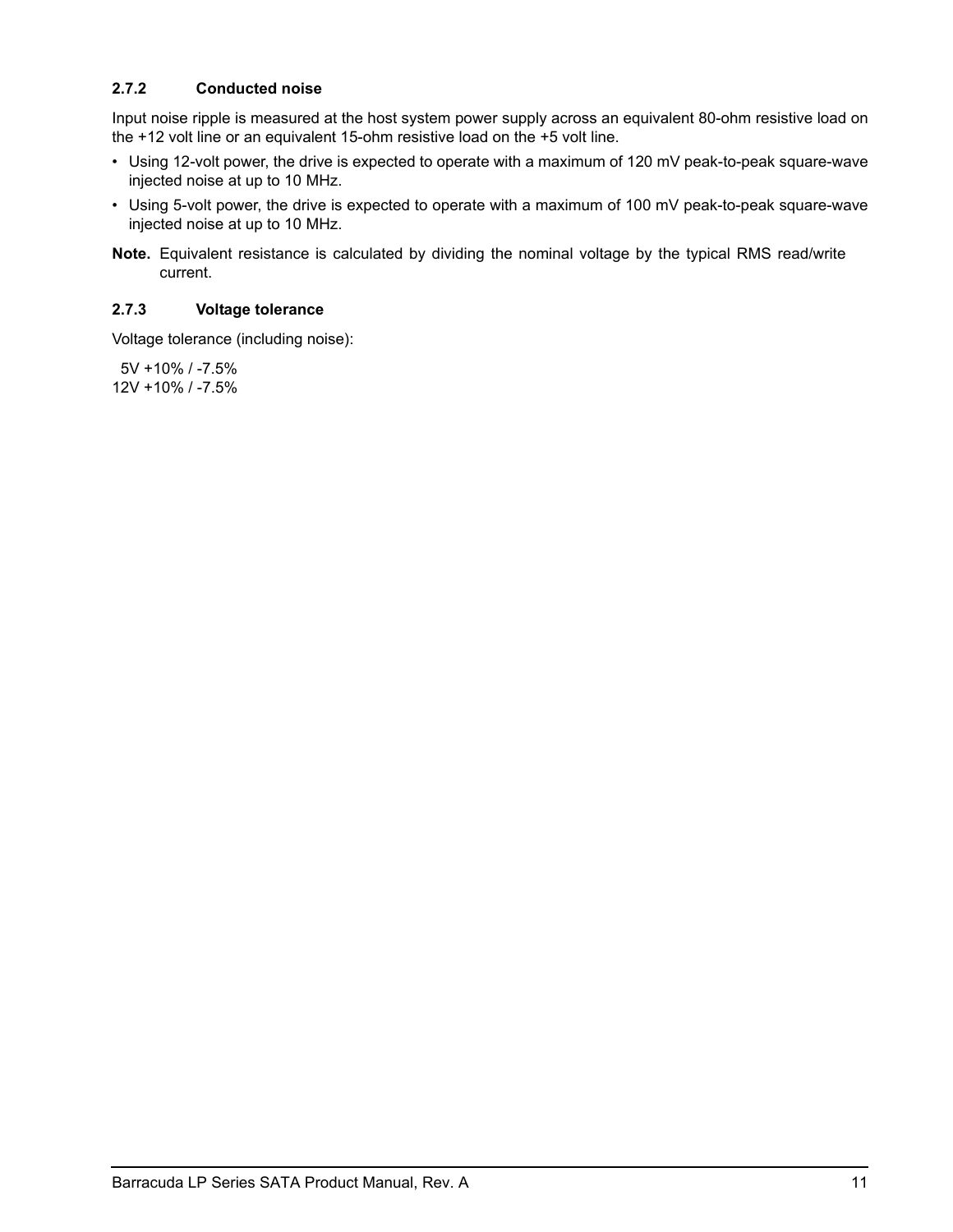#### <span id="page-17-6"></span><span id="page-17-0"></span>**2.7.4 Power-management modes**

<span id="page-17-7"></span>The drive provides programmable power management to provide greater energy efficiency. In most systems, you can control power management through the system setup program. The drive features the following power-management modes:

<span id="page-17-10"></span><span id="page-17-5"></span><span id="page-17-3"></span><span id="page-17-1"></span>

| <b>Power modes</b> | <b>Heads</b> | <b>Spindle</b> | <b>Buffer</b>   |
|--------------------|--------------|----------------|-----------------|
| Active             | Tracking     | Rotating       | Enabled         |
| Idle               | Tracking     | Rotating       | Enabled         |
| Standby            | Parked       | Stopped        | Enabled         |
| Sleep              | Parked       | Stopped        | <b>Disabled</b> |

#### <span id="page-17-8"></span><span id="page-17-2"></span>• **Active mode**

<span id="page-17-4"></span>The drive is in Active mode during the read/write and seek operations.

#### **• Idle mode**

The buffer remains enabled, and the drive accepts all commands and returns to Active mode any time disc access is necessary.

#### <span id="page-17-11"></span>• **Standby mode**

<span id="page-17-13"></span><span id="page-17-12"></span>The drive enters Standby mode when the host sends a Standby Immediate command. If the host has set the standby timer, the drive can also enter Standby mode automatically after the drive has been inactive for a specifiable length of time. The standby timer delay is established using a Standby or Idle command. In Standby mode, the drive buffer is enabled, the heads are parked and the spindle is at rest. The drive accepts all commands and returns to Active mode any time disc access is necessary.

#### <span id="page-17-9"></span>**• Sleep mode**

The drive enters Sleep mode after receiving a Sleep command from the host. In Sleep mode, the drive buffer is disabled, the heads are parked and the spindle is at rest. The drive leaves Sleep mode after it receives a Hard Reset or Soft Reset from the host. After receiving a reset, the drive exits Sleep mode and enters Standby mode with all current translation parameters intact.

#### **• Idle and Standby timers**

<span id="page-17-14"></span>Each time the drive performs an Active function (read, write or seek), the standby timer is reinitialized and begins counting down from its specified delay times to zero. If the standby timer reaches zero before any drive activity is required, the drive makes a transition to Standby mode. In both Idle and Standby mode, the drive accepts all commands and returns to Active mode when disc access is necessary.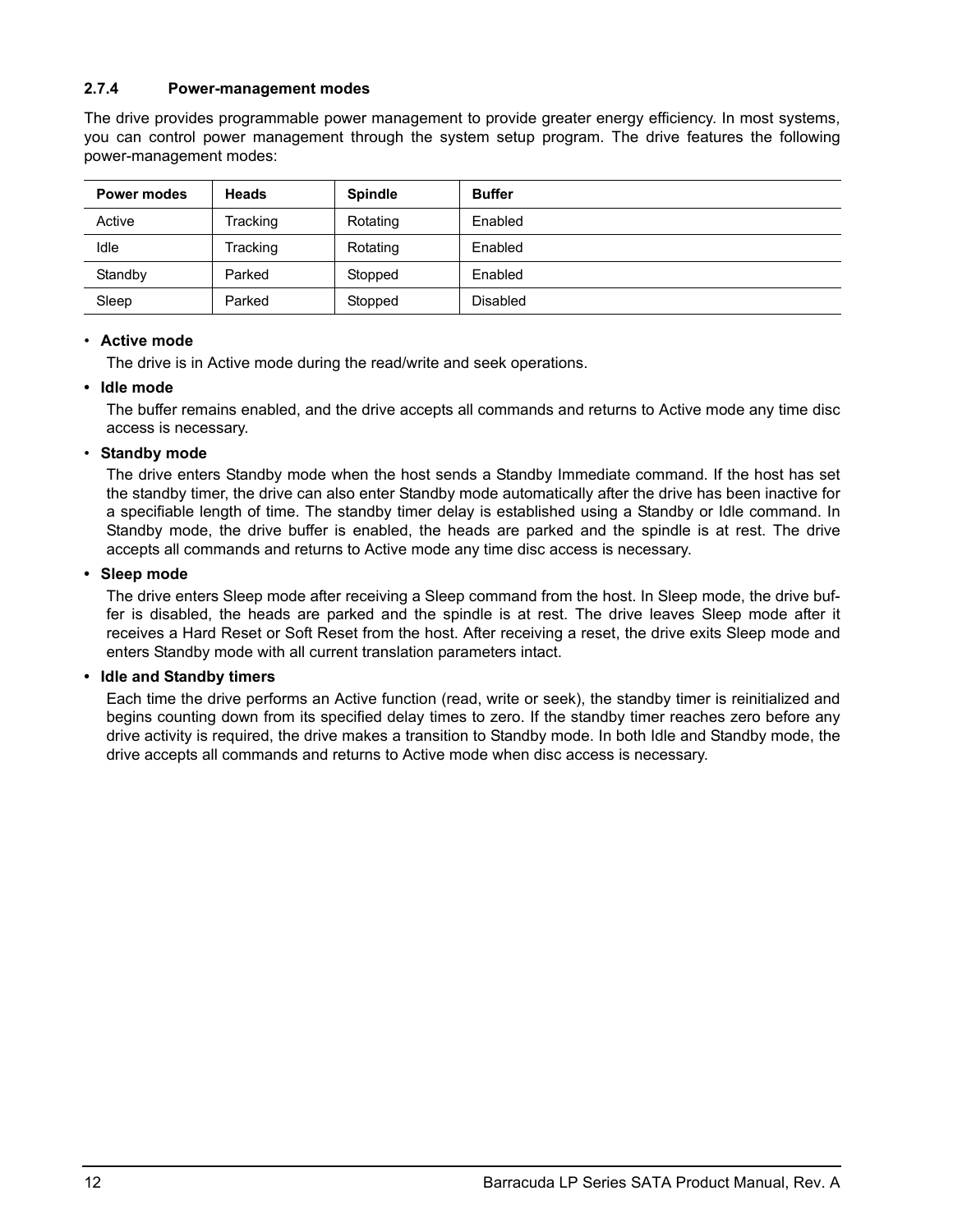## <span id="page-18-8"></span><span id="page-18-0"></span>**2.8 Environmental specifications**

### <span id="page-18-11"></span><span id="page-18-6"></span><span id="page-18-1"></span>**2.8.1 Ambient temperature**

<span id="page-18-7"></span>Ambient temperature is defined as the temperature of the environment immediately surrounding the drive. Actual drive case temperature should not exceed 69°C (156°F) within the operating ambient conditions.

| Operating:      | 0° to 60°C (32° to 140°F)                                             |
|-----------------|-----------------------------------------------------------------------|
| Nonoperating: * | $-40^{\circ}$ to 70 $^{\circ}$ C ( $-40^{\circ}$ to 158 $^{\circ}$ F) |

\* See [Section 2.11.1](#page-21-1) for reliability projections.

#### <span id="page-18-12"></span><span id="page-18-2"></span>**2.8.2 Temperature gradient**

| Operating:    | $20^{\circ}$ C per hour (68 $^{\circ}$ F per hour max), without condensation |
|---------------|------------------------------------------------------------------------------|
| Nonoperating: | 30°C per hour (86°F per hour max)                                            |

### <span id="page-18-9"></span><span id="page-18-3"></span>**2.8.3 Humidity**

#### <span id="page-18-10"></span>**2.8.3.1 Relative humidity**

| Operating:    | 5% to 95% noncondensing (30% per hour max) |
|---------------|--------------------------------------------|
| Nonoperating: | 5% to 95% noncondensing (30% per hour max) |

#### <span id="page-18-13"></span>**2.8.3.2 Wet bulb temperature**

| Operating:    | 37.7°C (99.9°F max)                            |
|---------------|------------------------------------------------|
| Nonoperating: | $(104^{\circ}F \text{ max})$<br>$40^{\circ}$ C |

#### <span id="page-18-5"></span><span id="page-18-4"></span>**2.8.4 Altitude**

| Operating:    | $-60.96$ m to 3,048 m (-200 ft. to 10,000+ ft.)     |
|---------------|-----------------------------------------------------|
| Nonoperating: | $-60.96$ m to 12,192 m ( $-200$ ft. to 40,000+ ft.) |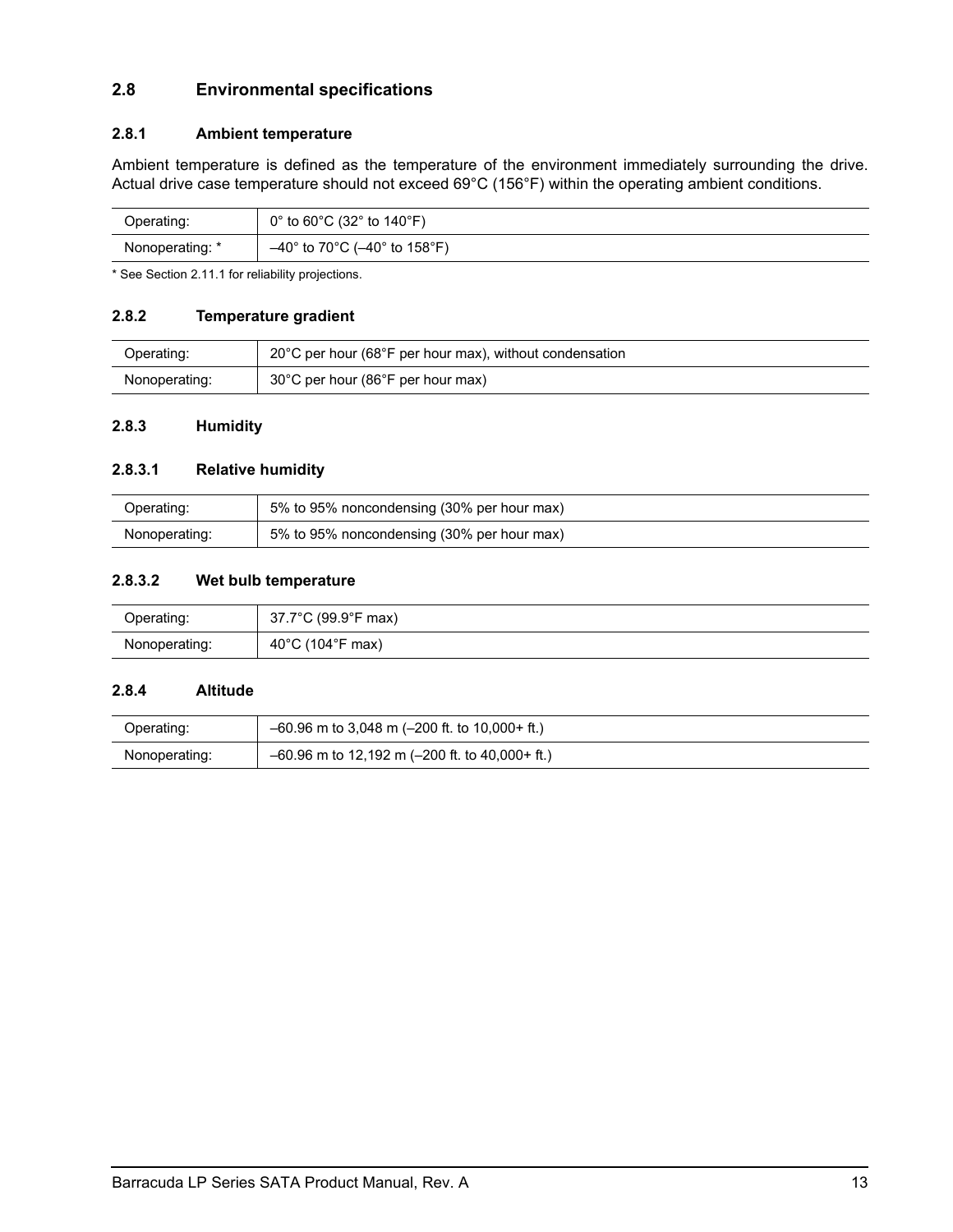### <span id="page-19-10"></span><span id="page-19-0"></span>**2.8.5 Shock**

<span id="page-19-9"></span><span id="page-19-4"></span>All shock specifications assume that the drive is mounted securely with the input shock applied at the drive mounting screws. Shock may be applied in the X, Y or Z axis.

### <span id="page-19-7"></span>**2.8.5.1 Operating shock**

These drives comply with the performance levels specified in this document when subjected to a maximum operating shock of 70 Gs based on half-sine shock pulses of 2 msec during read operations. Shocks should not be repeated more than two times per second.

### <span id="page-19-5"></span>**2.8.5.2 Nonoperating shock**

The nonoperating shock level that the drive can experience without incurring physical damage or degradation in performance when subsequently put into operation is 300 Gs based on a nonrepetitive half-sine shock pulse of 2 msec duration.

### <span id="page-19-11"></span><span id="page-19-1"></span>**2.8.6 Vibration**

All vibration specifications assume that the drive is mounted securely with the input vibration applied at the drive mounting screws. Vibration may be applied in the X, Y or Z axis.

#### <span id="page-19-8"></span>**2.8.6.1 Operating vibration**

The maximum vibration levels that the drive may experience while meeting the performance standards specified in this document are specified below.

| 5-350 Hz   | 0.50 Gs   |
|------------|-----------|
| 350-500 Hz | $0.25$ Gs |

#### <span id="page-19-6"></span>**2.8.6.2 Nonoperating vibration**

The maximum nonoperating vibration levels that the drive may experience without incurring physical damage or degradation in performance when subsequently put into operation are specified below.

<span id="page-19-3"></span><span id="page-19-2"></span>

| 5-350 Hz   | $5.0$ Gs          |
|------------|-------------------|
| 350-500 Hz | 2.0 <sub>GS</sub> |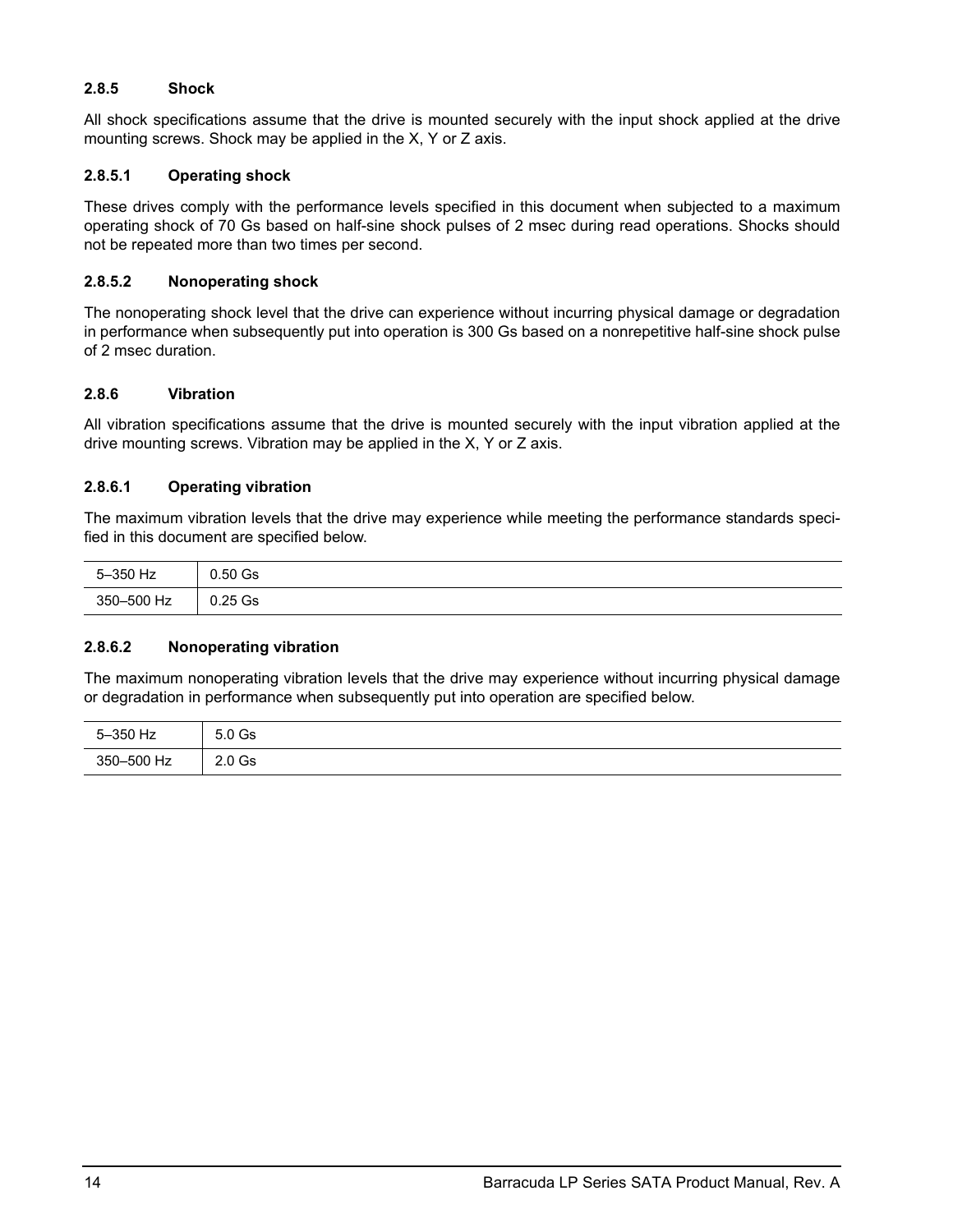## <span id="page-20-3"></span><span id="page-20-0"></span>**2.9 Acoustics**

Drive acoustics are measured as overall A-weighted acoustic sound power levels (no pure tones). All measurements are consistent with ISO document 7779. Sound power measurements are taken under essentially free-field conditions over a reflecting plane. For all tests, the drive is oriented with the cover facing upward.

**Note.** For seek mode tests, the drive is placed in seek mode only. The number of seeks per second is defined by the following equation:

<span id="page-20-13"></span><span id="page-20-8"></span>(Number of seeks per second =  $0.4$  / (average latency + average access time)

|                     | Idle <sup>[1]</sup>                    | Seek profile                           |
|---------------------|----------------------------------------|----------------------------------------|
| 2TB and 1.5TB model | $2.5$ bels (typ)<br>$2.6$ bels $(max)$ | $2.6$ bels (typ)<br>$2.8$ bels $(max)$ |
| 1TB model           | $1.9$ bels (typ)<br>$2.1$ bels $(max)$ | $2.0$ bels (typ)<br>$2.2$ bels $(max)$ |

**Table 3: Drive A-weighted Sound Power Levels (SWL, BA)**

[1] During periods of drive idle, some offline activity may occur according to the S.M.A.R.T. specification, which may increase acoustic and power to operational levels*.*

### <span id="page-20-9"></span><span id="page-20-1"></span>**2.9.1 Test for Prominent Discrete Tones (PDTs)**

Seagate follows the ECMA-74 standards for measurement and identification of PDTs. An exception to this process is the use of the absolute threshold of hearing. Seagate uses this threshold curve (originated in ISO 389-7) to discern tone audibility and to compensate for the inaudible components of sound prior to computation of tone ratios according to Annex D of the ECMA-74 standards.

## <span id="page-20-6"></span><span id="page-20-2"></span>**2.10 Electromagnetic immunity**

<span id="page-20-12"></span><span id="page-20-11"></span>When properly installed in a representative host system, the drive operates without errors or degradation in performance when subjected to the radio frequency (RF) environments defined in the following table:

| Table 4: | Radio frequency environments |  |
|----------|------------------------------|--|
|----------|------------------------------|--|

<span id="page-20-15"></span><span id="page-20-14"></span><span id="page-20-10"></span><span id="page-20-7"></span><span id="page-20-5"></span><span id="page-20-4"></span>

| Test                              | <b>Description</b>                                                                                 | Performance level | Reference standard                |
|-----------------------------------|----------------------------------------------------------------------------------------------------|-------------------|-----------------------------------|
| <b>Flectrostatic</b><br>discharge | Contact, HCP, VCP: $\pm$ 4 kV; Air: $\pm$ 8 kV                                                     | B                 | EN 61000-4-2: 95                  |
| <b>Radiated RF</b><br>immunity    | 80 to 1,000 MHz, 3 V/m,<br>80% AM with 1 kHz sine<br>900 MHz, 3 V/m, 50% pulse modulation @ 200 Hz | A                 | EN 61000-4-3: 96<br>ENV 50204: 95 |
| Electrical fast<br>transient      | ± 1 kV on AC mains, ± 0.5 kV on external I/O                                                       | B                 | EN 61000-4-4: 95                  |
| Surge immunity                    | ± 1 kV differential, ± 2 kV common, AC mains                                                       | <sub>B</sub>      | EN 61000-4-5: 95                  |
| Conducted RF<br>immunity          | 150 kHz to 80 MHz, 3 Vrms, 80% AM with 1 kHz sine                                                  | A                 | EN 61000-4-6: 97                  |
| Voltage dips,<br>interrupts       | 0% open, 5 seconds<br>0% short, 5 seconds<br>40%, 0.10 seconds<br>70%, 0.01 seconds                | С<br>С<br>С<br>B  | EN 61000-4-11: 94                 |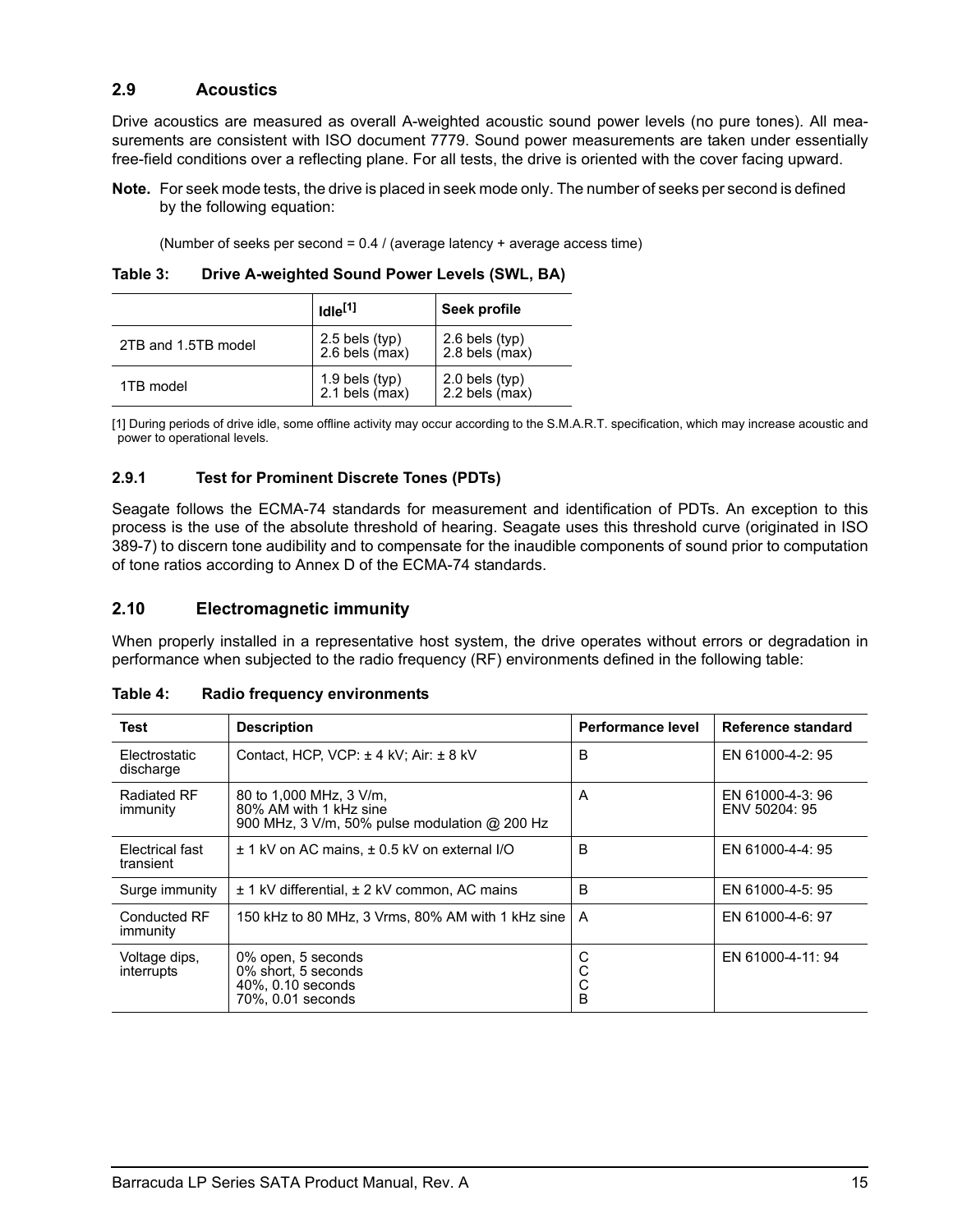# <span id="page-21-32"></span><span id="page-21-0"></span>**2.11 Reliability**

### <span id="page-21-28"></span><span id="page-21-27"></span><span id="page-21-7"></span><span id="page-21-5"></span><span id="page-21-1"></span>**2.11.1 Annualized Failure Rate (AFR) and Mean Time Between Failures (MTBF)**

The product shall achieve an Annualized Failure Rate (AFR) of 0.32% (MTBF of 0.75 million hours) when operated in an environment of ambient air temperatures of 25°C. Operation at temperatures outside the specifications in [Section 2.8](#page-18-0) may increase the product AFR (decrease MTBF). AFR and MTBF are population statistics that are not relevant to individual units.

AFR and MTBF specifications are based on the following assumptions for desktop personal computer environments:

- <span id="page-21-30"></span>• 2,400 power-on-hours per year.
- 50,000 average motor start/stop cycles per year.
- Operations at nominal voltages.
- <span id="page-21-23"></span><span id="page-21-14"></span>• Temperatures outside the specifications in [Section 2.8](#page-18-0) may reduce the product reliability.
- Normal I/O duty cycle for desktop personal computers. Operation at excessive I/O duty cycle may degrade product reliability.

The desktop personal computer environment of power-on-hours, temperature, and I/O duty cycle affect the product AFR and MTBF. The AFR and MTBF will be degraded if used in an enterprise application

<span id="page-21-36"></span><span id="page-21-34"></span><span id="page-21-31"></span><span id="page-21-29"></span><span id="page-21-20"></span><span id="page-21-13"></span><span id="page-21-8"></span>

| Nonrecoverable read errors    | 1 per $10^{14}$ bits read, max                                                                                                                                                                                                                                                                                                                                                                               |
|-------------------------------|--------------------------------------------------------------------------------------------------------------------------------------------------------------------------------------------------------------------------------------------------------------------------------------------------------------------------------------------------------------------------------------------------------------|
| Annualized Failure Rate (AFR) | 0.32% (nominal power, 25°C ambient temperature)                                                                                                                                                                                                                                                                                                                                                              |
| Contact start-stop cycles     | 50,000 cycles<br>(at nominal voltage and temperature, with 60 cycles per hour and a 50% duty cycle)                                                                                                                                                                                                                                                                                                          |
| Warranty                      | To determine the warranty for a specific drive, use a web browser to access the<br>following web page: support.seagate.com/customer/warranty validation.isp<br>From this page, click on the "Verify Your Warranty" link. You will be asked to provide<br>the drive serial number, model number (or part number) and country of purchase.<br>The system will display the warranty information for your drive. |
| Preventive maintenance        | None required.                                                                                                                                                                                                                                                                                                                                                                                               |

## <span id="page-21-26"></span><span id="page-21-10"></span><span id="page-21-6"></span><span id="page-21-2"></span>**2.12 Agency certification**

#### <span id="page-21-33"></span><span id="page-21-3"></span>**2.12.1 Safety certification**

<span id="page-21-35"></span><span id="page-21-19"></span><span id="page-21-12"></span>These products are certified to meet the requirements of UL60950-1, CSA60950-1 and EN60950 and so marked as to the certify agency.

#### <span id="page-21-15"></span><span id="page-21-11"></span><span id="page-21-4"></span>**2.12.2 Electromagnetic compatibility**

<span id="page-21-25"></span><span id="page-21-24"></span><span id="page-21-22"></span><span id="page-21-21"></span><span id="page-21-18"></span><span id="page-21-17"></span><span id="page-21-16"></span><span id="page-21-9"></span>Hard drives that display the CE mark comply with the European Union (EU) requirements specified in the Electromagnetic Compatibility Directive (2004/108/EC) as put into place 20 July 2007. Testing is performed to the levels specified by the product standards for Information Technology Equipment (ITE). Emission levels are defined by EN 55022, Class B and the immunity levels are defined by EN 55024.

Drives are tested in representative end-user systems. Although CE-marked Seagate drives comply with the directives when used in the test systems, we cannot guarantee that all systems will comply with the directives. The drive is designed for operation inside a properly designed enclosure, with properly shielded I/O cable (if necessary) and terminators on all unused I/O ports. Computer manufacturers and system integrators should confirm EMC compliance and provide CE marking for their products.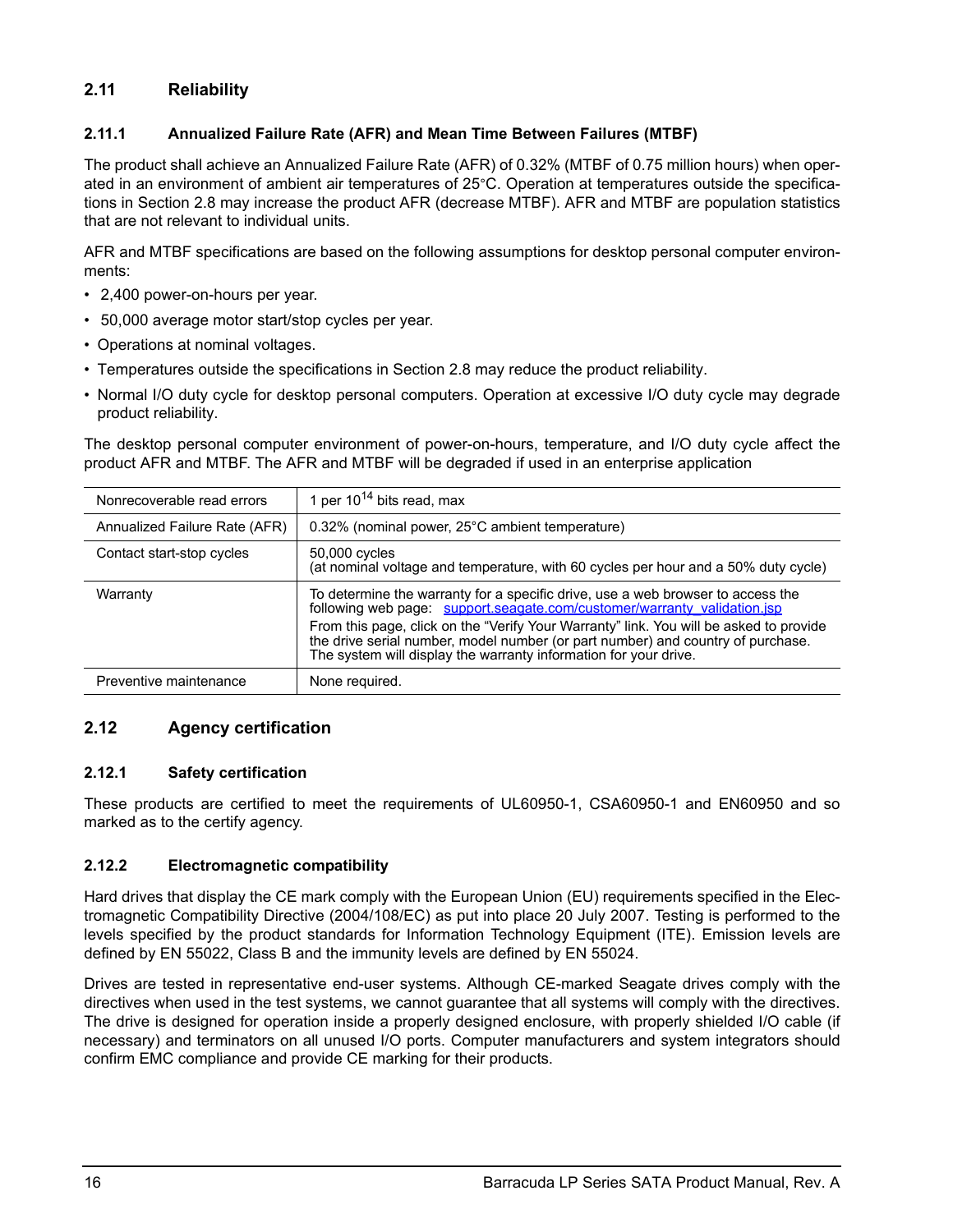#### <span id="page-22-14"></span><span id="page-22-12"></span>**Korean RRL**

<span id="page-22-11"></span><span id="page-22-10"></span><span id="page-22-6"></span><span id="page-22-5"></span>If these drives have the Korean Communications Commission (KCC) logo, they comply with paragraph 1 of Article 11 of the Electromagnetic Compatibility control Regulation and meet the Electromagnetic Compatibility (EMC) Framework requirements of the Radio Research Laboratory (RRL) Communications Commission, Republic of Korea.

These drives have been tested and comply with the Electromagnetic Interference/Electromagnetic Susceptibility (EMI/EMS) for Class B products. Drives are tested in a representative, end-user system by a Korean-recognized lab.

- Family name: Barracuda LP Series
- Certificate number: In process

#### <span id="page-22-4"></span>**Australian C-Tick (N176)**

<span id="page-22-3"></span><span id="page-22-2"></span><span id="page-22-1"></span>If these models have the C-Tick marking, they comply with the Australia/New Zealand Standard AS/NZ CISPR22 and meet the Electromagnetic Compatibility (EMC) Framework requirements of the Australian Communication Authority (ACA).

#### <span id="page-22-8"></span><span id="page-22-0"></span>**2.12.3 FCC verification**

<span id="page-22-15"></span>These drives are intended to be contained solely within a personal computer or similar enclosure (not attached as an external device). As such, each drive is considered to be a subassembly even when it is individually marketed to the customer. As a subassembly, no Federal Communications Commission verification or certification of the device is required.

<span id="page-22-7"></span>Seagate has tested this device in enclosures as described above to ensure that the total assembly (enclosure, disc drive, motherboard, power supply, etc.) does comply with the limits for a Class B computing device, pursuant to Subpart J, Part 15 of the FCC rules. Operation with noncertified assemblies is likely to result in interference to radio and television reception.

<span id="page-22-13"></span><span id="page-22-9"></span>**Radio and television interference.** This equipment generates and uses radio frequency energy and if not installed and used in strict accordance with the manufacturer's instructions, may cause interference to radio and television reception.

This equipment is designed to provide reasonable protection against such interference in a residential installation. However, there is no guarantee that interference will not occur in a particular installation. If this equipment does cause interference to radio or television, which can be determined by turning the equipment on and off, you are encouraged to try one or more of the following corrective measures:

- Reorient the receiving antenna.
- Move the device to one side or the other of the radio or TV.
- Move the device farther away from the radio or TV.
- Plug the computer into a different outlet so that the receiver and computer are on different branch outlets.

If necessary, you should consult your dealer or an experienced radio/television technician for additional suggestions. You may find helpful the following booklet prepared by the Federal Communications Commission: *How to Identify and Resolve Radio-Television Interference Problems*. This booklet is available from the Superintendent of Documents, U.S. Government Printing Office, Washington, DC 20402. Refer to publication number 004-000-00345-4.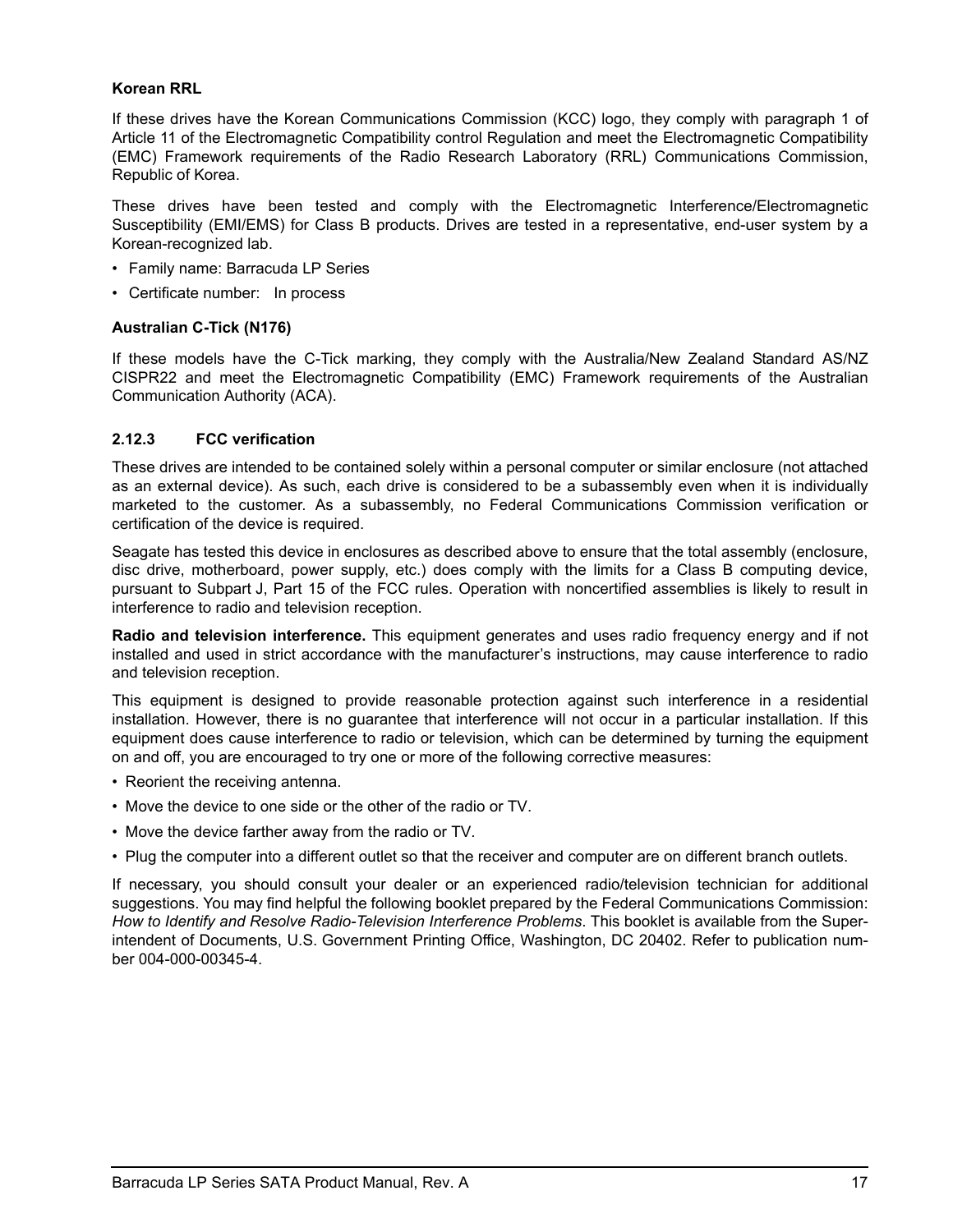# <span id="page-23-0"></span>**2.13 Environmental protection**

Seagate designs its products to meet environmental protection requirements worldwide, including regulations restricting certain chemical substances.

### <span id="page-23-6"></span><span id="page-23-1"></span>**2.13.1 European Union Restriction of Hazardous Substances (RoHS) Directive**

The European Union Restriction of Hazardous Substances (RoHS) Directive, restricts the presence of chemical substances, including Lead, Cadmium, Mercury, Hexavalent Chromium, PBB and PBDE, in electronic products, effective July 2006. This drive is manufactured with components and materials that comply with the RoHS Directive.

## <span id="page-23-4"></span><span id="page-23-2"></span>**2.13.2 China Restriction of Hazardous Substances (RoHS) Directive**  中国限制危险物品的指令

This product has an Environmental Protection Use Period (EPUP) of 20 years. The following table contains information mandated by China's "Marking Requirements for Control of Pollution Caused by Electronic Information Products" Standard.

<span id="page-23-7"></span>

该产品具有20年的环境保护使用周期 (EPUP)。 下表包含了中国 "电子产品所导致的污染的控 制的记号要求"所指定的信息。

|                       | Toxic or Hazardous Substances or Elements有毒有害物质或元素 |                      |                      |                                            |                                             |                                                     |
|-----------------------|----------------------------------------------------|----------------------|----------------------|--------------------------------------------|---------------------------------------------|-----------------------------------------------------|
| Name of Parts<br>部件名称 | Lead<br>铅<br>(Pb)                                  | Mercury<br>汞<br>(Hg) | Cadmium<br>镉<br>(Cd) | Hexavalent<br>Chromium<br>六价铬<br>$(Cr6+1)$ | Polybrominated<br>Diphenyl<br>多溴联苯<br>(PBB) | Polybrominated<br>Diphenyl Ether<br>多溴二苯醚<br>(PBDE) |
| PCBA                  |                                                    |                      |                      |                                            |                                             |                                                     |
| <b>HDA</b>            |                                                    |                      |                      |                                            |                                             |                                                     |

"O" indicates the hazardous and toxic substance content of the part (at the homogenous material level) is lower than the threshold defined by the China RoHS MCV Standard.

"O"表示该部件(于同类物品程度上)所含的危险和有毒物质低于中国RoHS MCV标准所定义的门槛值。

"X" indicates the hazardous and toxic substance content of the part (at the homogenous material level) is over the threshold defined by the China RoHS MCV Standard.

"X"表示该部件(于同类物品程度上)所含的危险和有毒物质超出中国RoHS MCV标准所定义的门槛值。

## <span id="page-23-5"></span><span id="page-23-3"></span>**2.14 Corrosive environment**

Seagate electronic drive components pass accelerated corrosion testing equivalent to 10 years exposure to light industrial environments containing sulfurous gases, chlorine and nitric oxide, classes G and H per ASTM B845. However, this accelerated testing cannot duplicate every potential application environment. Users should use caution exposing any electronic components to uncontrolled chemical pollutants and corrosive chemicals as electronic drive component reliability can be affected by the installation environment. The silver, copper, nickel and gold films used in Seagate products are especially sensitive to the presence of sulfide, chloride, and nitrate contaminants. Sulfur is found to be the most damaging. In addition, electronic components should never be exposed to condensing water on the surface of the printed circuit board assembly (PCBA) or exposed to an ambient relative humidity greater than 95%. Materials used in cabinet fabrication, such as vulcanized rubber, that can outgas corrosive compounds should be minimized or eliminated. The useful life of any electronic equipment may be extended by replacing materials near circuitry with sulfide-free alternatives.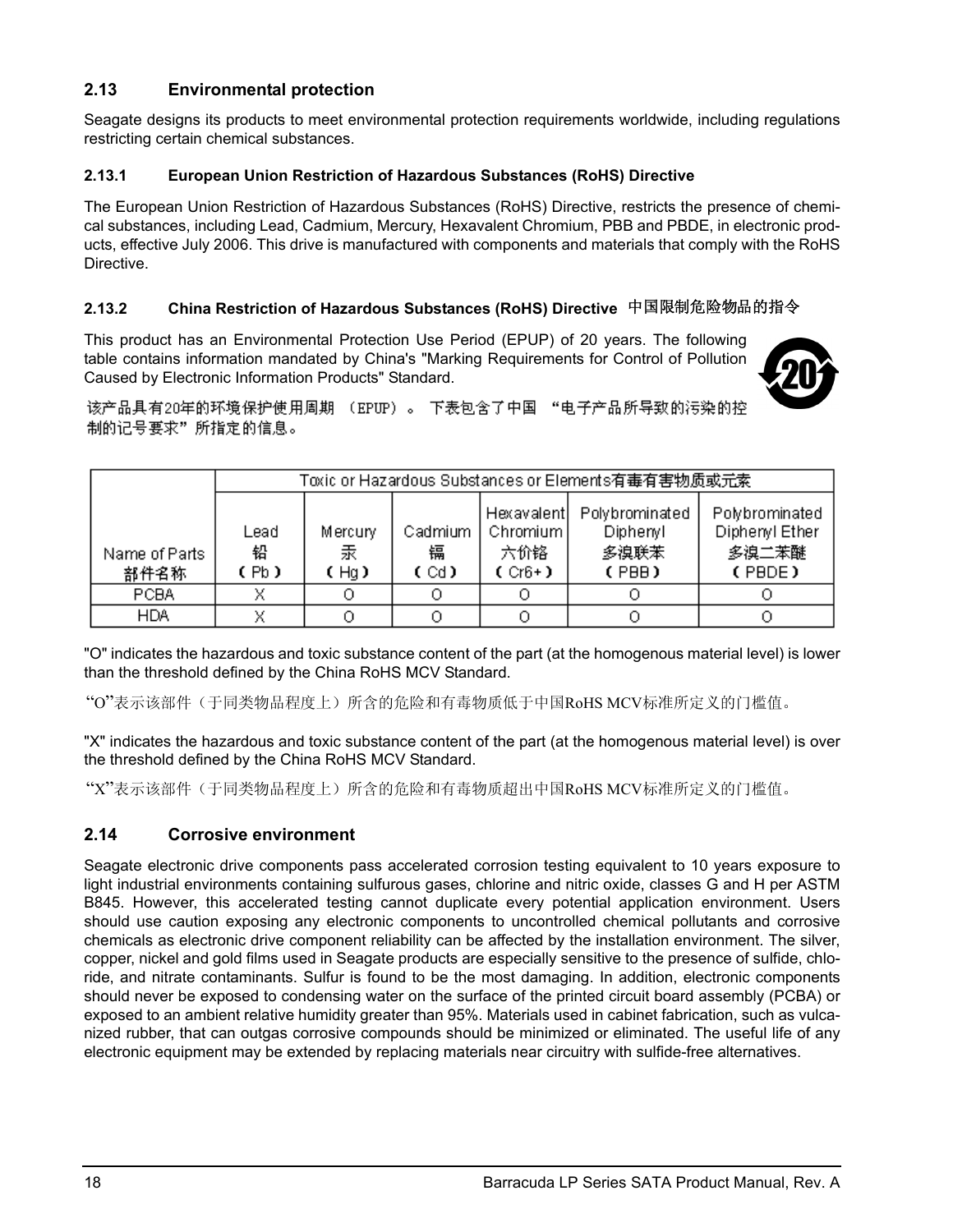# <span id="page-24-6"></span><span id="page-24-2"></span><span id="page-24-0"></span>**3.0 Configuring and mounting the drive**

This section contains the specifications and instructions for configuring and mounting the drive.

## <span id="page-24-9"></span><span id="page-24-7"></span><span id="page-24-5"></span><span id="page-24-1"></span>**3.1 Handling and static-discharge precautions**

<span id="page-24-4"></span><span id="page-24-3"></span>After unpacking, and before installation, the drive may be exposed to potential handling and electrostatic discharge (ESD) hazards. Observe the following standard handling and static-discharge precautions:

### **Caution:**

- Before handling the drive, put on a grounded wrist strap, or ground yourself frequently by touching the metal chassis of a computer that is plugged into a grounded outlet. Wear a grounded wrist strap throughout the entire installation procedure.
- Handle the drive by its edges or frame *only*.
- The drive is extremely fragile—handle it with care. Do not press down on the drive top cover.
- Always rest the drive on a padded, antistatic surface until you mount it in the computer.
- <span id="page-24-8"></span>• Do not touch the connector pins or the printed circuit board.
- Do not remove the factory-installed labels from the drive or cover them with additional labels. Removal voids the warranty. Some factory-installed labels contain information needed to service the drive. Other labels are used to seal out dirt and contamination.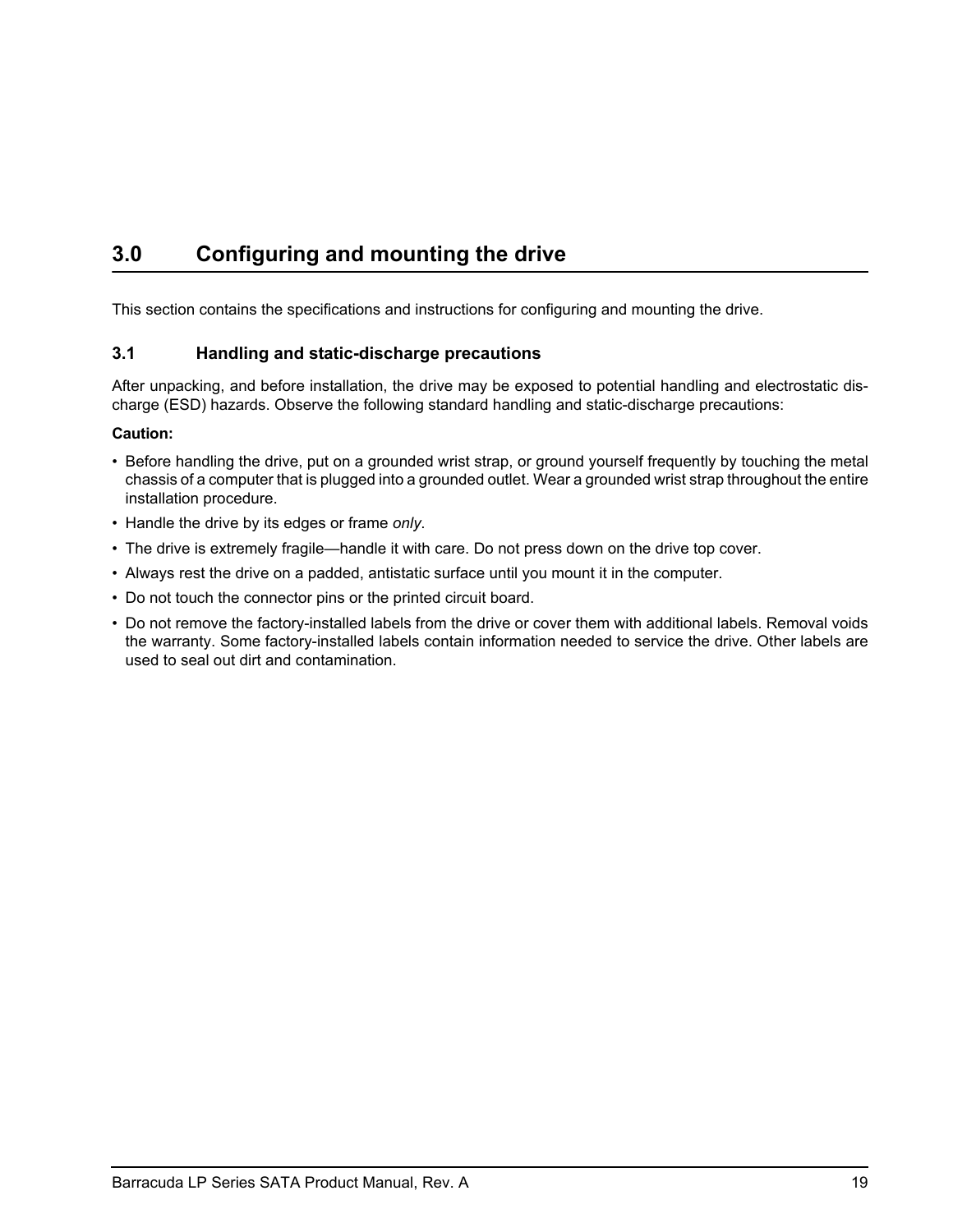# <span id="page-25-6"></span><span id="page-25-0"></span>**3.2 Configuring the drive**

Each drive on the Serial ATA interface connects point-to-point with the Serial ATA host adapter. There is no master/slave relationship because each drive is considered a master in a point-to-point relationship. If two drives are attached on one Serial ATA host adapter, the host operating system views the two devices as if they were both "masters" on two separate ports. Both drives behave as if they are Device 0 (master) devices.

Serial ATA drives are designed for easy installation. It is usually not necessary to set any jumpers on the drive for proper operation; however, if you connect the drive and receive a "drive not detected" error, your SATAequipped motherboard or host adapter may use a chipset that does not support SATA speed autonegotiation. If you have a motherboard or host adapter that does not support autonegotiation:

- Install a jumper as shown in Figure [3](#page-25-2) below to limit the data transfer rate to 1.5 Gbits per second (and leave the drive connected to the SATA-equipped motherboard or host adapter that doesn't support autonegotiation) or
- Install a SATA host adapter that supports autonegotiation, leave the drive jumper block set to "Normal operation" (see Figure [3](#page-25-2) below), and connect the drive to that adapter. This option has the benefit of not limiting the drive to a 1.5 Gbits/sec transfer rate.



<span id="page-25-5"></span><span id="page-25-4"></span>SATA interface connector

#### <span id="page-25-2"></span>**Figure 3. Serial ATA connectors**

## <span id="page-25-1"></span>**3.3 Serial ATA cables and connectors**

The Serial ATA interface cable consists of four conductors in two differential pairs, plus three ground connections. The cable size may be 30 to 26 AWG with a maximum length of one meter (39.37 inches). See Table 5 for connector pin definitions. Either end of the SATA signal cable can be attached to the drive or host.

For direct backplane connection, the drive connectors are inserted directly into the host receptacle. The drive and the host receptacle incorporate features that enable the direct connection to be hot pluggable and blind mateable.

For installations which require cables, you can connect the drive as illustrated in Figure [4](#page-25-3).



<span id="page-25-3"></span>**Figure 4. Attaching SATA cabling**

Each cable is keyed to ensure correct orientation. Barracuda LP Series SATA drives support latching SATA connectors.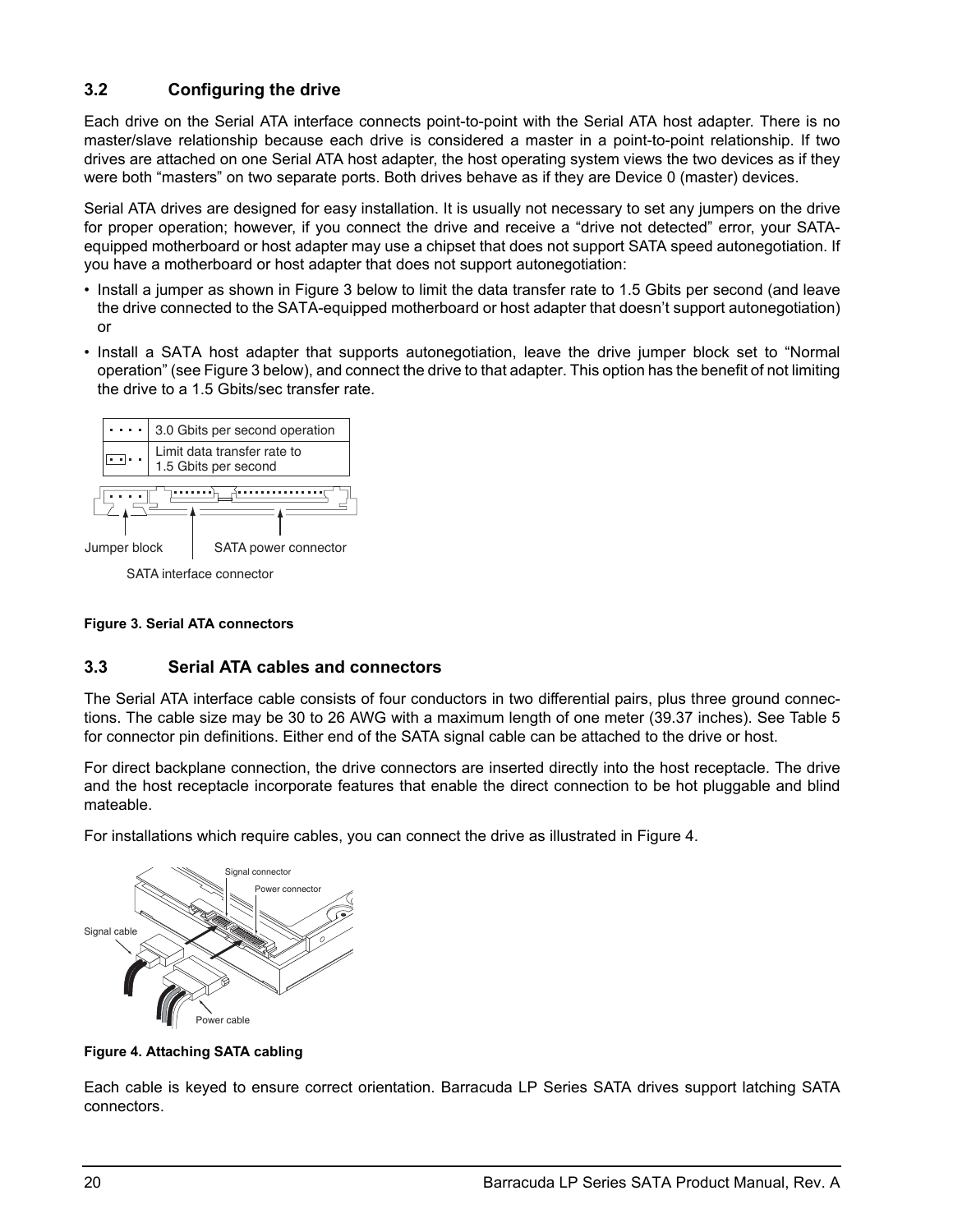## <span id="page-26-3"></span><span id="page-26-0"></span>**3.4 Drive mounting**

You can mount the drive in any orientation using four screws in the side-mounting holes or four screws in the bottom-mounting holes. See Figure [5](#page-26-1) for drive mounting dimensions. Follow these important mounting precautions when mounting the drive:

- Allow a minimum clearance of 0.030 inches (0.76 mm) around the entire perimeter of the drive for cooling.
- Use only 6-32 UNC mounting screws.
- The screws should be inserted no more than 0.150 inch (3.81 mm) into the bottom or side mounting holes.
- Do not overtighten the mounting screws (maximum torque: 6 inch-lb).



<span id="page-26-2"></span><span id="page-26-1"></span>**Figure 5. Mounting dimensions (2.0, 1.5 and 1.0 TB models)**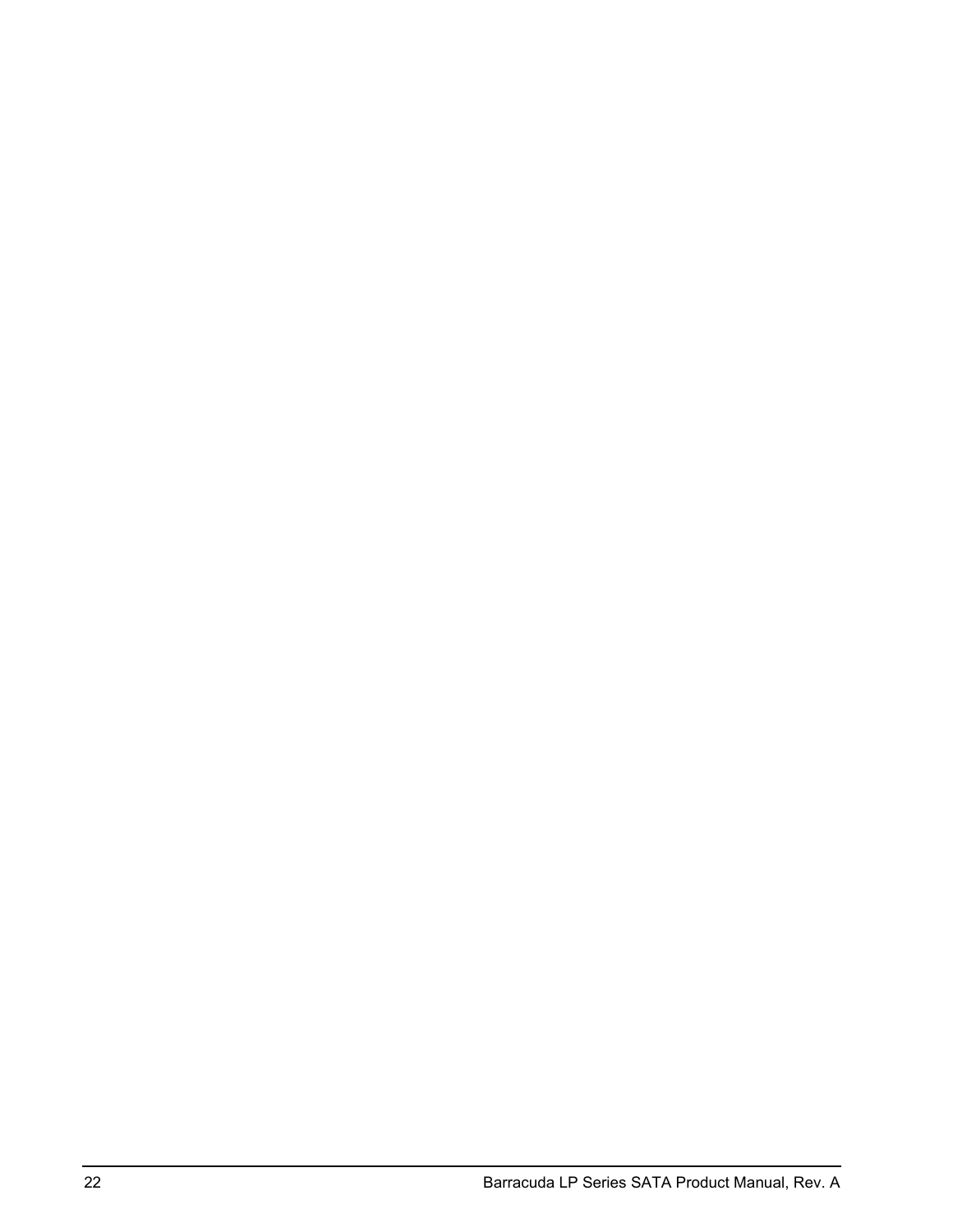# <span id="page-28-4"></span><span id="page-28-3"></span><span id="page-28-2"></span><span id="page-28-0"></span>**4.0 Serial ATA (SATA) interface**

These drives use the industry-standard Serial ATA interface that supports FIS data transfers. It supports ATA programmed input/output (PIO) modes 0–4; multiword DMA modes 0–2, and Ultra DMA modes 0–6.

For detailed information about the Serial ATA interface, refer to the "Serial ATA: High Speed Serialized AT Attachment" specification.

## <span id="page-28-1"></span>**4.1 Hot-Plug compatibility**

Barracuda LP Series SATA drives incorporate connectors which enable you to hot plug these drives in accordance with the Serial ATA Revision 2.5 specification. This specification can be downloaded from www.serialata.org.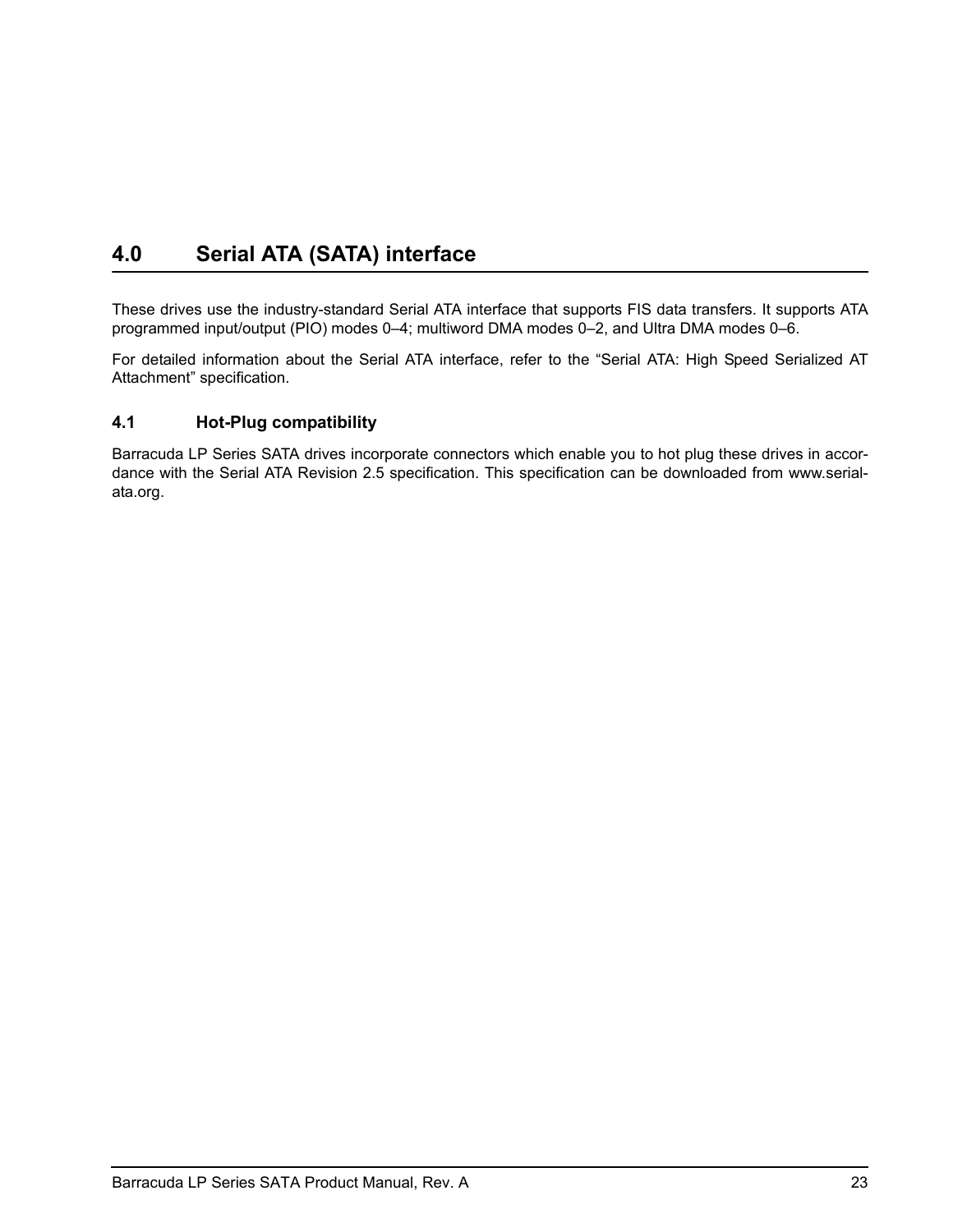## <span id="page-29-0"></span>**4.2 Serial ATA device plug connector pin definitions**

Table 5 summarizes the signals on the Serial ATA interface and power connectors.

| <b>Segment</b> | Pin            | <b>Function</b> | <b>Definition</b>                   |
|----------------|----------------|-----------------|-------------------------------------|
|                | S <sub>1</sub> | Ground          | 2nd mate                            |
|                | S <sub>2</sub> | A+              | Differential signal pair A from Phy |
|                | S <sub>3</sub> | $A-$            |                                     |
|                | S <sub>4</sub> | Ground          | 2nd mate                            |
|                | S <sub>5</sub> | <b>B-</b>       | Differential signal pair B from Phy |
|                | S <sub>6</sub> | $B+$            |                                     |
| Signal         | S7             | Ground          | 2nd mate                            |

**Table 5: Serial ATA connector pin definitions**

#### Key and spacing separate signal and power segments

|       | P <sub>1</sub>  | $V_{33}$             | 3.3V power                                    |
|-------|-----------------|----------------------|-----------------------------------------------|
|       | P <sub>2</sub>  | $V_{33}$             | 3.3V power                                    |
|       | P <sub>3</sub>  | $V_{33}$             | 3.3V power, pre-charge, 2nd mate              |
|       | P <sub>4</sub>  | Ground               | 1st mate                                      |
|       | P <sub>5</sub>  | Ground               | 2nd mate                                      |
|       | P <sub>6</sub>  | Ground               | 2nd mate                                      |
|       | P7              | $V_5$                | 5V power, pre-charge, 2nd mate                |
| Power | P <sub>8</sub>  | $V_5$                | 5V power                                      |
|       | P <sub>9</sub>  | $V_5$                | 5V power                                      |
|       | P <sub>10</sub> | Ground               | 2nd mate                                      |
|       | P <sub>11</sub> | Ground or LED signal | If grounded, drive does not use deferred spin |
|       | P <sub>12</sub> | Ground               | 1st mate.                                     |
|       | P <sub>13</sub> | $V_{12}$             | 12V power, pre-charge, 2nd mate               |
|       | P <sub>14</sub> | $V_{12}$             | 12V power                                     |
|       | P <sub>15</sub> | $V_{12}$             | 12V power                                     |

#### **Notes:**

- 1. All pins are in a single row, with a 1.27 mm (0.050") pitch.
- 2. The comments on the mating sequence apply to the case of backplane blindmate connector only. In this case, the mating sequences are:
	- the ground pins P4 and P12.
	- the pre-charge power pins and the other ground pins.
	- the signal pins and the rest of the power pins.
- 3. There are three power pins for each voltage. One pin from each voltage is used for pre-charge when installed in a blind-mate backplane configuration.
- 4. All used voltage pins  $(V_x)$  must be terminated.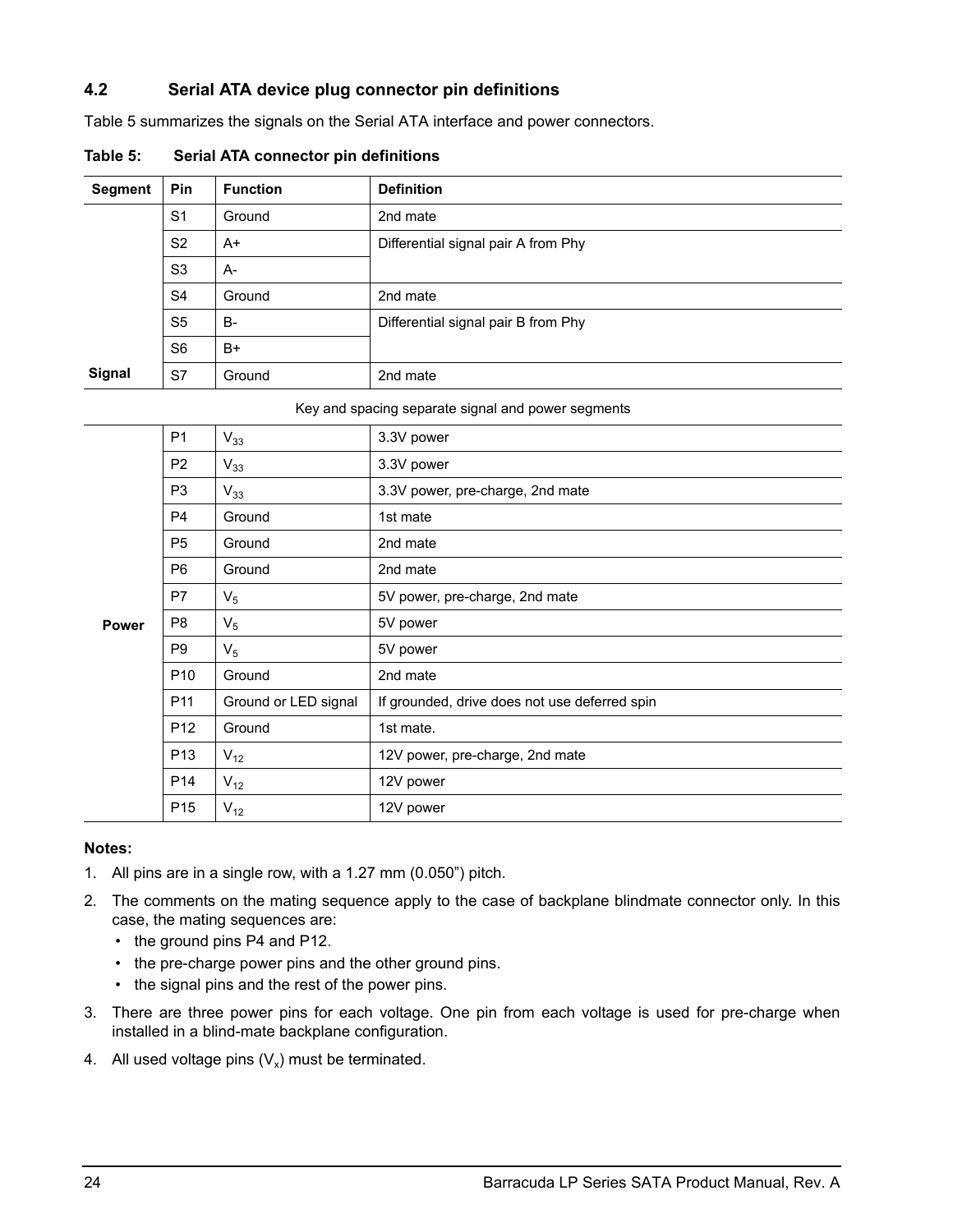# <span id="page-30-1"></span><span id="page-30-0"></span>**4.3 Supported ATA commands**

The following table lists Serial ATA standard commands that the drive supports. For a detailed description of the ATA commands, refer to the Serial ATA International Organization: Serial ATA Revision 2.6 (http://www.sata-io.org).

<span id="page-30-35"></span><span id="page-30-33"></span>[See "S.M.A.R.T. commands" on page 32](#page-37-0) for details and subcommands used in the S.M.A.R.T. implementation.

| Table 6: | <b>Supported ATA commands</b> |
|----------|-------------------------------|
|----------|-------------------------------|

<span id="page-30-34"></span><span id="page-30-32"></span><span id="page-30-31"></span><span id="page-30-30"></span><span id="page-30-29"></span><span id="page-30-28"></span><span id="page-30-27"></span><span id="page-30-26"></span><span id="page-30-25"></span><span id="page-30-24"></span><span id="page-30-23"></span><span id="page-30-22"></span><span id="page-30-21"></span><span id="page-30-20"></span><span id="page-30-19"></span><span id="page-30-18"></span><span id="page-30-17"></span><span id="page-30-16"></span><span id="page-30-15"></span><span id="page-30-14"></span><span id="page-30-13"></span><span id="page-30-12"></span><span id="page-30-11"></span><span id="page-30-10"></span><span id="page-30-9"></span><span id="page-30-8"></span><span id="page-30-7"></span><span id="page-30-6"></span><span id="page-30-5"></span><span id="page-30-4"></span><span id="page-30-3"></span><span id="page-30-2"></span>

| <b>Command name</b>                 | Command code (in hex) |
|-------------------------------------|-----------------------|
| <b>Check Power Mode</b>             | E5 <sub>H</sub>       |
| Device Configuration Freeze Lock    | $B1_H$ / $C1_H$       |
| Device Configuration Identify       | $B1_H / C2_H$         |
| <b>Device Configuration Restore</b> | $B1_H / CO_H$         |
| Device Configuration Set            | $B1_H$ / $C3_H$       |
| Device Reset                        | 08 <sub>H</sub>       |
| Download Microcode                  | 92 <sub>H</sub>       |
| <b>Execute Device Diagnostics</b>   | 90 <sub>H</sub>       |
| <b>Flush Cache</b>                  | E7 <sub>H</sub>       |
| <b>Flush Cache Extended</b>         | $EA$ H                |
| Format Track                        | 50 <sub>H</sub>       |
| <b>Identify Device</b>              | $EC_{H}$              |
| Idle                                | E3 <sub>H</sub>       |
| Idle Immediate                      | $E1_H$                |
| Initialize Device Parameters        | 91 <sub>H</sub>       |
| <b>Read Buffer</b>                  | E4 <sub>H</sub>       |
| Read DMA                            | $C8_H$                |
| Read DMA Extended                   | 25 <sub>H</sub>       |
| Read DMA Without Retries            | C9 <sub>H</sub>       |
| Read Log Ext                        | $2F_H$                |
| <b>Read Multiple</b>                | $C4_H$                |
| Read Multiple Extended              | 29 <sub>H</sub>       |
| Read Native Max Address             | F8 <sub>H</sub>       |
| Read Native Max Address Extended    | 27 <sub>H</sub>       |
| <b>Read Sectors</b>                 | 20 <sub>H</sub>       |
| <b>Read Sectors Extended</b>        | 24 <sub>H</sub>       |
| <b>Read Sectors Without Retries</b> | 21 <sub>H</sub>       |
| Read Verify Sectors                 | 40 <sub>H</sub>       |
| Read Verify Sectors Extended        | 42 <sub>H</sub>       |
| Read Verify Sectors Without Retries | 41 <sub>H</sub>       |
| Recalibrate                         | 10 <sub>H</sub>       |
| Security Disable Password           | $F6_H$                |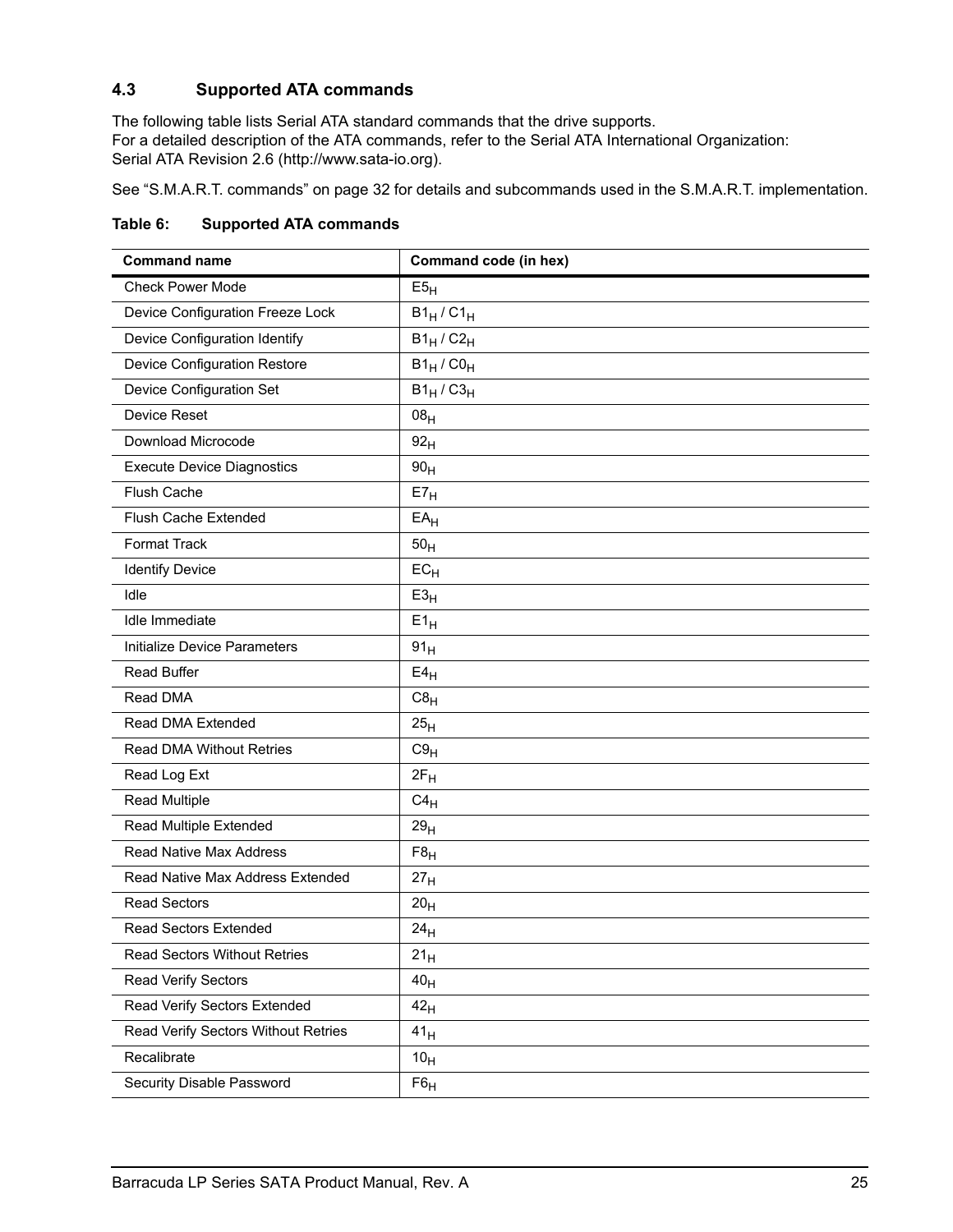<span id="page-31-34"></span><span id="page-31-33"></span><span id="page-31-32"></span><span id="page-31-31"></span><span id="page-31-30"></span><span id="page-31-29"></span><span id="page-31-28"></span><span id="page-31-27"></span><span id="page-31-26"></span><span id="page-31-25"></span><span id="page-31-24"></span><span id="page-31-23"></span><span id="page-31-22"></span><span id="page-31-21"></span><span id="page-31-20"></span><span id="page-31-19"></span><span id="page-31-18"></span><span id="page-31-17"></span><span id="page-31-16"></span><span id="page-31-15"></span><span id="page-31-14"></span><span id="page-31-13"></span><span id="page-31-12"></span><span id="page-31-11"></span><span id="page-31-10"></span><span id="page-31-9"></span><span id="page-31-8"></span><span id="page-31-7"></span><span id="page-31-6"></span><span id="page-31-5"></span><span id="page-31-4"></span><span id="page-31-3"></span><span id="page-31-2"></span><span id="page-31-1"></span><span id="page-31-0"></span>

| <b>Command name</b>                                                                                                                               | Command code (in hex)                                                                                                                           |
|---------------------------------------------------------------------------------------------------------------------------------------------------|-------------------------------------------------------------------------------------------------------------------------------------------------|
| <b>Security Erase Prepare</b>                                                                                                                     | $F3_H$                                                                                                                                          |
| Security Erase Unit                                                                                                                               | $F4_H$                                                                                                                                          |
| <b>Security Freeze</b>                                                                                                                            | F5 <sub>H</sub>                                                                                                                                 |
| Security Set Password                                                                                                                             | $F1_H$                                                                                                                                          |
| <b>Security Unlock</b>                                                                                                                            | $F2_H$                                                                                                                                          |
| Seek                                                                                                                                              | 70 <sub>H</sub>                                                                                                                                 |
| <b>Set Features</b>                                                                                                                               | $EF_H$                                                                                                                                          |
| Set Max Address                                                                                                                                   | F9 <sub>H</sub>                                                                                                                                 |
| Note: Individual Set Max Address<br>commands are identified by the value<br>placed in the Set Max Features regis-<br>ter as defined to the right. | Address:<br>00 <sub>H</sub><br>Password:<br>01 <sub>H</sub><br>Lock:<br>$02_H$<br>Unlock:<br>03 <sub>H</sub><br>Freeze Lock:<br>04 <sub>H</sub> |
| Set Max Address Extended                                                                                                                          | 37 <sub>H</sub>                                                                                                                                 |
| Set Multiple Mode                                                                                                                                 | $C6_H$                                                                                                                                          |
| Sleep                                                                                                                                             | E6 <sub>H</sub>                                                                                                                                 |
| S.M.A.R.T. Disable Operations                                                                                                                     | $B0_H / D9_H$                                                                                                                                   |
| S.M.A.R.T. Enable/Disable Autosave                                                                                                                | $B0_H / D2_H$                                                                                                                                   |
| S.M.A.R.T. Enable Operations                                                                                                                      | $B0_H / D8_H$                                                                                                                                   |
| S.M.A.R.T. Execute Offline                                                                                                                        | $B0_H$ / $D4_H$                                                                                                                                 |
| S.M.A.R.T. Read Attribute Thresholds                                                                                                              | $B0_H / D1_H$                                                                                                                                   |
| S.M.A.R.T. Read Data                                                                                                                              | $B0_H / D0_H$                                                                                                                                   |
| S.M.A.R.T. Read Log Sector                                                                                                                        | $B0_H / D5_H$                                                                                                                                   |
| S.M.A.R.T. Return Status                                                                                                                          | $B0_H / DA_H$                                                                                                                                   |
| S.M.A.R.T. Save Attribute Values                                                                                                                  | $B0_H / D3_H$                                                                                                                                   |
| S.M.A.R.T. Write Log Sector                                                                                                                       | $B0_H / D6_H$                                                                                                                                   |
| Standby                                                                                                                                           | $E2_H$                                                                                                                                          |
| Standby Immediate                                                                                                                                 | ${\sf E0}_{\sf H}$                                                                                                                              |
| Write Buffer                                                                                                                                      | E8 <sub>H</sub>                                                                                                                                 |
| <b>Write DMA</b>                                                                                                                                  | CA <sub>H</sub>                                                                                                                                 |
| Write DMA Extended                                                                                                                                | 35 <sub>H</sub>                                                                                                                                 |
| Write DMA FUA Extended                                                                                                                            | CD <sub>H</sub>                                                                                                                                 |
| Write DMA Without Retries                                                                                                                         | CB <sub>H</sub>                                                                                                                                 |
| Write Log Extended                                                                                                                                | $3F_H$                                                                                                                                          |
| Write Multiple                                                                                                                                    | C5 <sub>H</sub>                                                                                                                                 |
| Write Multiple Extended                                                                                                                           | 39 <sub>H</sub>                                                                                                                                 |
| Write Multiple FUA Extended                                                                                                                       | $CE_{H}$                                                                                                                                        |
| <b>Write Sectors</b>                                                                                                                              | 30 <sub>H</sub>                                                                                                                                 |
| Write Sectors Without Retries                                                                                                                     | 31 <sub>H</sub>                                                                                                                                 |
| <b>Write Sectors Extended</b>                                                                                                                     | 34 <sub>H</sub>                                                                                                                                 |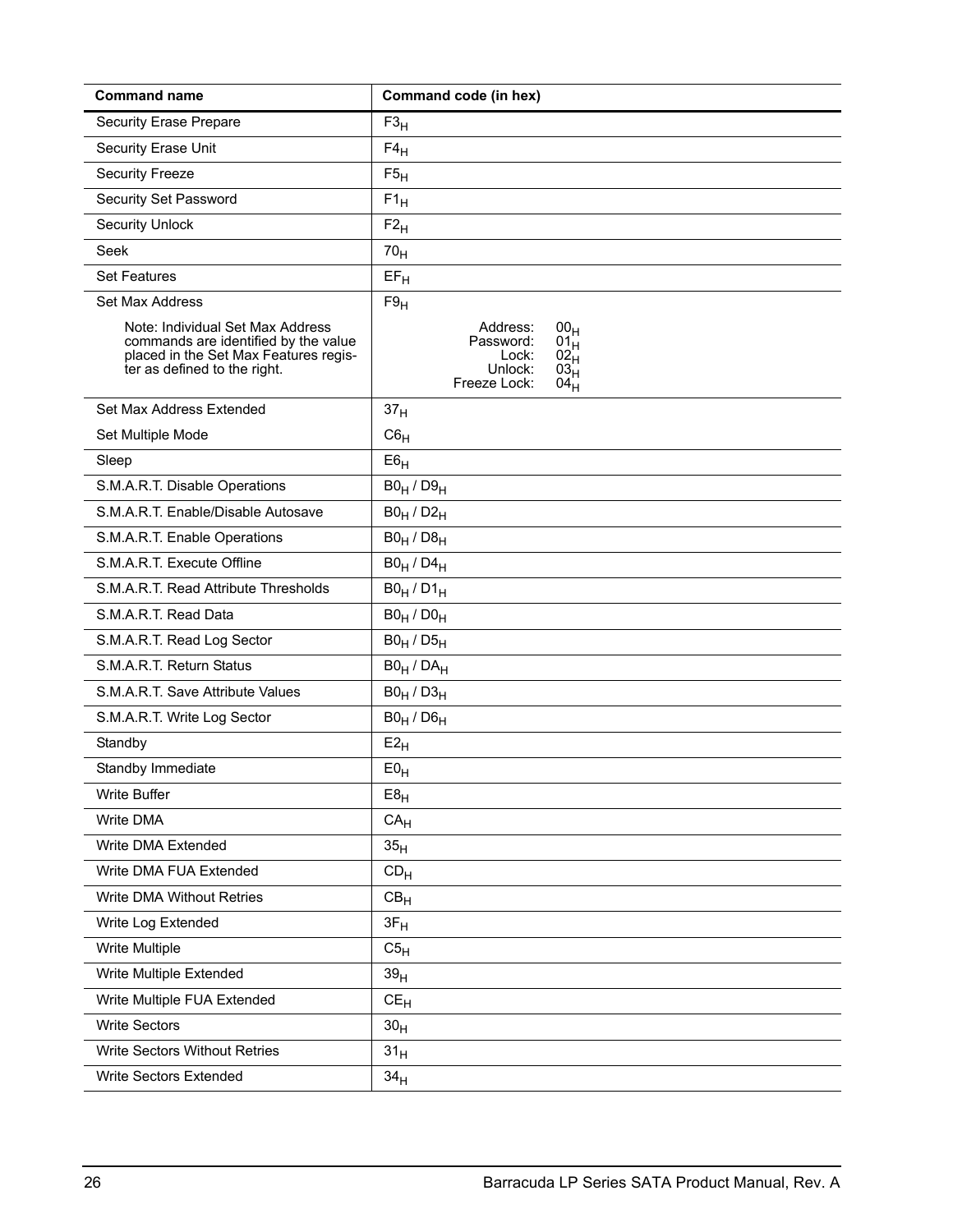## <span id="page-32-1"></span><span id="page-32-0"></span>**4.3.1 Identify Device command**

The Identify Device command (command code  $EC_H$ ) transfers information about the drive to the host following power up. The data is organized as a single 512-byte block of data, whose contents are shown in Table 6 on page 25. All reserved bits or words should be set to zero. Parameters listed with an "x" are drive-specific or vary with the state of the drive. [See Section 2.0 on page 3 f](#page-8-0)or default parameter settings.

The following commands contain drive-specific features that may not be included in the Serial ATA specification.

| Word         | <b>Description</b>                                                                                                                           | Value                    |
|--------------|----------------------------------------------------------------------------------------------------------------------------------------------|--------------------------|
| 0            | Configuration information:<br>• Bit 15: 0 = ATA; 1 = ATAPI<br>• Bit 7: removable media<br>• Bit 6: removable controller<br>• Bit 0: reserved | $0C5A_H$                 |
| $\mathbf{1}$ | Number of logical cylinders                                                                                                                  | 16,383                   |
| 2            | ATA-reserved                                                                                                                                 | 0000 <sub>H</sub>        |
| 3            | Number of logical heads                                                                                                                      | 16                       |
| 4            | Retired                                                                                                                                      | 0000 <sub>H</sub>        |
| 5            | Retired                                                                                                                                      | 0000 <sub>H</sub>        |
| 6            | Number of logical sectors per logical track: 63                                                                                              | $003F_H$                 |
| $7 - 9$      | Retired                                                                                                                                      | 0000 <sub>H</sub>        |
| $10 - 19$    | Serial number: (20 ASCII characters, $0000_H$ = none)                                                                                        | <b>ASCII</b>             |
| 20           | Retired                                                                                                                                      | 0000 <sub>H</sub>        |
| 21           | Retired                                                                                                                                      | 0400 <sub>H</sub>        |
| 22           | Obsolete                                                                                                                                     | 0000 <sub>H</sub>        |
| $23 - 26$    | Firmware revision<br>(8 ASCII character string, padded with blanks to end of string)                                                         | X.XX                     |
| $27 - 46$    | Drive model number:<br>(40 ASCII characters, padded with blanks to end of string)                                                            |                          |
| 47           | (Bits 7-0) Maximum sectors per interrupt on Read multiple and Write<br>multiple (16)                                                         | $8010_H$                 |
| 48           | Reserved                                                                                                                                     | 0000 <sub>H</sub>        |
| 49           | Standard Standby timer, IORDY supported and may be disabled                                                                                  | 2F00 <sub>H</sub>        |
| 50           | ATA-reserved                                                                                                                                 | 0000 <sub>H</sub>        |
| 51           | PIO data-transfer cycle timing mode                                                                                                          | $0200_H$                 |
| 52           | Retired                                                                                                                                      | $0200_H$                 |
| 53           | Words 54-58, 64-70 and 88 are valid                                                                                                          | 0007 <sub>H</sub>        |
| 54           | Number of current logical cylinders                                                                                                          | <b>xxxx</b> <sub>H</sub> |
| 55           | Number of current logical heads                                                                                                              | <b>XXXXH</b>             |
| 56           | Number of current logical sectors per logical track                                                                                          | <b>XXXXH</b>             |
| $57 - 58$    | Current capacity in sectors                                                                                                                  | $xxxx_{H}$               |
| 59           | Number of sectors transferred during a Read Multiple<br>or Write Multiple command                                                            | <b>XXXXH</b>             |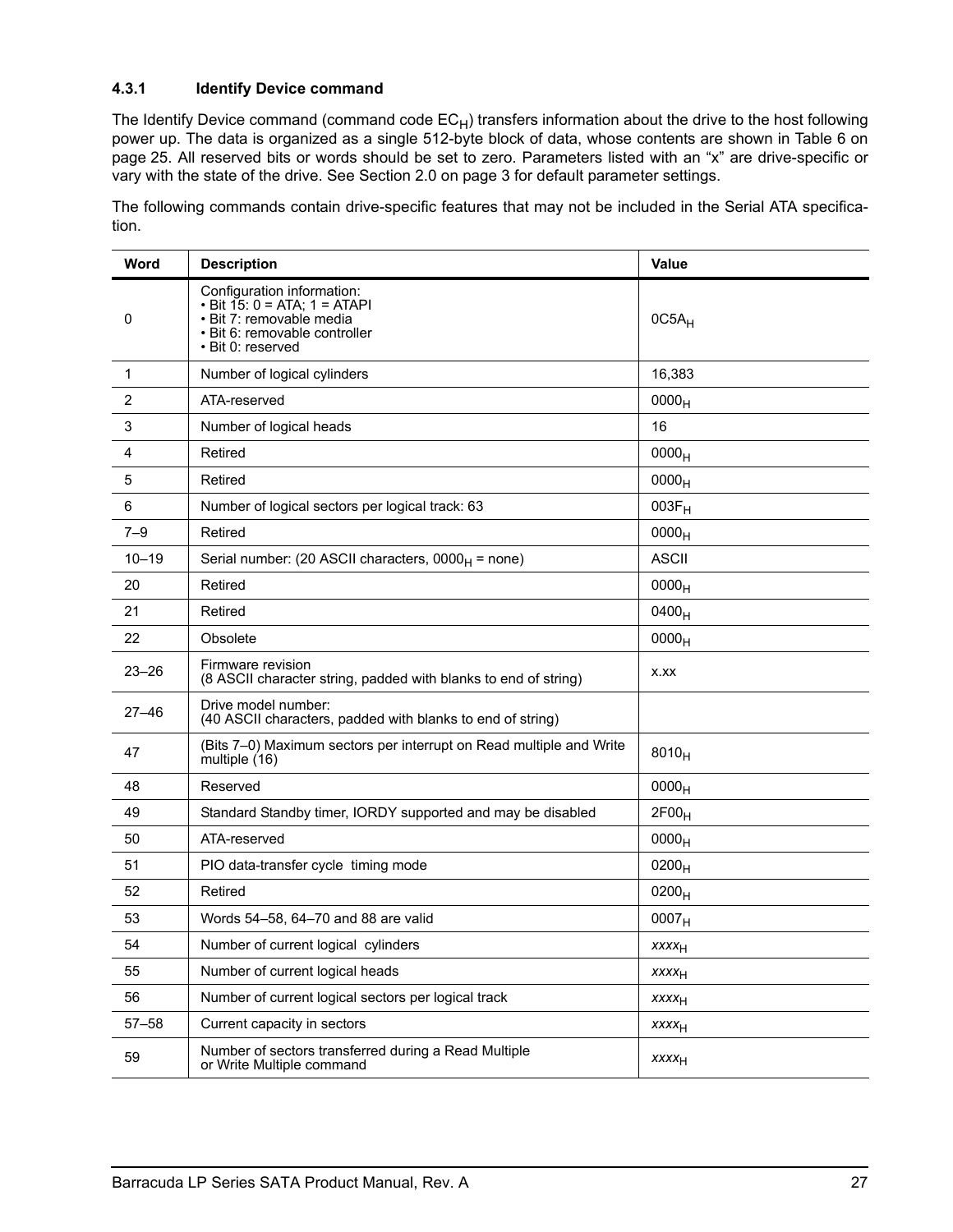| Word      | <b>Description</b>                                                                                                                                                                                                                                                                                                                                                                                                                             | Value                                                                                        |
|-----------|------------------------------------------------------------------------------------------------------------------------------------------------------------------------------------------------------------------------------------------------------------------------------------------------------------------------------------------------------------------------------------------------------------------------------------------------|----------------------------------------------------------------------------------------------|
| $60 - 61$ | Total number of user-addressable LBA sectors available<br>(see Section 2.1 for related information)<br>*Note: The maximum value allowed in this field is: OFFFFFFFh<br>(268,435,455 sectors, 137 Gbytes). Drives with capacities over 137<br>Gbytes will have OFFFFFFFh in this field and the actual number of<br>user-addressable LBAs specified in words 100-103. This is required<br>for drives that support the 48-bit addressing feature. | 0FFFFFFFFh*                                                                                  |
| 62        | Retired                                                                                                                                                                                                                                                                                                                                                                                                                                        | 0000 <sub>H</sub>                                                                            |
| 63        | Multiword DMA active and modes supported<br>(see note following this table)                                                                                                                                                                                                                                                                                                                                                                    | xx07 <sub>H</sub>                                                                            |
| 64        | Advanced PIO modes supported (modes 3 and 4 supported)                                                                                                                                                                                                                                                                                                                                                                                         | 0003 <sub>H</sub>                                                                            |
| 65        | Minimum multiword DMA transfer cycle time per word (120 nsec)                                                                                                                                                                                                                                                                                                                                                                                  | 0078 <sub>H</sub>                                                                            |
| 66        | Recommended multiword DMA transfer cycle time per word<br>(120 nsec)                                                                                                                                                                                                                                                                                                                                                                           | $0078_H$                                                                                     |
| 67        | Minimum PIO cycle time without IORDY flow control (240 nsec)                                                                                                                                                                                                                                                                                                                                                                                   | $00F0_H$                                                                                     |
| 68        | Minimum PIO cycle time with IORDY flow control (120 nsec)                                                                                                                                                                                                                                                                                                                                                                                      | 0078 <sub>H</sub>                                                                            |
| 69-74     | ATA-reserved                                                                                                                                                                                                                                                                                                                                                                                                                                   | 0000 <sub>H</sub>                                                                            |
| 75        | Queue depth                                                                                                                                                                                                                                                                                                                                                                                                                                    | 0000 <sub>H</sub>                                                                            |
| 76        | Serial ATA capabilities                                                                                                                                                                                                                                                                                                                                                                                                                        | XXXH                                                                                         |
| 77        | Reserved for future Serial ATA definition                                                                                                                                                                                                                                                                                                                                                                                                      | xxxx <sub>H</sub>                                                                            |
| 78        | Serial ATA features supported                                                                                                                                                                                                                                                                                                                                                                                                                  | XXXH                                                                                         |
| 79        | Serial ATA features enabled                                                                                                                                                                                                                                                                                                                                                                                                                    | xxxx <sub>H</sub>                                                                            |
| 80        | Major version number                                                                                                                                                                                                                                                                                                                                                                                                                           | $003E_H$                                                                                     |
| 81        | Minor version number                                                                                                                                                                                                                                                                                                                                                                                                                           | 0000 <sub>H</sub>                                                                            |
| 82        | Command sets supported                                                                                                                                                                                                                                                                                                                                                                                                                         | $364B_H$                                                                                     |
| 83        | Command sets supported                                                                                                                                                                                                                                                                                                                                                                                                                         | $7C03_H$                                                                                     |
| 84        | Command sets support extension<br>(see note following this table)                                                                                                                                                                                                                                                                                                                                                                              | $4003_H$ See Word 108-111 note.<br>$(4003H = 0100000000000011$<br>binary)                    |
| 85        | Command sets enabled                                                                                                                                                                                                                                                                                                                                                                                                                           | $30xx_H$                                                                                     |
| 86        | Command sets enabled                                                                                                                                                                                                                                                                                                                                                                                                                           | $0001_H$                                                                                     |
| 87        | Command sets enable extension                                                                                                                                                                                                                                                                                                                                                                                                                  | 4000 <sub>H</sub>                                                                            |
| 88        | Ultra DMA support and current mode (see note following this table)                                                                                                                                                                                                                                                                                                                                                                             | $XX3F_H$                                                                                     |
| 89        | Security erase time                                                                                                                                                                                                                                                                                                                                                                                                                            | 0000 <sub>H</sub>                                                                            |
| 90        | Enhanced security erase time                                                                                                                                                                                                                                                                                                                                                                                                                   | 0000 <sub>H</sub>                                                                            |
| 92        | Master password revision code                                                                                                                                                                                                                                                                                                                                                                                                                  | $F$ $F$ $F$ $E$ $H$                                                                          |
| 93        | Hardware reset value                                                                                                                                                                                                                                                                                                                                                                                                                           | <b>XXXX<sub>H</sub></b>                                                                      |
| 95-99     | ATA-reserved                                                                                                                                                                                                                                                                                                                                                                                                                                   | 0000 <sub>H</sub>                                                                            |
| 100-103   | Total number of user-addressable LBA sectors available (see Section<br>2.1 for related information). These words are required for drives that<br>support the 48-bit addressing feature. Maximum value:<br>0000FFFFFFFFFFFFh.                                                                                                                                                                                                                   | ST32000542AS = 3,907,029,168<br>ST31500541AS = 2,930,277,168<br>ST31000520AS = 1,953,525,168 |
| 104-107   | ATA-reserved                                                                                                                                                                                                                                                                                                                                                                                                                                   | 0000 <sub>H</sub>                                                                            |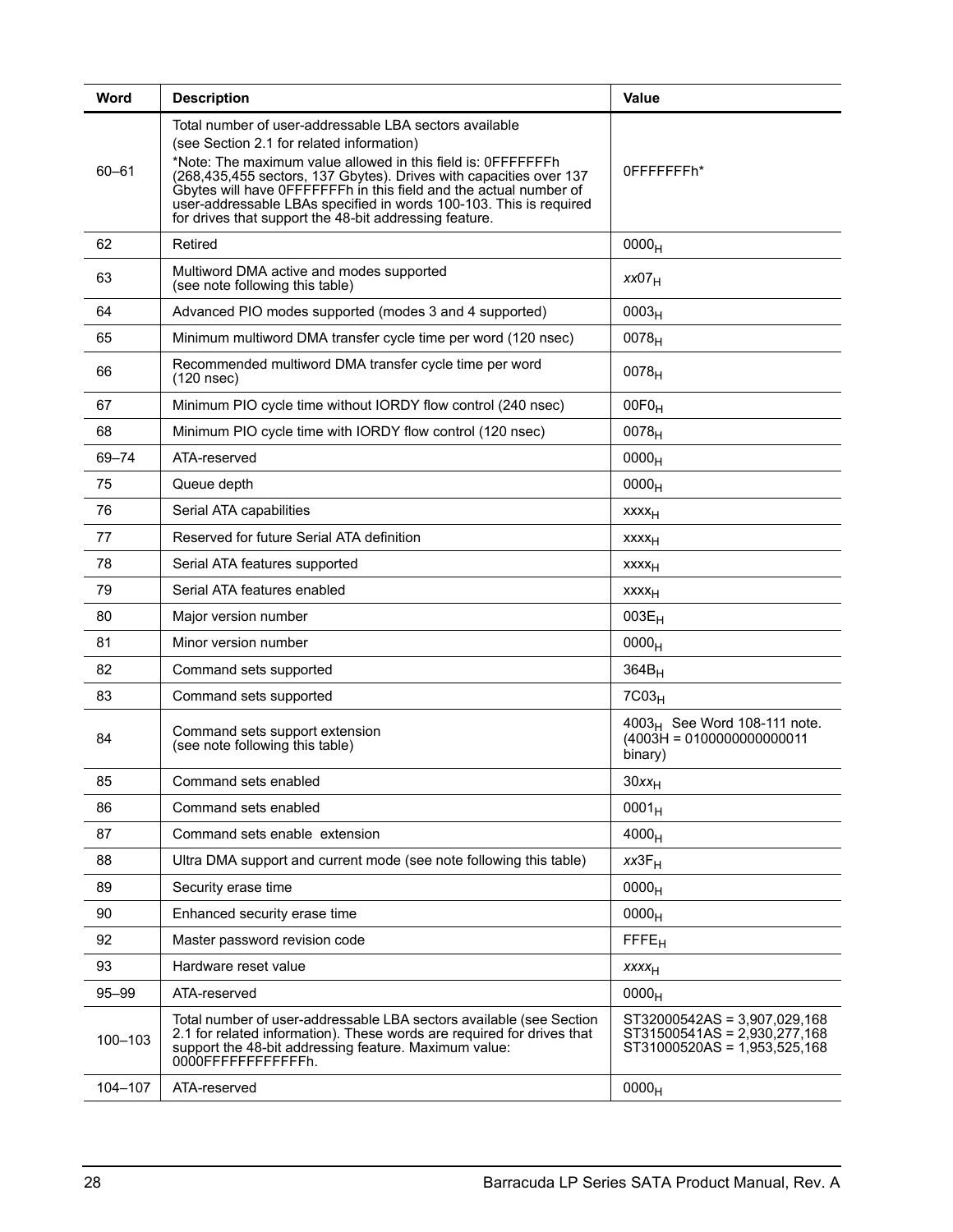| Word        | <b>Description</b>                                                                                                                                           | Value                                   |
|-------------|--------------------------------------------------------------------------------------------------------------------------------------------------------------|-----------------------------------------|
| 108-111     | The mandatory value of the world wide name (WWN) for the drive.<br>NOTE: This field is valid if word 84, bit 8 is set to 1 indicating 64-bit<br>WWN support. | Each drive will have a unique<br>value. |
| $112 - 127$ | ATA-reserved                                                                                                                                                 | $0000_H$                                |
| 128         | Security status                                                                                                                                              | $0001_H$                                |
| 129-159     | Seagate-reserved                                                                                                                                             | XXXX <sub>H</sub>                       |
| 160-254     | ATA-reserved                                                                                                                                                 | 0000 <sub>H</sub>                       |
| 255         | Integrity word                                                                                                                                               | $XXAS_H$                                |

**Note.** Advanced Power Management (APM) and Automatic Acoustic Management (AAM) features are not supported

**Note.** See the bit descriptions below for words 63, 84, and 88 of the Identify Drive data.

| Description (if bit is set to 1) |                                                                      |  |  |
|----------------------------------|----------------------------------------------------------------------|--|--|
| <b>Bit</b>                       | Word 63                                                              |  |  |
| $\Omega$                         | Multiword DMA mode 0 is supported.                                   |  |  |
| 1                                | Multiword DMA mode 1 is supported.                                   |  |  |
| $\overline{2}$                   | Multiword DMA mode 2 is supported.                                   |  |  |
| 8                                | Multiword DMA mode 0 is currently active.                            |  |  |
| 9                                | Multiword DMA mode 1 is currently active.                            |  |  |
| 10                               | Multiword DMA mode 2 is currently active.                            |  |  |
| <b>Bit</b>                       | Word 84                                                              |  |  |
| $\Omega$                         | SMART error login is supported.                                      |  |  |
| $\mathbf{1}$                     | SMART self-test is supported.                                        |  |  |
| 2                                | Media serial number is supported.                                    |  |  |
| 3                                | Media Card Pass Through Command feature set is supported.            |  |  |
| $\overline{4}$                   | Streaming feature set is supported.                                  |  |  |
| 5                                | GPL feature set is supported.                                        |  |  |
| 6                                | WRITE DMA FUA EXT and WRITE MULTIPLE FUA EXT commands are supported. |  |  |
| $\overline{7}$                   | WRITE DMA QUEUED FUA EXT command is supported.                       |  |  |
| 8                                | 64-bit World Wide Name is supported.                                 |  |  |
| $9 - 10$                         | Obsolete.                                                            |  |  |
| $11 - 12$                        | Reserved for TLC.                                                    |  |  |
| 13                               | IDLE IMMEDIATE command with IUNLOAD feature is supported.            |  |  |
| 14                               | Shall be set to 1.                                                   |  |  |
| 15                               | Shall be cleared to 0.                                               |  |  |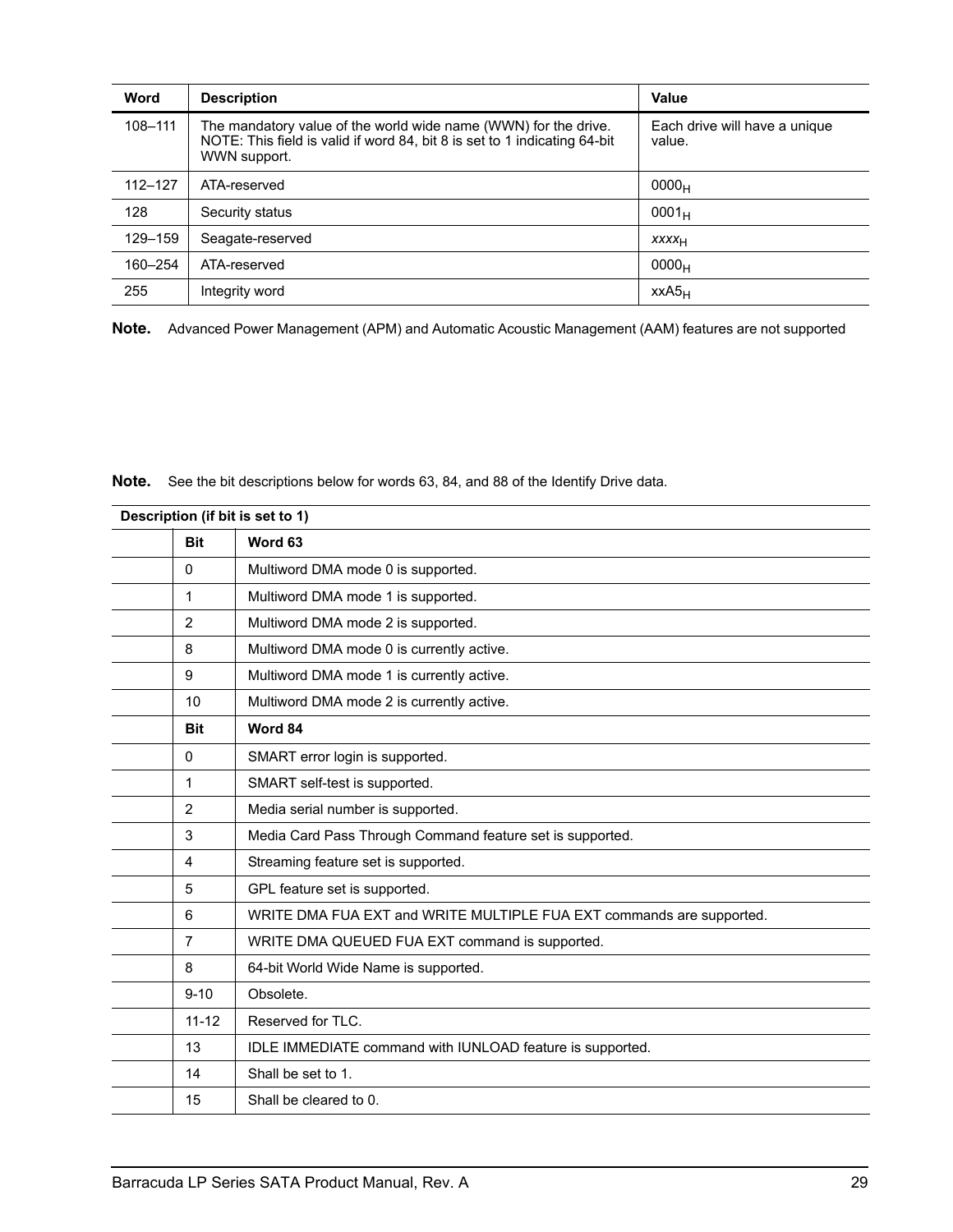| <b>Bit</b> | Word 88                               |
|------------|---------------------------------------|
| 0          | Ultra DMA mode 0 is supported.        |
| 1          | Ultra DMA mode 1 is supported.        |
| 2          | Ultra DMA mode 2 is supported.        |
| 3          | Ultra DMA mode 3 is supported.        |
| 4          | Ultra DMA mode 4 is supported.        |
| 5          | Ultra DMA mode 5 is supported.        |
| 6          | Ultra DMA mode 6 is supported.        |
| 8          | Ultra DMA mode 0 is currently active. |
| 9          | Ultra DMA mode 1 is currently active. |
| 10         | Ultra DMA mode 2 is currently active. |
| 11         | Ultra DMA mode 3 is currently active. |
| 12         | Ultra DMA mode 4 is currently active. |
| 13         | Ultra DMA mode 5 is currently active. |
| 14         | Ultra DMA mode 6 is currently active. |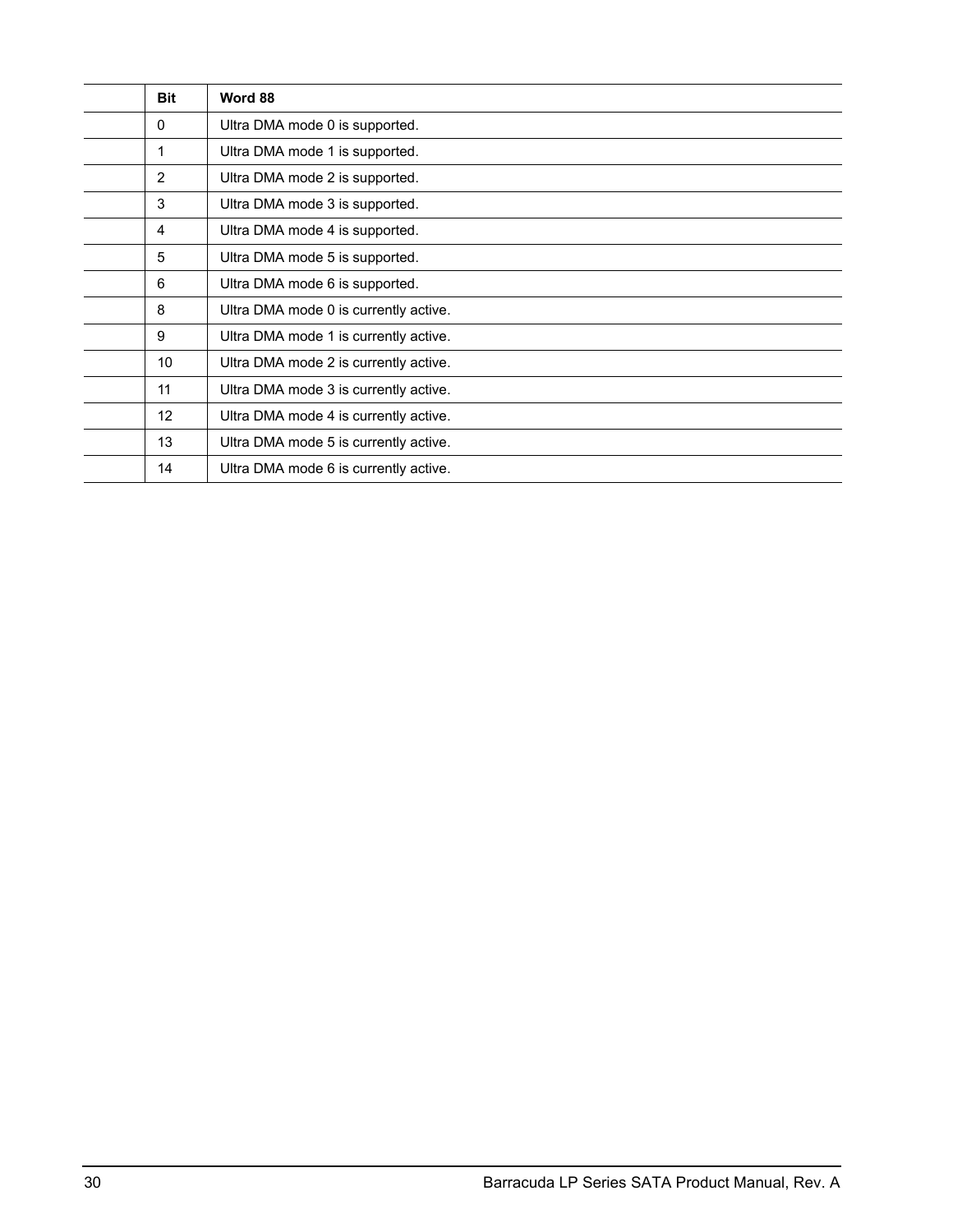### <span id="page-36-0"></span>**4.3.2 Set Features command**

This command controls the implementation of various features that the drive supports. When the drive receives this command, it sets BSY, checks the contents of the Features register, clears BSY and generates an interrupt. If the value in the register does not represent a feature that the drive supports, the command is aborted. Power-on default has the read look-ahead and write caching features enabled. The acceptable values for the Features register are defined as follows:

#### **Table 7: Set Features command values**

- 02<sub>H</sub> Enable write cache *(default)*.
- $03<sub>H</sub>$  Set transfer mode (based on value in Sector Count register). Sector Count register values:
	- $00_H$  Set PIO mode to default (PIO mode 2).
	- $01_H$  Set PIO mode to default and disable IORDY (PIO mode 2).
	- $08_H$  PIO mode 0
	- 09<sub>H</sub> PIO mode 1
	- 0A<sub>H</sub> PIO mode 2
	- $0B_H$  PIO mode 3
	- 0CH PIO mode 4 *(default)*
	- $20<sub>H</sub>$  Multiword DMA mode 0
	- $21_H$  Multiword DMA mode 1
	- $22<sub>H</sub>$  Multiword DMA mode 2
	- $40_H$  Ultra DMA mode 0
	- $41_H$  Ultra DMA mode 1
	- $42_H$  Ultra DMA mode 2
	- $43_H$  Ultra DMA mode 3
	- $44_H$  Ultra DMA mode 4
	- $45_H$  Ultra DMA mode 5
	- $46_H$  Ultra DMA mode 6
- $10<sub>H</sub>$  Enable use of SATA features
- $55<sub>H</sub>$  Disable read look-ahead (read cache) feature.
- $82<sub>H</sub>$  Disable write cache
- $90<sub>H</sub>$  Disable use of SATA features
- AAH Enable read look-ahead (read cache) feature *(default).*
- $F1_H$  Report full capacity available
- **Note.** At power-on, or after a hardware or software reset, the default values of the features are as indicated above.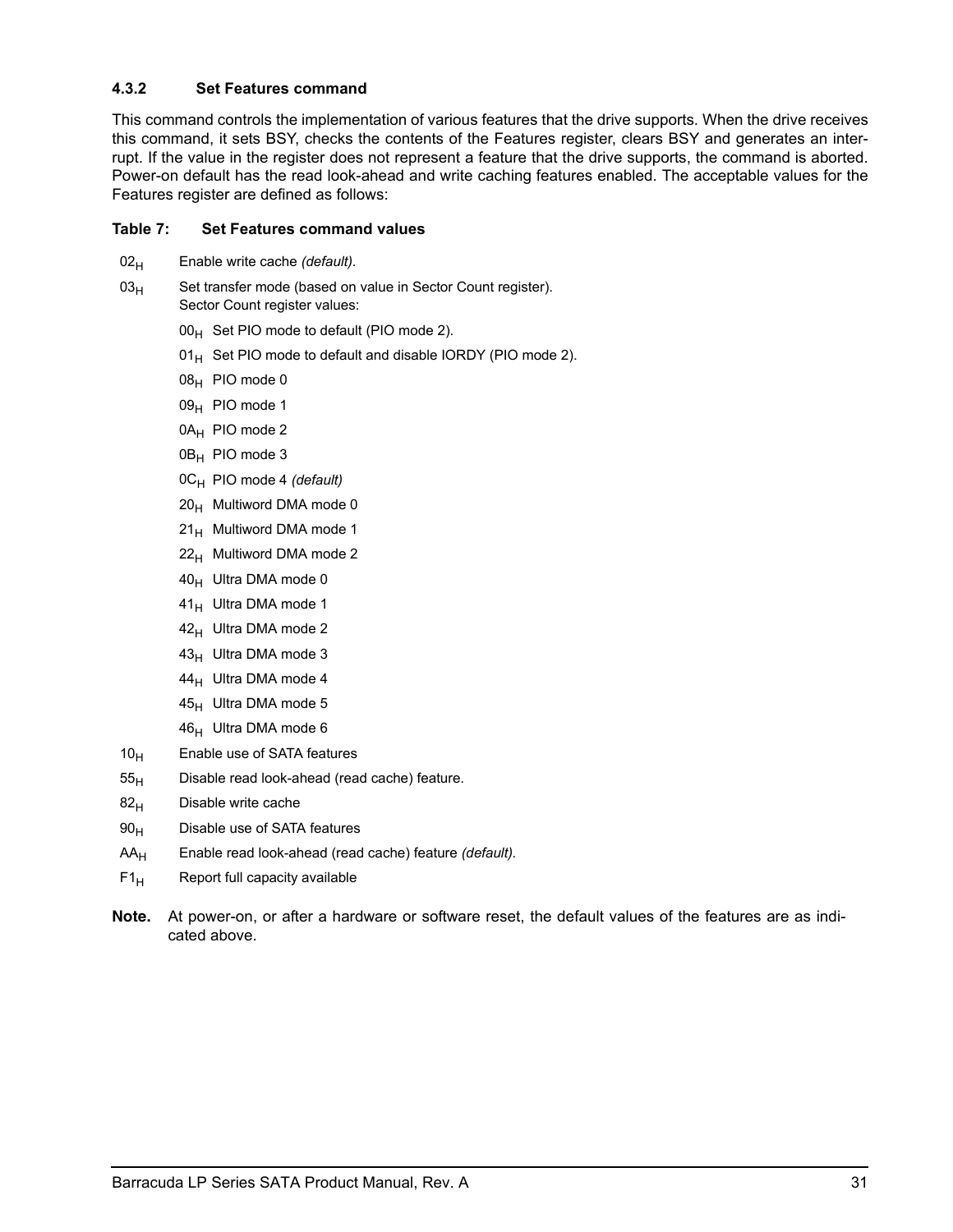## <span id="page-37-0"></span>**4.3.3 S.M.A.R.T. commands**

S.M.A.R.T. provides near-term failure prediction for disc drives. When S.M.A.R.T. is enabled, the drive monitors predetermined drive attributes that are susceptible to degradation over time. If self-monitoring determines that a failure is likely, S.M.A.R.T. makes a status report available to the host. Not all failures are predictable. S.M.A.R.T. predictability is limited to the attributes the drive can monitor. For more information on S.M.A.R.T. commands and implementation, see the *Draft ATA-5 Standard.*

SeaTools diagnostic software activates a built-in drive self-test (DST S.M.A.R.T. command for  $D4_H$ ) that eliminates unnecessary drive returns. The diagnostic software ships with all new drives and is also available at: http://seatools.seagate.com.

This drive is shipped with S.M.A.R.T. features disabled. You must have a recent BIOS or software package that supports S.M.A.R.T. to enable this feature. The table below shows the S.M.A.R.T. command codes that the drive uses.

| Code in features register | S.M.A.R.T. command                               |
|---------------------------|--------------------------------------------------|
| DO <sub>H</sub>           | S.M.A.R.T. Read Data                             |
| $D2_H$                    | S.M.A.R.T. Enable/Disable Attribute Autosave     |
| D3 <sub>H</sub>           | S.M.A.R.T. Save Attribute Values                 |
| $D4_H$                    | S.M.A.R.T. Execute Off-line Immediate (runs DST) |
| D5 <sub>H</sub>           | S.M.A.R.T. Read Log Sector                       |
| D6 <sub>H</sub>           | S.M.A.R.T. Write Log Sector                      |
| $D8_H$                    | S.M.A.R.T. Enable Operations                     |
| D9 <sub>H</sub>           | S.M.A.R.T. Disable Operations                    |
| DA <sub>H</sub>           | S.M.A.R.T. Return Status                         |

**Table 8: S.M.A.R.T. commands**

**Note.** If an appropriate code is not written to the Features Register, the command is aborted and 0*x*04 (abort) is written to the Error register.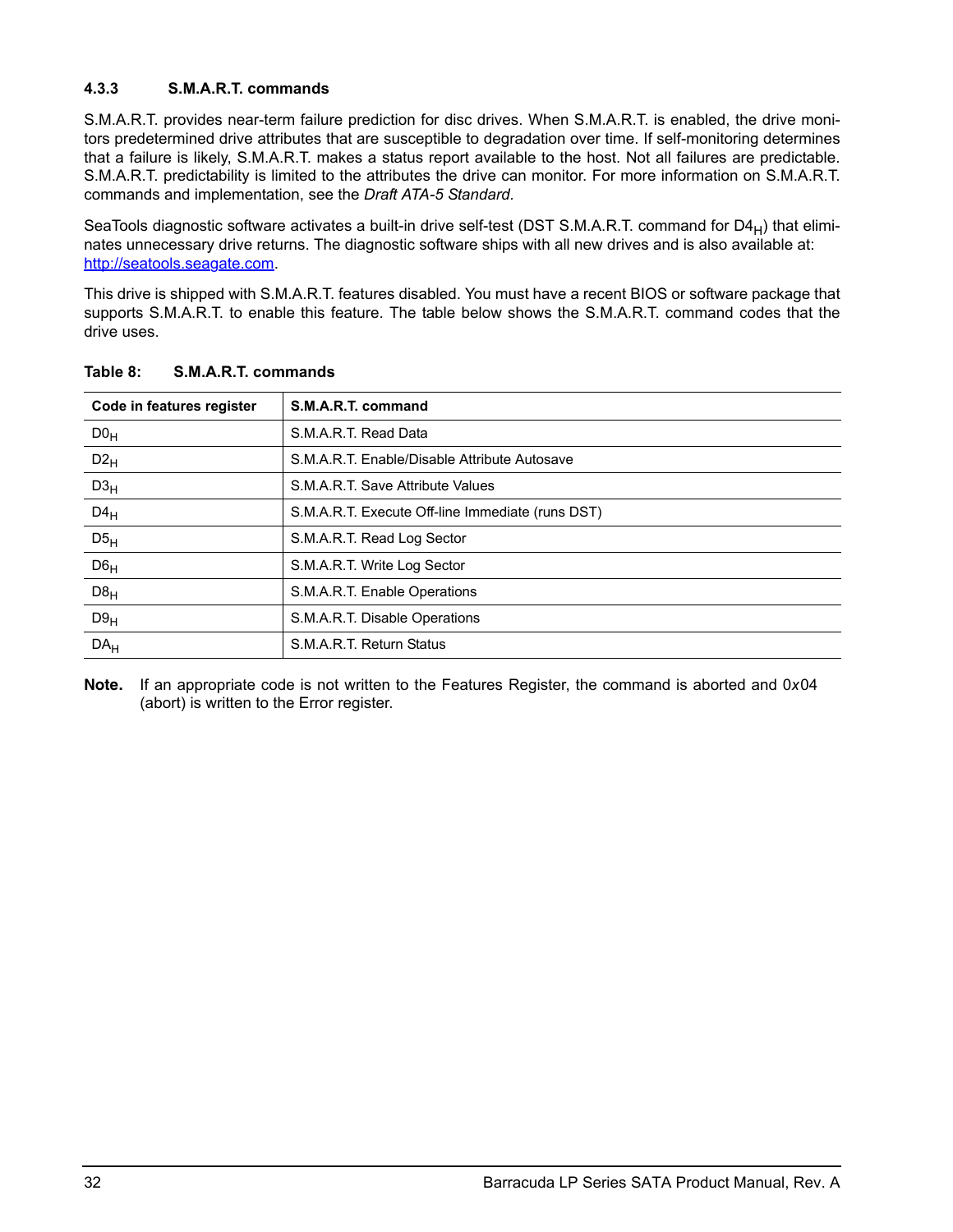# <span id="page-38-1"></span><span id="page-38-0"></span>**5.0 Seagate Technology support services**

#### **Internet**

For information regarding Seagate products and services, visit [www.seag](http://www.seagate.com)ate.com.

Worldwide support is available 24 hours daily by e-mail for your questions.

**Presales Support:**  Presales@Seagate.com

**Technical Support:** DiscSupport@Seagate.com

#### **Warranty Support:**

[http://www.seag](http://www.seagate.com/www/en-us/support/warranty_&_returns_assistance)ate.com/www/en-us/support/warranty & returns assistance

#### **mySeagate**

[my.sea](http://www.seagate.com)gate.com is the industry's first Web portal designed specifically for OEMs and distributors. It provides self-service access to critical applications, personalized content and the tools that allow our partners to manage their Seagate account functions. Submit pricing requests, orders and returns through a single, passwordprotected Web interface-anytime, anywhere in the world.

#### **spp.seagate.com**

[spp.seag](http://spp.seagate.com)ate.com supports Seagate resellers with product information, program benefits and sales tools. You may register for customized communications that are not available on the web. These communications contain product launch, EOL, pricing, promotions and other channel-related information. To learn more about the benefits or to register, go to [spp.sea](http://spp.seagate.com)gate.com, any time, from anywhere in the world.

## **Global Customer Support**

#### **Presales Support**

Our Presales Support staff can help you determine which Seagate products are best suited for your specific application or computer system, as well as product availability and compatibility.

#### **Technical Support**

Seagate technical support is available to assist you online at support.seagate.com or through one of our call centers. Have your system configuration information and your "ST" model/product number available.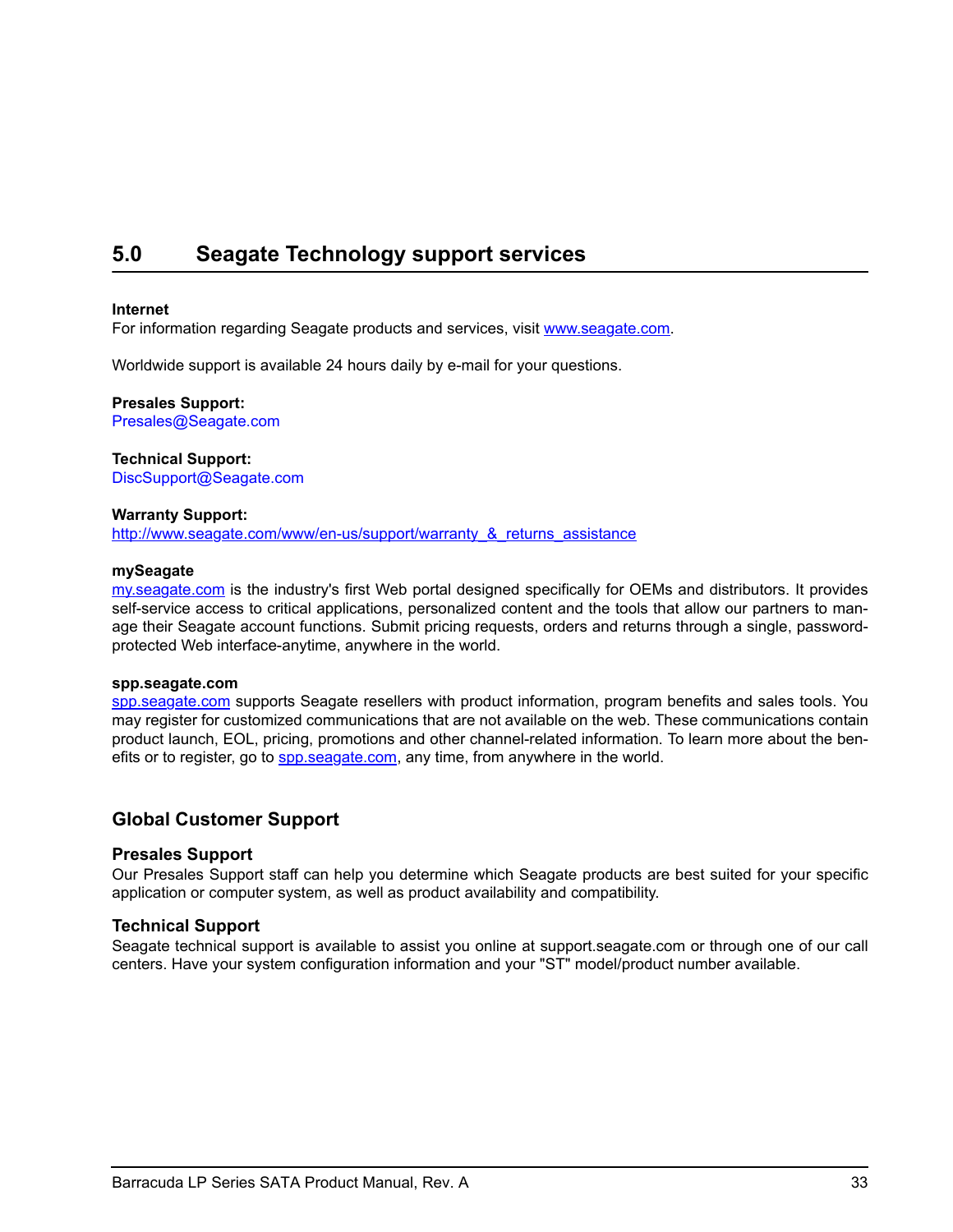# **Customer Service Operations**

### **Warranty Service**

Seagate offers worldwide customer support for Seagate products. Seagate distributors, OEMs and other direct customers should contact their Seagate Customer Service Operations (CSO) representative for warrantyrelated issues. Resellers or end users of drive products should contact their place of purchase or Seagate warranty service for assistance. Have your serial number and model or part number available.

### **Data Recovery Services**

Seagate offers data recovery services for all formats and all brands of storage media. Our data recovery services labs are currently located throughout the world. Additional information, including an online request form and data loss prevention resources, is available at [http://services.seag](http://services.seagate.com/index.aspx)ate.com/index.aspx.

### **Authorized Service Centers**

Seagate Service Centers are available on a global basis for the return of defective products. See [www.seag](http://www.seagate.com)ate.com for the service center near you.

## **USA/Canada/Latin America support services**

For an extensive list of telephone numbers to technical support, presales and warranty service in USA/ Canada/Latin America, including business hours, go to the "Contact Us" page on [www.sea](http://www.seagate.com)gate.com.

## **Global Customer Support**

| <b>Presales, Technical, and Warranty Support</b> |               |                 |  |  |
|--------------------------------------------------|---------------|-----------------|--|--|
| <b>Call Center</b>                               | Toll-free     | Direct dial     |  |  |
| USA, Canada,                                     |               |                 |  |  |
| and Mexico                                       | 1-800-SEAGATE | +1-405-324-4700 |  |  |
|                                                  |               |                 |  |  |
|                                                  |               |                 |  |  |

| <b>Data Recovery Services</b> |                |                 |                                   |
|-------------------------------|----------------|-----------------|-----------------------------------|
| <b>Call Center</b>            | Toll-free      | Direct dial     | <b>FAX</b>                        |
| USA, Canada.<br>and Mexico    | 1-800-475-0143 | +1-905-474-2162 | 1-800-475-0158<br>+1-905-474-2459 |

## **Europe, the Middle East and Africa Support Services**

For an extensive list of telephone numbers to technical support, presales and warranty service in Europe, the Middle East and Africa, go to the "Contact Us" page on [www.sea](http://www.seagate.com)gate.com.

## **Asia/Pacific Support Services**

For an extensive list of telephone numbers to technical support, presales and warranty service in Asia/Pacific, go to the "Contact Us" page on [www.seag](http://www.seagate.com)ate.com.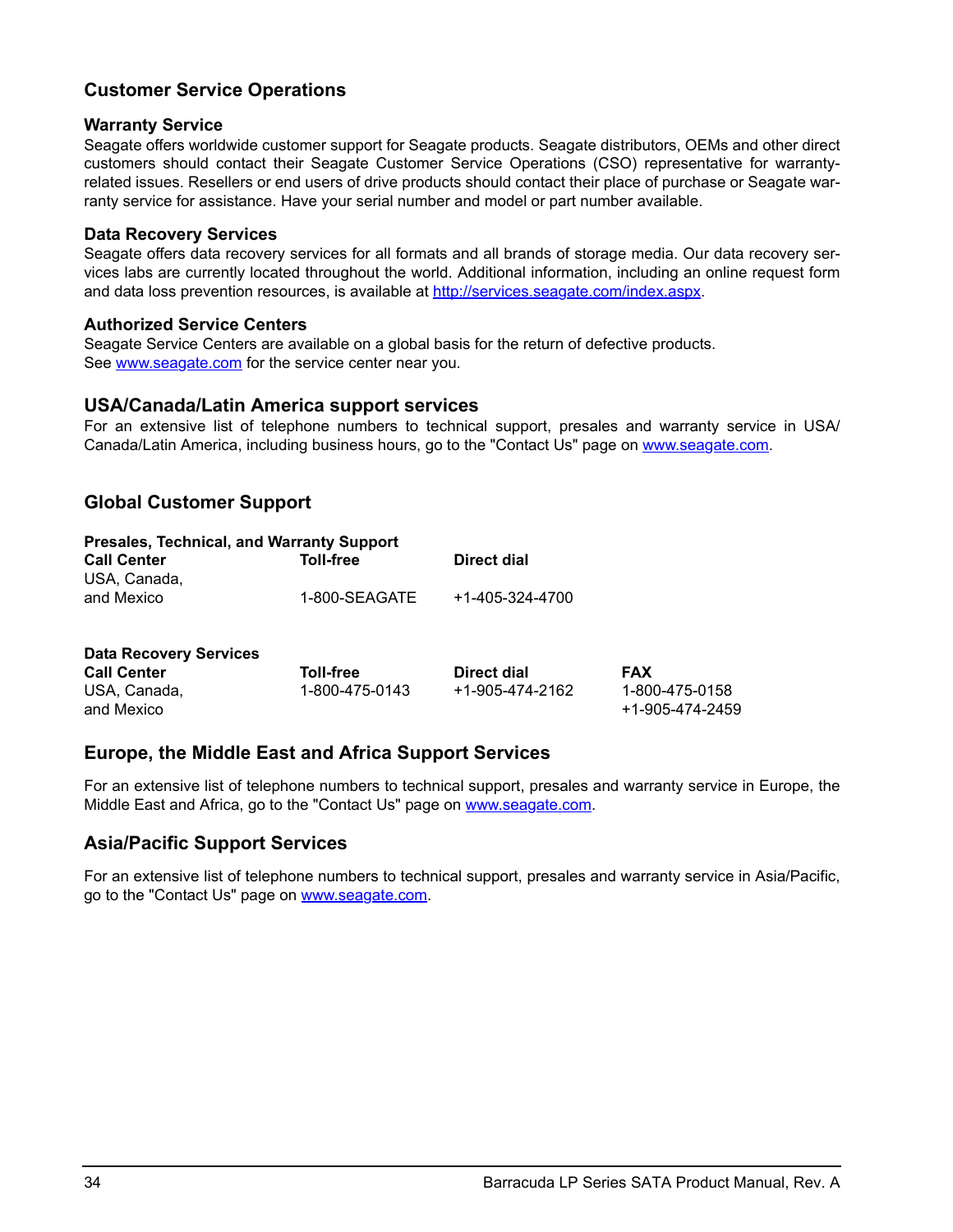# **Index**

# **A**

ACA [16](#page-22-1) acceleration [13](#page-19-2) acoustics [14](#page-20-3) Active [11](#page-17-1) Active mode [11](#page-17-2) AFR [15](#page-21-5) Agency certification [15](#page-21-6) altitude [12](#page-18-5) Ambient temperature [12](#page-18-6) ambient temperature [7](#page-12-3), [8](#page-13-2) Annualized Failure Rate [15](#page-21-7) Annualized Failu[re Rate \(AFR\)](#page-11-4) [15](#page-21-8) areal density [1](#page-6-1), 6 ATA commands [25](#page-30-1) Australia/New Zealand Standard AS/NZ CISPR22 [16](#page-22-2) Australian Communication Authority (ACA) [16](#page-22-3) Australian C-Tick [16](#page-22-4) Average seek time [7](#page-12-4)

# **B**

buffer [7](#page-12-5)

# **C**

cables and connectors [20](#page-25-4) cache [7](#page-12-6) capacity [6](#page-11-5) case temperature [12](#page-18-7) CE mark [15](#page-21-9) certification [15](#page-21-10) Check Power Mode [25](#page-30-2) China RoHS directive [17](#page-23-4) compatibility [15](#page-21-11) Conducted noise [10](#page-16-2) Conducted RF immunity [14](#page-20-4) Configuring the drive [19](#page-24-2) connectors [20](#page-25-5) Corrosive environment [17](#page-23-5) CSA60950-1 [15](#page-21-12) cycles [15](#page-21-13) Cylinders [6](#page-11-6)

# **D**

data-transfer rates [1](#page-6-2) DC power [8](#page-13-3) Default logical geometry [6](#page-11-7) density [6](#page-11-8) Device Configuration Freeze Lock [25](#page-30-3) Device Configuration Identify [25](#page-30-4) Device Configuration Restore [25](#page-30-5) Device Configuration Set [25](#page-30-6)

Device Reset [25](#page-30-7) dimensions [21](#page-26-2) dissipation [9](#page-14-0) Download Microcode [25](#page-30-8) duty cycle [15](#page-21-14)

# **E**

Electrical fast transient [14](#page-20-5) Electromagnetic compatibility [15](#page-21-15) Electromagnetic Compatibility (EMC) [16](#page-22-5) Electromagnetic Compatibility control Regulation [16](#page-22-6) Electromagnetic Compatibility Directive (2004/108/ EC) [15](#page-21-16) Electromagnetic immunity [14](#page-20-6) Electrostatic discharge [14](#page-20-7) electrostatic discharge (ESD) [19](#page-24-3) EN 55022, Class B [15](#page-21-17) EN 55024 [15](#page-21-18) EN60950 [15](#page-21-19) enclosures [16](#page-22-7) Environmental specifications [12](#page-18-8) EPRML [1](#page-6-3) error-correction algorithms [1](#page-6-4) errors [15](#page-21-20) ESD [19](#page-24-4) EU [15](#page-21-21) EU RoHS directive [17](#page-23-6) European Union (EU) requirements [15](#page-21-22) Execute Device Diagnostics [25](#page-30-9)

# **F**

FCC verification [16](#page-22-8) features [1](#page-6-5) Flush Cache [25](#page-30-10) Flush Cache Extended [25](#page-30-11) Format Track [25](#page-30-12) Formatted capacity [6](#page-11-9)

# **G**

geometry [6](#page-11-10) Gs [13](#page-19-3) guaranteed sectors [6](#page-11-11)

# **H**

Handling precautions [19](#page-24-5) heads [6](#page-11-12) height [7](#page-12-7) humidity [12](#page-18-9)

# **I**

I/O data-transfer rate [6](#page-11-13) I/O duty cycle [15](#page-21-23) Identify Device [25](#page-30-13)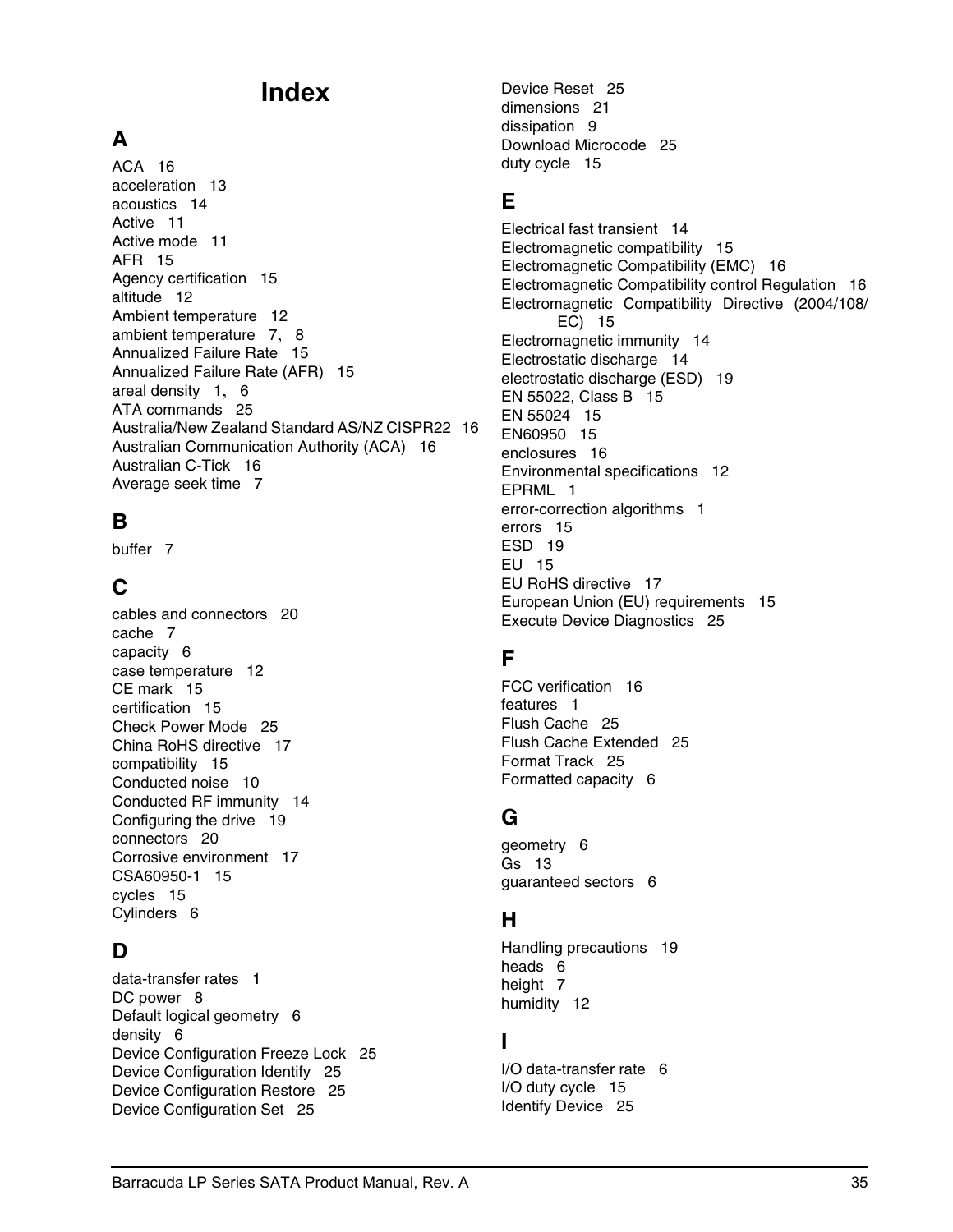Identify Device command [27](#page-32-1) Idle [11](#page-17-3), [25](#page-30-14) Idle Immediate [25](#page-30-15) Idle mode [8](#page-13-4), [11](#page-17-4) Information Technology Equipment (ITE) [15](#page-21-24) Initialize Device Parameters [25](#page-30-16) Input noise ripple [10](#page-16-3) input voltage [8](#page-13-5) interface [6](#page-11-14), [23](#page-28-2) interference [16](#page-22-9) in[ternal data-transfer rate OD](#page-12-8) [6](#page-11-15) is 7 ISO document 7779 [14](#page-20-8) ITE [15](#page-21-25)

# **K**

KCC [16](#page-22-10) Korean Communications Commission [16](#page-22-11) Korean RRL [16](#page-22-12)

# **L**

LBA mode [6](#page-11-16) length [7](#page-12-9) logical geometry [6](#page-11-17)

# **M**

maintenance [15](#page-21-26) master/slave [2](#page-7-1) Mean Time Between Failures [15](#page-21-27) mounting [21](#page-26-3) mounting screws [13](#page-19-4) mounting the drive [19](#page-24-6) MTBF [15](#page-21-28)

# **N**

noise [10](#page-16-4) nominal power [7](#page-12-10) Nonoperating shock [13](#page-19-5) Nonoperating vibration [13](#page-19-6) Nonrecoverable read errors [15](#page-21-29)

# **O**

operating [9](#page-14-1) Operating power [8](#page-13-6) Operating shock [13](#page-19-7) Operating vibration [13](#page-19-8)

# **P**

Physical characteristics [7](#page-12-11) point-to-point [2](#page-7-2), [20](#page-25-6) Power consumption [8](#page-13-7) power dissipation [9](#page-14-2)

Power modes [11](#page-17-5) Power specifications [8](#page-13-8) Power-management modes [11](#page-17-6) Power-on to Ready [7](#page-12-12) power-on-hours [15](#page-21-30) precautions [19](#page-24-7) printed circuit board [19](#page-24-8) programmable power management [11](#page-17-7) prominent discrete tone [14](#page-20-9)

# **Q**

quick reference [3](#page-8-1)

# **R**

Radiated RF immunity [14](#page-20-10) radio and television interference [16](#page-22-13) radio frequency (RF) [14](#page-20-11) random seeks [8](#page-13-9) Read Buffer [25](#page-30-17) Read DMA [25](#page-30-18) Read DMA Extended [25](#page-30-19) Read DMA without Retries [25](#page-30-20) read errors [15](#page-21-31) Read Log Ext [25](#page-30-21) Read Multiple [25](#page-30-22) Read Multiple Extended [25](#page-30-23) Read Native Max Address [25](#page-30-24) Read Native Max Address Extended [25](#page-30-25) Read Sectors [25](#page-30-26) Read Sectors Extended [25](#page-30-27) Read Sectors Without Retries [25](#page-30-28) Read Verify Sectors [25](#page-30-29) Read Verify Sectors Extended [25](#page-30-30) Read Verify Sectors Without Retries [25](#page-30-31) Read/write heads [6](#page-11-18) Read/write power [8](#page-13-10) Recalibrate [25](#page-30-32) recording density [6](#page-11-19) recording method [6](#page-11-20) Recording technology [6](#page-11-21) relative humidity [12](#page-18-10) Reliability [15](#page-21-32) RF [14](#page-20-12) RMS read/write current [10](#page-16-5) RoHS [17](#page-23-7) RRL [16](#page-22-14)

# **S**

S.M.A.R.T. Disable Operations [26](#page-31-0) S.M.A.R.T. Enable Operations [26](#page-31-1) S.M.A.R.T. Enable/Disable Autosave [26](#page-31-2) S.M.A.R.T. Execute Offline [26](#page-31-3) S.M.A.R.T. implementation [25](#page-30-33) S.M.A.R.T. Read Attribute Thresholds [26](#page-31-4)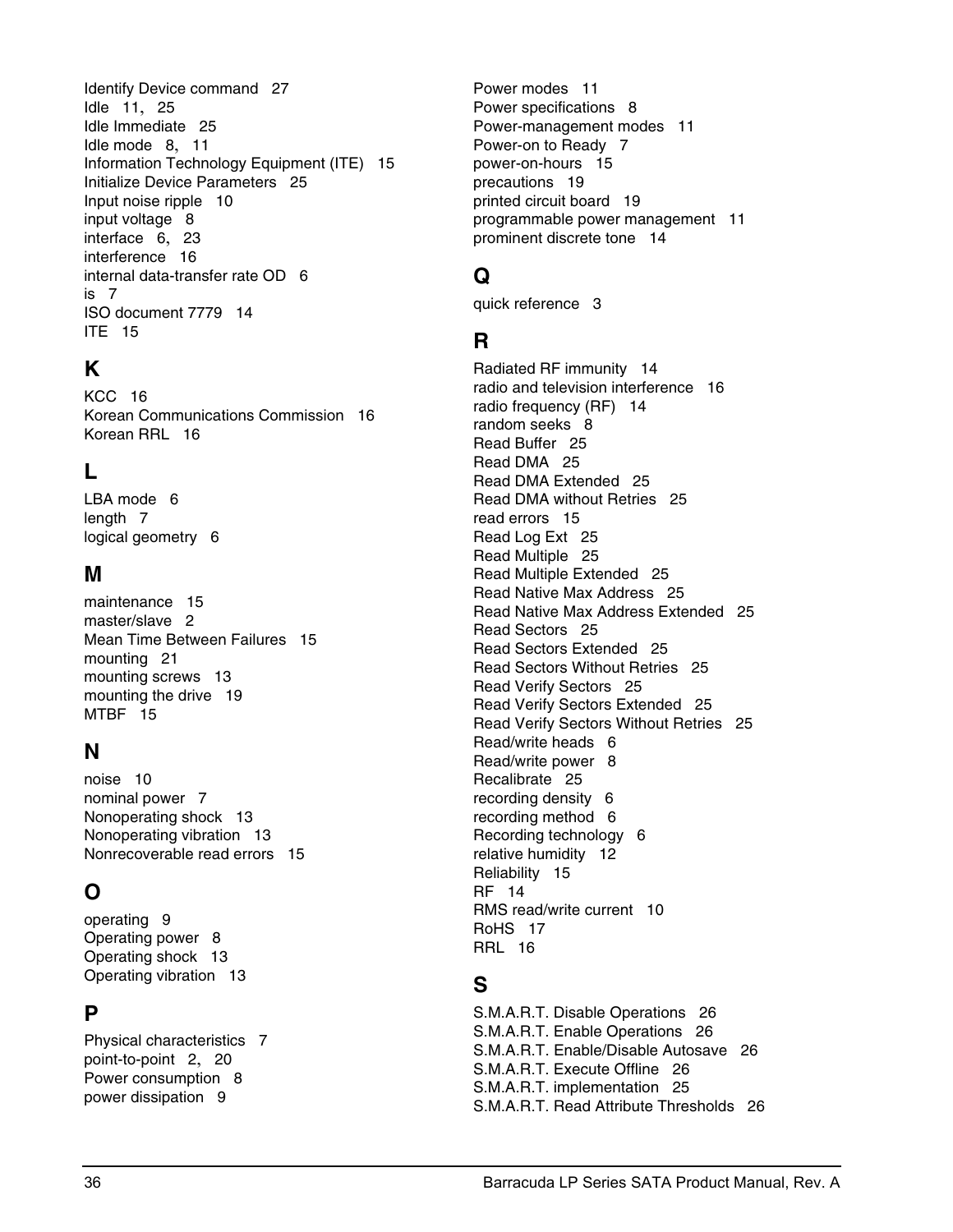S.M.A.R.T. Read Data [26](#page-31-5) S.M.A.R.T. Read Log Sector [26](#page-31-6) S.M.A.R.T. Return Status [26](#page-31-7) S.M.A.R.T. Save Attribute Values [26](#page-31-8) S.M.A.R.T. Write Log sector [26](#page-31-9) Safety certification [15](#page-21-33) SATA [23](#page-28-3) screws [13](#page-19-9) sectors [6](#page-11-22) Sectors per track [6](#page-11-23) Security Disable Password [25](#page-30-34) Security Erase Prepare [26](#page-31-10) Security Erase Unit [26](#page-31-11) Security Freeze [26](#page-31-12) Security Set Password [26](#page-31-13) Security Unlock [26](#page-31-14) See "S.M.A.R.T. commands" on page 34 [25](#page-30-35) Seek [26](#page-31-15) Seek time [7](#page-12-13) Serial ATA (SATA) interface [23](#page-28-4) serial ATA ports [2](#page-7-3) servo electronics [8](#page-13-11) Set Features [26](#page-31-16) Set Max Address [26](#page-31-17) Set Max Address Extended [26](#page-31-18) Set Multiple Mode [26](#page-31-19) Shock [13](#page-19-10) single-track seeks [7](#page-12-14) Sleep [9](#page-14-3), [11](#page-17-8), [26](#page-31-20) Sleep mode [11](#page-17-9) sound [14](#page-20-13) Specification summary table [3](#page-8-2) spindle speed [6](#page-11-24) Spinup [9](#page-14-4) Spinup power [8](#page-13-12) Standby [9](#page-14-5), [11](#page-17-10), [26](#page-31-21) Standby Immediate [26](#page-31-22) Standby mode [8](#page-13-13), [11](#page-17-11) standby timer [11](#page-17-12) Standby to Ready [7](#page-12-15) Start/stop times [7](#page-12-16) start-stop cycles [15](#page-21-34) static-discharge [19](#page-24-9) subassembly [16](#page-22-15) support services [33](#page-38-1) Surge immunity [14](#page-20-14)

# **T**

technical support services [33](#page-38-1) temperature [7](#page-12-17), [12](#page-18-11) temperature gradient [12](#page-18-12) timer [11](#page-17-13) timers [11](#page-17-14) track density [6](#page-11-25) Track-to-track [7](#page-12-18)

Track-to-track seek time [7](#page-12-19) tunneling magnetoresistive (TMR) recording heads [1](#page-6-6)

# **U**

UL60950-1 [15](#page-21-35)

# **V**

Vibration [13](#page-19-11) voltage [8](#page-13-14) Voltage dips, interrupts [14](#page-20-15) Voltage tolerance [10](#page-16-6)

# **W**

Warranty [15](#page-21-36) weight [7](#page-12-20) wet bulb temperature [12](#page-18-13) width [7](#page-12-21) Write Buffer [26](#page-31-23) Write DMA [26](#page-31-24) Write DMA Extended [26](#page-31-25) Write DMA FUA Extended [26](#page-31-26) Write DMA Without Retries [26](#page-31-27) Write Log Extended [26](#page-31-28) Write Multiple [26](#page-31-29) Write Multiple Extended [26](#page-31-30) Write Multiple FUA Extended [26](#page-31-31) Write Sectors [26](#page-31-32) Write Sectors Extended [26](#page-31-33) Write Sectors Without Retries [26](#page-31-34)